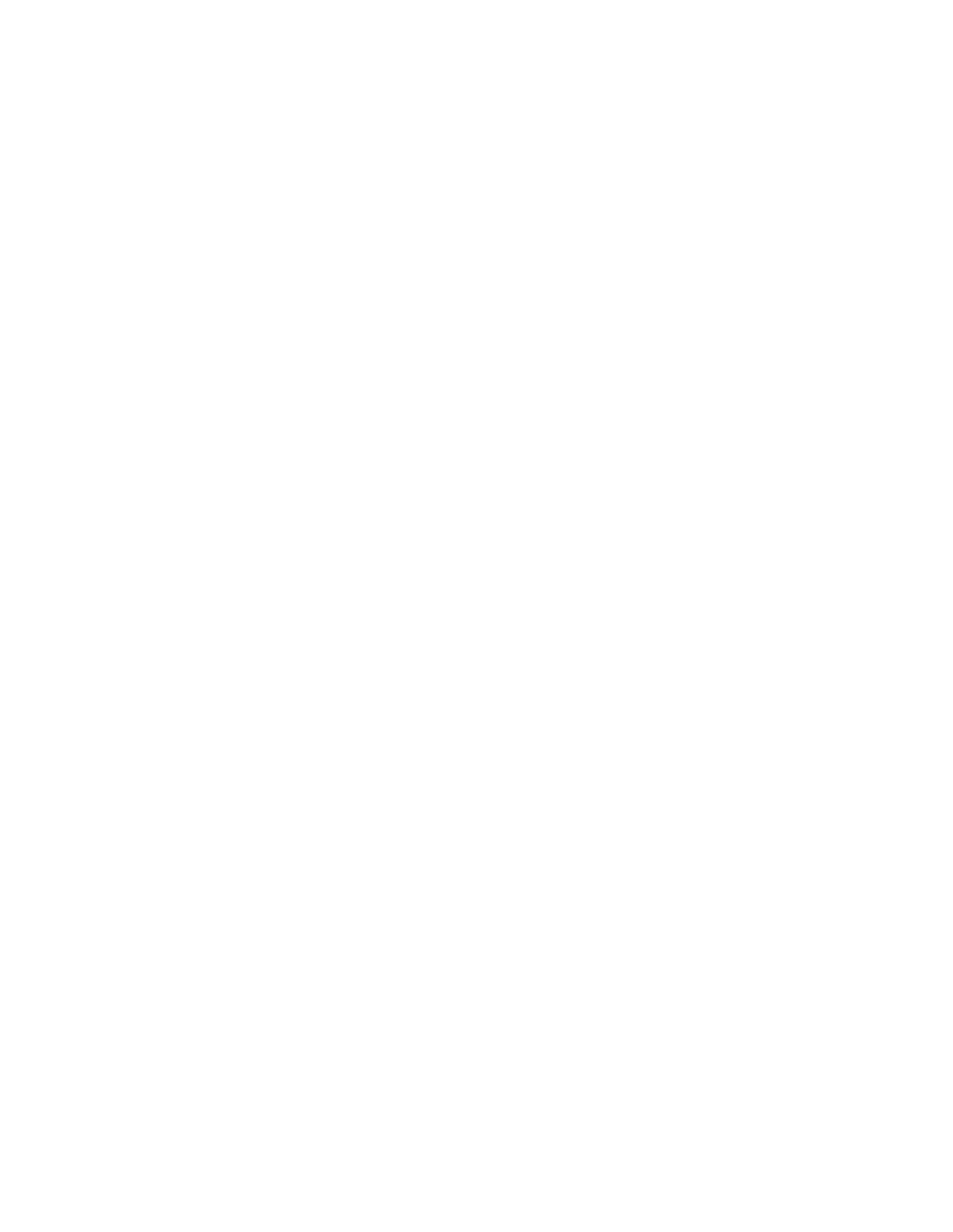

THE 1998 ANNUAL REPORT OF THE ENVIRONMENTAL COUNCIL STATE OF HAWAII

# **Environmental Report Card, 1998** International Year of the Ocean

### **ENVIRONMENTAL COUNCIL 1998**

Barbara M. Robeson Chair William S. Petti Vice-Chair Tamar Chotzen Stephen T. Dye Lance Gilliland Michael H. Furukawa Harlan H. Hashimoto Louis K. Kanae Steven S. C. Lim Arnold L. Lum Purnima Patil McCutcheon Pauline Sato Raymond S. Tabata Patricia Tummons Gary Gill Ex-Officio, Member



**Benjamin J. Cayetano** Governor **Bruce S. Anderson, Ph.D., M.P.H.** Director of Health **Gary Gill** Director, Office of Environmental Quality Control **Barbara M. Robeson** Chair, Environmental Council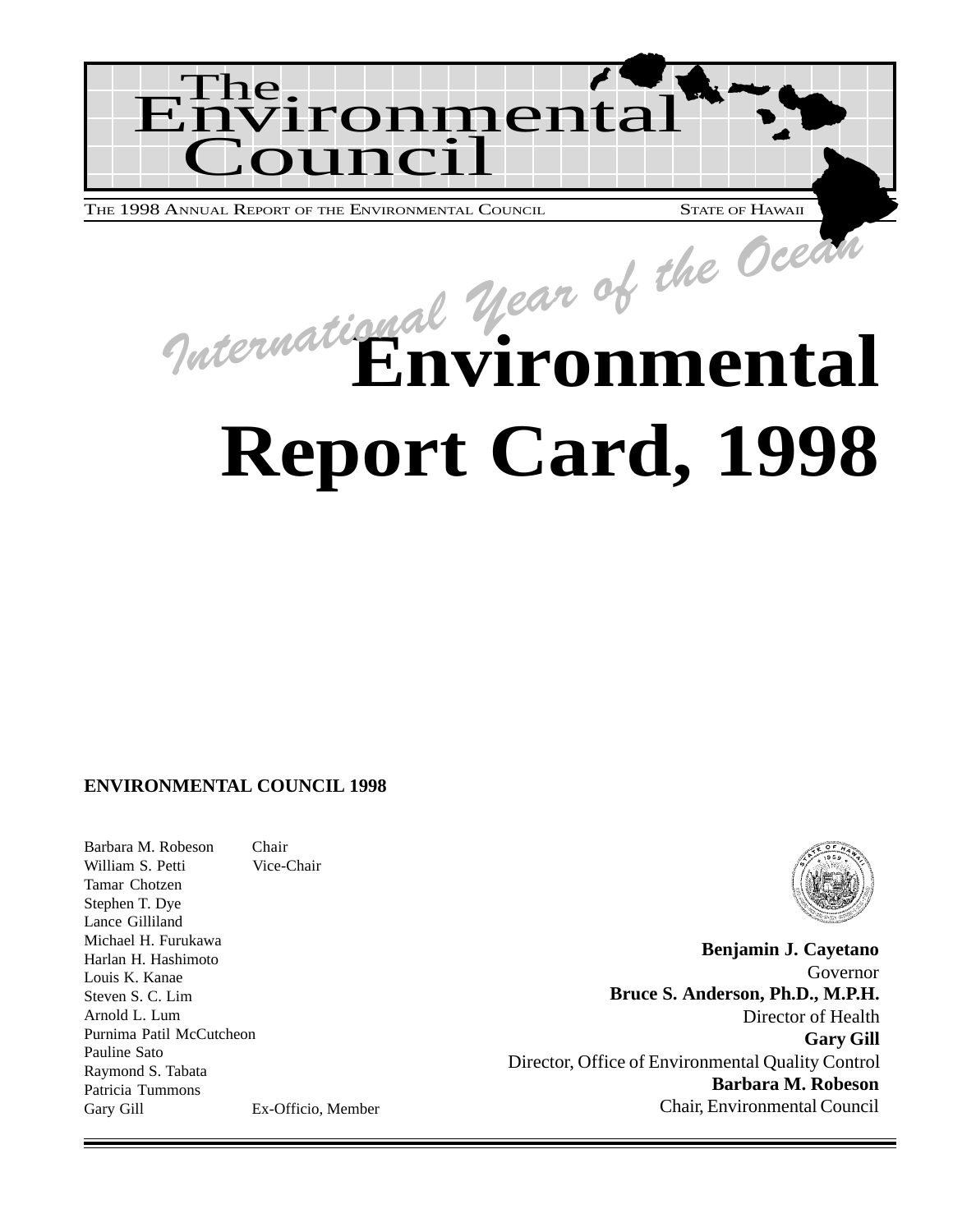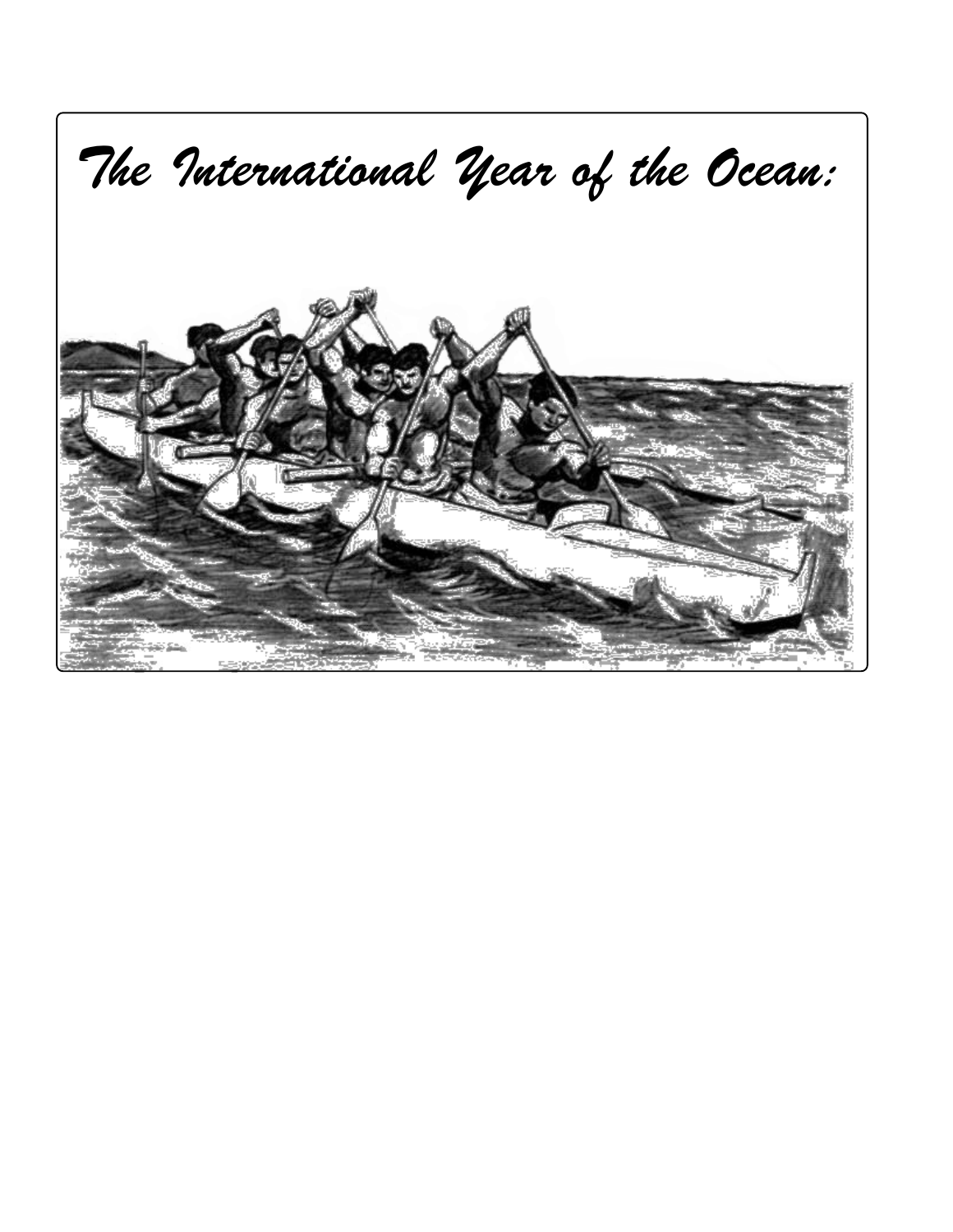## **Recommendations to the Governor**

## <span id="page-4-0"></span>International Year of the Ocean:

**What must be done to improve Hawai`i's ocean resources**

*We all expect the ocean to provide us food, fun and jobs. Public demand on its resources grows each year. Today, humans have begun to over tax the ocean's finite bounty.*

In recognition of the importance of our ocean resources and in conjunction with the **International Year of the Ocean**, the *Environmental Council dedicates this annual report to ocean matters.*

*After consulting with experts on Hawai`i's ocean resources, reviewing task force reports and conducting site visits, the Council compiled these recommendations. We urge the Governor and Legislature to implement the following actions to enhance our ocean environment.*

## **1. Give DLNR the Authority and Funding to Save Our Beaches**

The amount of beach loss in Hawai`i is alarming. In the past 70 years, almost one fourth of `Oahu's natural sandy beaches have been lost or narrowed. Similar losses have been reported on Maui.

"Hardening" projects such as sea walls along our shoreline are the primary cause of beach loss. These walls have been universally applied to protect property from ocean forces. There is a better way. To deal with rising sea levels we should consider a range of options including: greater shoreline setbacks; purchase of undeveloped coastal lands; abandoning coastal developments; beach restoration; erosion control; and adaptation or hardening. We need to find ways to preserve our beaches and public access to the shoreline as well as protect property from flooding and wave damage.

The Department of Land and Natural Resources, Coastal Lands Program is addressing our shoreline erosion problem through the Coastal Erosion Management Plan (COEMAP). Affected state and county agencies should endorse the general concepts of COEMAP and implement its recommendations.

The Department of Land and Natural Resources, Coastal Lands Program should be designated as the lead state agency for coastal erosion management and beach restoration. The program must be empowered and funded to expand coastal erosion management options, collect data on erosion hazard areas, develop plans to improve degraded coastal beaches and identify sand sources for beach restoration.

### **2. Move Fisheries Statutes to Rules for Effective Management**

Many of our bottom and reef fish stocks are depleted and overexploited. For example, bottomfish such as Ehu, Hapu`upu`u and Onaga in the main Hawaiian Islands are below sustainable levels. We must act quickly to protect and enhance our fishery resources.

Our fishing laws are outdated, complex and difficult to enforce. Today, changing controls on fishing nets or catch limits requires a cumbersome and time consuming legislative process. Our regulations must be based on the latest scientific information and management tools to protect and enhance our fishery resources.

For timely and effective management of fisheries resources, the Department of Land and Natural Resources, Division of Aquatic Resources needs greater administrative authority. Fisheries related statutes should be removed from our laws and converted into agency rules to allow more flexibility.

## **3. Stop the Invasion of Alien Aquatic Species**

Many harmful alien organisms find their way to Hawaii by hitchhiking in the ballast water and on the hulls of ships. For example, the seaweed *Acanthophora* arrived in Hawaii on the hull of a barge from Guam in 1950 and spread rapidly to most of our islands in 10 years.

Existing laws are inadequate to deal with the problem of ballast water discharge and hull fouling agents. We must develop better mechanisms to prevent the introduction and dispersal of alien aquatic species through vessels.

The Department of Land and Natural Resources should be designated as the lead state agency and authorized to draft effective regulations to address issues concerning alien aquatic species. Also, the findings of the 1997 Alien Aquatic Organism Task Force should be implemented by affected government agencies and private groups.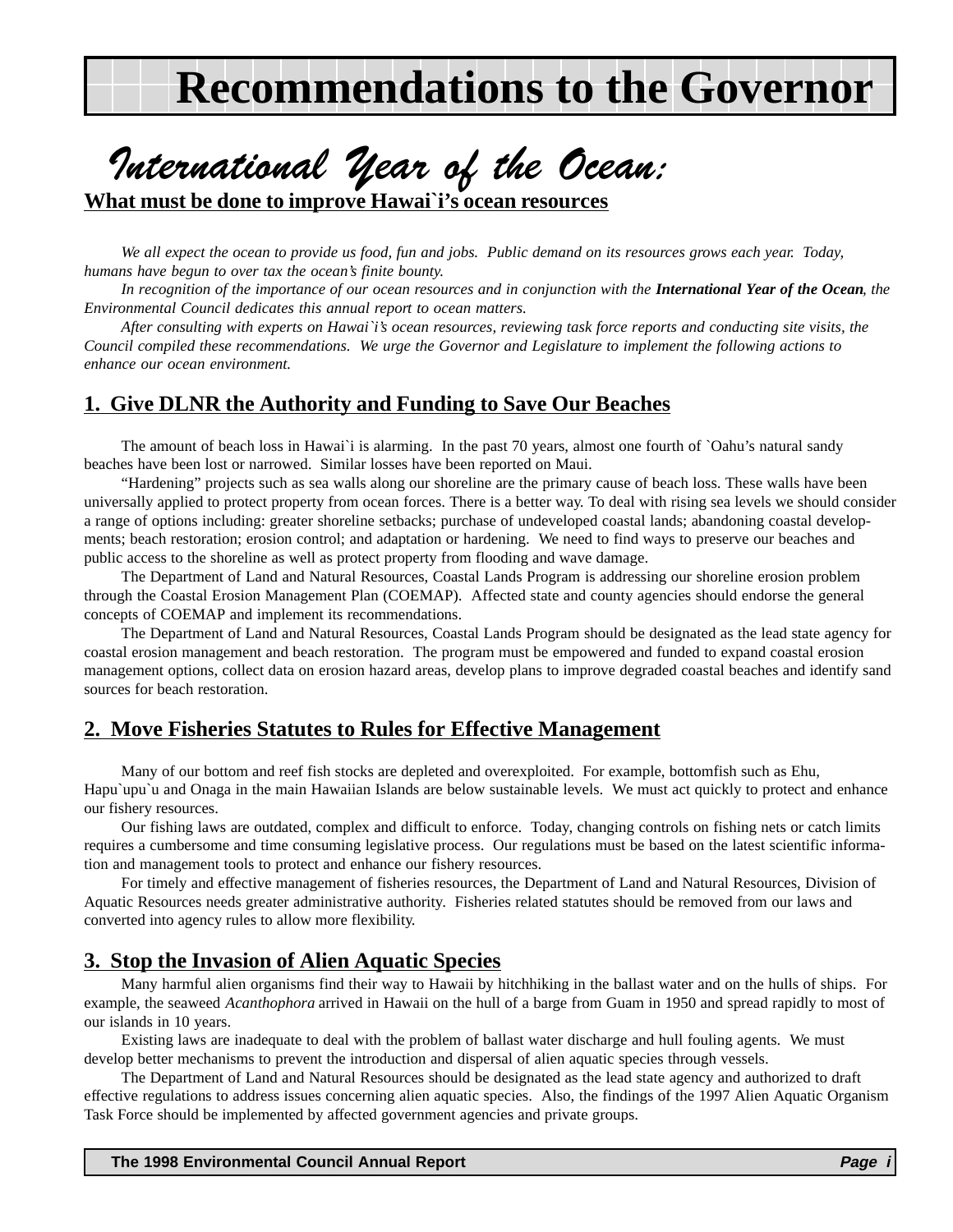## **Recommendations to the Governor**

## **4. Minimize Polluted Runoff and Clean Our Coastal Water**

If Hawai`i's coastal waters are polluted, the problem is usually caused by dirty water carrying sediments, motor oil and chemicals from the land. This polluted runoff can generate disease in humans, algae blooms and fish kills.

In 1996, the Hawai`i Coastal Zone Management Program and the Department of Health prepared a plan to control Hawaii's coastal polluted runoff. The Governor should direct all affected state agencies to implement the recommended actions and best management practices of Hawai`i's Coastal Nonpoint Pollution Control Program Management Plan.

These actions include requiring all state land leases to include "best management practices," facilitating community-based watershed management (like the Ala Wai watershed program), and taking immediate action to clean areas polluted by runoff such as Hilo Bay, Kane`ohe Bay and Ke`ehi Lagoon.

## **5. Improve Environmental Enforcement**

Illegal seawalls are eroding our beaches, illegal fishing is ruining our fisheries and destroying our coral reefs and illegal grading has polluted our bays and coastal waters. Uneven enforcement of our laws has allowed these harmful practices to continue.

Inadequate enforcement is caused by lack of personnel, complex rules and ineffective criminal penalties. To correct these problems, we should hire more enforcement officers especially at the local level, simplify our regulations, educate users, and impose civil penalties which are easier to enforce.

## **6. Implement ORMP and other ocean related plans.**

In 1991, the State completed the Hawai`i Ocean Resources Management Plan (ORMP). Recently, the Office of Planning and researchers from the University of Hawai`i reviewed the ORMP and highlighted 13 recommendations to address general issues and 29 sector-specific suggestions.

In addition to the ORMP, there are numerous other ocean related planning efforts. They are:

- \* Bottomfish Management Plan
- \* Coastal Erosion Management Plan
- \* Kane`ohe Bay Master Plan
- \* Nonpoint Pollution Management Plan
- \* West Hawai`i Aquarium Fish Plan
- \* Western Pacific Coral Reef Task Force
- \* Gillnet Task Force

These planning efforts must be encouraged and supported. Any recommendations for improvement advocated by these plans should be implemented.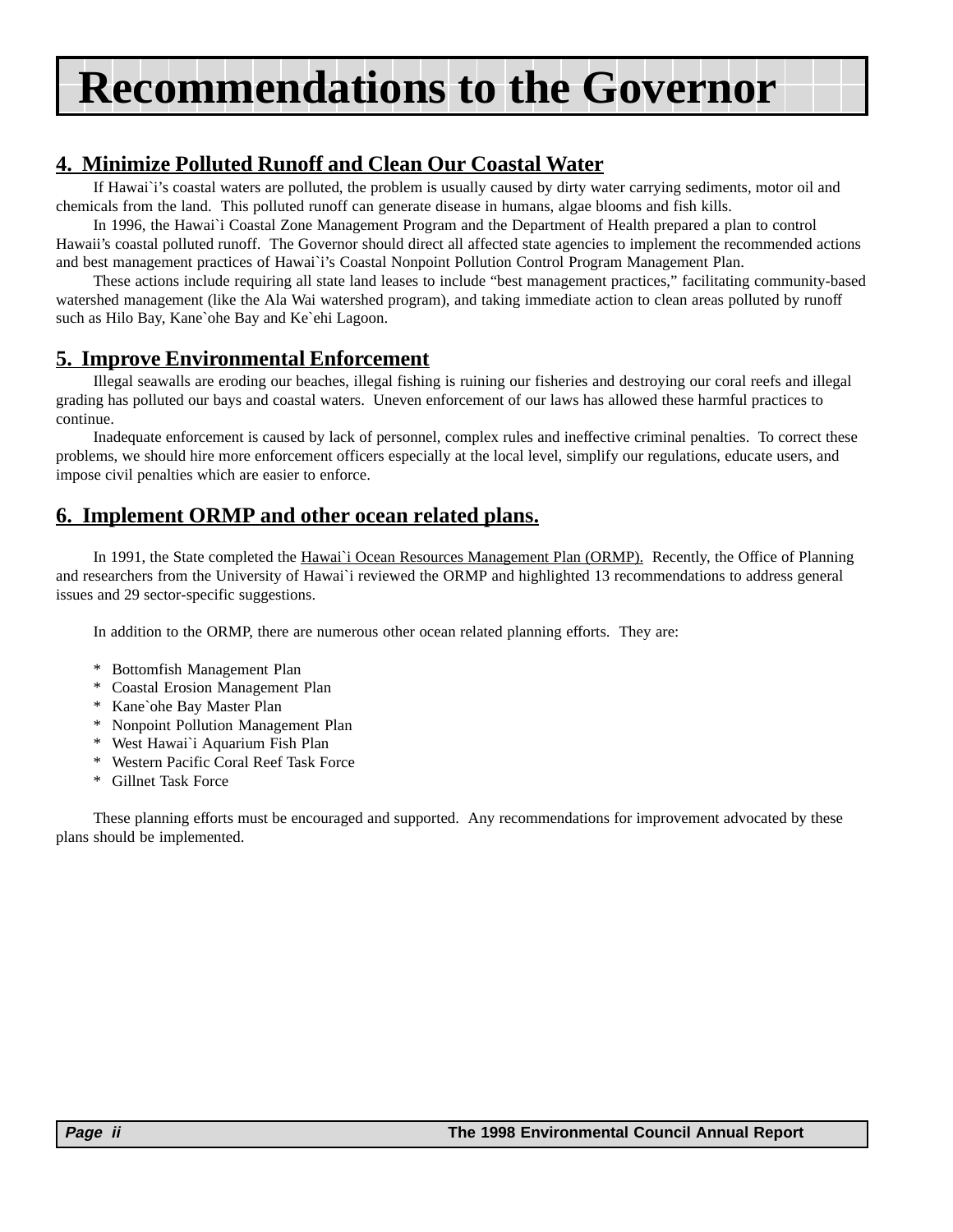

ENVIRONMENTAL REPORT CARD, 1998 ENVIRONMENTAL COUNCIL, STATE OF HAWAII

### **The International Year of the Ocean**

### **[Recommendations to the Governor](#page-4-0)**

#### **International Year of the Ocean**

What must be done to improve Hawai`i's ocean resources ..................5

### **Recommendations to the Governor**

#### **Introduction**

#### **Director's Report**

### **Chair's Report**

### **Section I**

### **Environmental Indicators**

#### **Energy Use**

#### **Use and Recycling of Resources**

### **Biodiversity Maintenance**

### **Environmental Quality**

| 23. Public Water Systems Free of Microbiological Violations  30 |  |
|-----------------------------------------------------------------|--|
|                                                                 |  |

### **Public Awareness/Concern**

| 26. Noise Complaints Received by the Health Department33 |  |
|----------------------------------------------------------|--|
|                                                          |  |
|                                                          |  |

[1998 Environmental Progress Report Card ..................................... 36](#page-35-0)

#### **Section II**

#### **Agency Goals**

| State Department of Accounting and General Services  44               |  |
|-----------------------------------------------------------------------|--|
|                                                                       |  |
| State Department of Business, Economic Development & Tourism  45      |  |
|                                                                       |  |
|                                                                       |  |
| State Department of Land and Natural Resources  48                    |  |
|                                                                       |  |
| City and County of Honolulu Board of Water Supply  51                 |  |
| City and County of Honolulu Department of Design and Construction 51  |  |
| City and County of Honolulu Department of Environmental Services . 52 |  |
| City and County of Honolulu Department of Facility Maintenance  52    |  |
| City and County of Honolulu Department of Parks and Recreation  52    |  |
| City and County of Honolulu Department of Planning and Permitting 53  |  |
| City and County of Honolulu Department of Transportation Services 53  |  |
|                                                                       |  |
| City and County of Honolulu O'ahu Civil Defense Agency  54            |  |
|                                                                       |  |
| County of Hawai'i Department of Parks and Recreation  55              |  |
| County of Hawai'i Department                                          |  |
|                                                                       |  |
| County of Hawai'i Department                                          |  |
|                                                                       |  |
|                                                                       |  |
| County of Hawai'i Office of Housing and Community Development         |  |
|                                                                       |  |
|                                                                       |  |
| County of Kaua'i Department of Public Works/Solid Waste  57           |  |
|                                                                       |  |
|                                                                       |  |
|                                                                       |  |
|                                                                       |  |
| County of Maui Dept. of Public Works and Waste Management  59         |  |

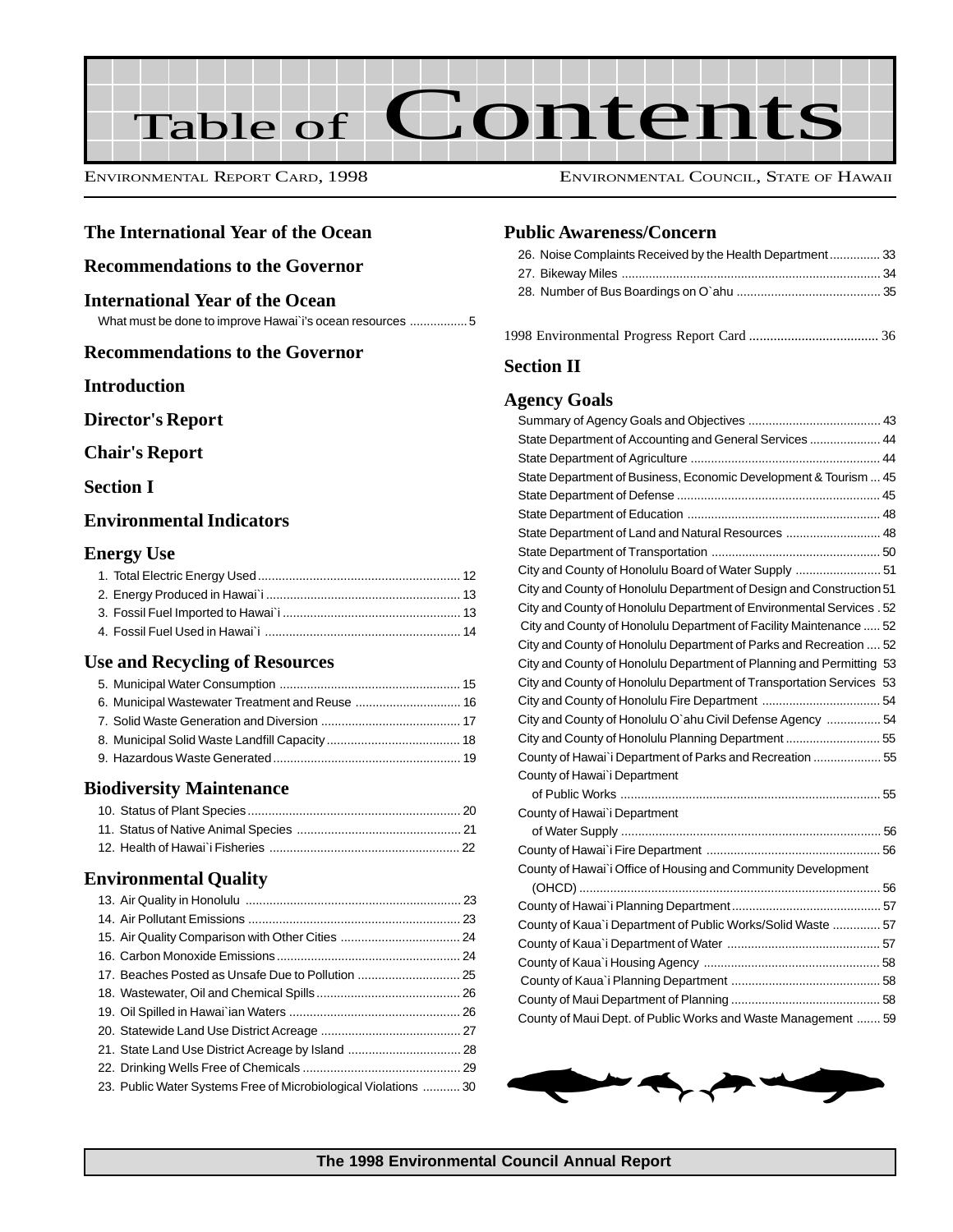## **Introduction**

## **This Annual Report**

In this report the Environmental Council expands and refines its comprehensive listing of Hawai`i Environmental Indicators. These data are presented in tables and graphs and track the environmental health of our islands on issues ranging from government funding to oil spilled into our waters. Students, policy makers and the public can use this document to gain an objective view of our state's progress in managing the natural and urban environment.

This report contains an updated Report Card. The Council, after considering the relevance of each indicator, grades our State's progress toward meeting its goals to protect the environment.

In recognition of 1998 as the Year of the Ocean, the Environmental Council has made ocean issues the focus of this report. The Council solicited issues and concerns from the public, surveyed experts and contacted government agencies to assemble this year's recommendations

The 1998 Annual Report also presents an overview of environmental action taken by government offices across the state. Agencies are asked each year to list their environmental goals and any progress toward meeting these goals. This review of environmental activity helps policy makers and the public keep tabs on government environmental initiatives.

## **The Environmental Council**

The Environmental Council is a fifteen-member citizen board appointed by the Governor to advise the State on environmental concerns. The Council is responsible for making the rules that govern the Environmental Impact Statement (EIS) process for the State. The Council is also empowered to approve an agency's "exemption list" of minor activities that can be implemented without first preparing an Environmental Assessment (EA).

Created in 1970, the Council is empowered to monitor the progress of state, county, and federal agencies' environmental goals and policies. In a report each year, the Environmental Council must advise state policy makers on important issues affecting Hawai`i's environment.

## **The Office of Environmental Quality Control**

The Office of Environmental Quality Control (OEQC) was established in 1970 to help stimulate, expand and coordinate efforts to maintain the optimum quality of the State's environment. OEQC implements the Environmental Impact Statement law, HRS Chapter 343. Office planners review and comment on hundreds of environmental disclosure documents each year. Twice a month the OEQC publishes *The Environmental Notice*. This bulletin informs the public of all the projects being proposed in the State that are subject to public review and comment. At the request of the Governor, the Director of the OEQC is empowered to coordinate and direct State agencies in matters concerning environmental quality. OEQC and the Council would like to thank our volunteer intern, Rosa Chen for her asssistance in compiling the air quality data for this report.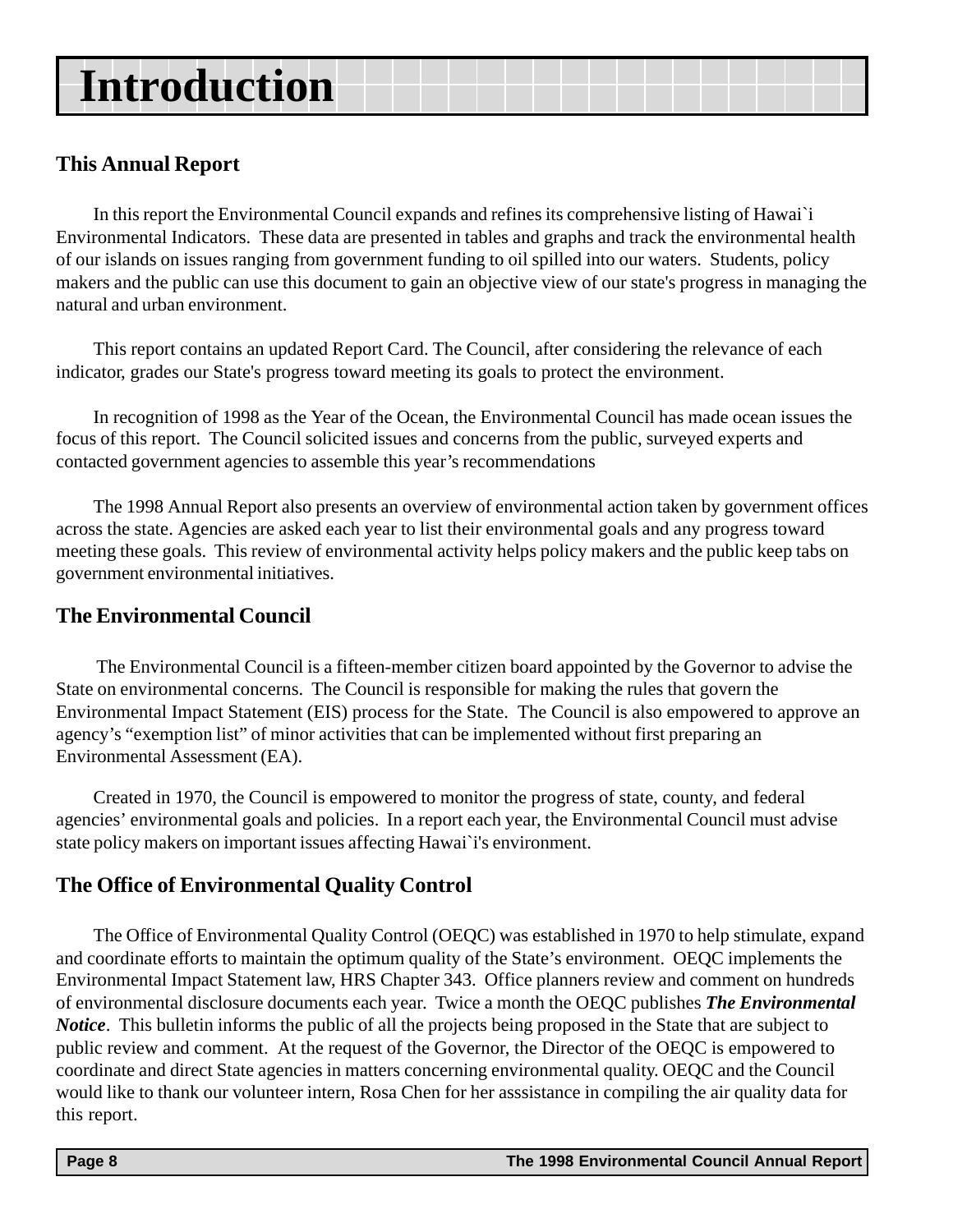## **Director's Report**

fter four years as OEQC's director, I will be moving on to new challenges. As I look back, I am grateful for the dedication and can-do spirit of our staff. Together we have dramatically improved the function and efficiency of the office. During my term as director, the "OEQC Bulletin" was transformed into The Environmental Notice, a much more comprehensive, informative and easy to use publication.

Our office also became an advocate for new policies. We guided both specific projects through the EIS system and promoted new standards for environmental reviews. We began environmental education projects, partnerships with community groups and created this Report Card including annual indicators and data.

In 1998 specifically, the Office of Environmental Quality Control accomplished the following:

#### **Training Classes**

Following the publication of our new Guidebook for the Hawai`i State Environmental Review System, we embarked on a state-wide training program for public and private planners and the public. We held a training class in each county and 8 sessions on Oahu. In all, nearly 400 people completed our training class and nearly all ranked the experience as being from "good" to "excellent."

#### **An Even Better Notice**

The Environmental Notice has expanded yet again to include two more topic areas of interest to the public. One new page has been dedicated to the Coastal Zone Management office and encourages the public to comment on matters under their review. Most recently we have included Department of Agriculture announcements of permit applications for the import of alien species to Hawai`i. These new pages will help our Notice achieve our goal of publishing a true "one stop shop" for environmental permit information in the state. Our web page has also improved in scope and accessibility.

### **Failed Merger**

During the 1998 legislative session, a proposal to merge the Coastal Zone Management office into OEQC was before the legislature. The merger could have given the CZM program more autonomy, enhanced both programs and streamlined government. The legislature approved the merger in its budget but did not pass a necessary empowering measure. Without clear legal authority to lead the CZM function, OEQC returned the budget and positions to their original place and the status quo prevailed.

### **Environmental Reviews**

OEQC played an important role in finalizing the "Alien Species Action Plan" for Kahului Airport. We helped to coordinate state and federal agencies to create a model quarantine program for the state and nation. Other high profile projects for the year include the proposed high-voltage powerlines on Wa`ahila Ridge, the planned "Eco-Camp" on the North Shore of Oahu and the Pacific Missile Range Facility on Kauai and Ni`ihau. A complete tally of documents processed by our office this year is presented on page 4.

This year, as in the past, OEQC has been blessed with volunteer interns. Rosa Chen has worked on air quality indicators, Stuart Ing on legal research and analysis and Janet Kennedy on our environmental flash card project.

As I say "aloha" to my friends at OEQC I am inspired by how far the office has come in such a short time and with so little money. I am confident that this office will claim many great accomplishments in the years ahead.

Imua!

Gary Gill Director, Office of Environmental Quality Control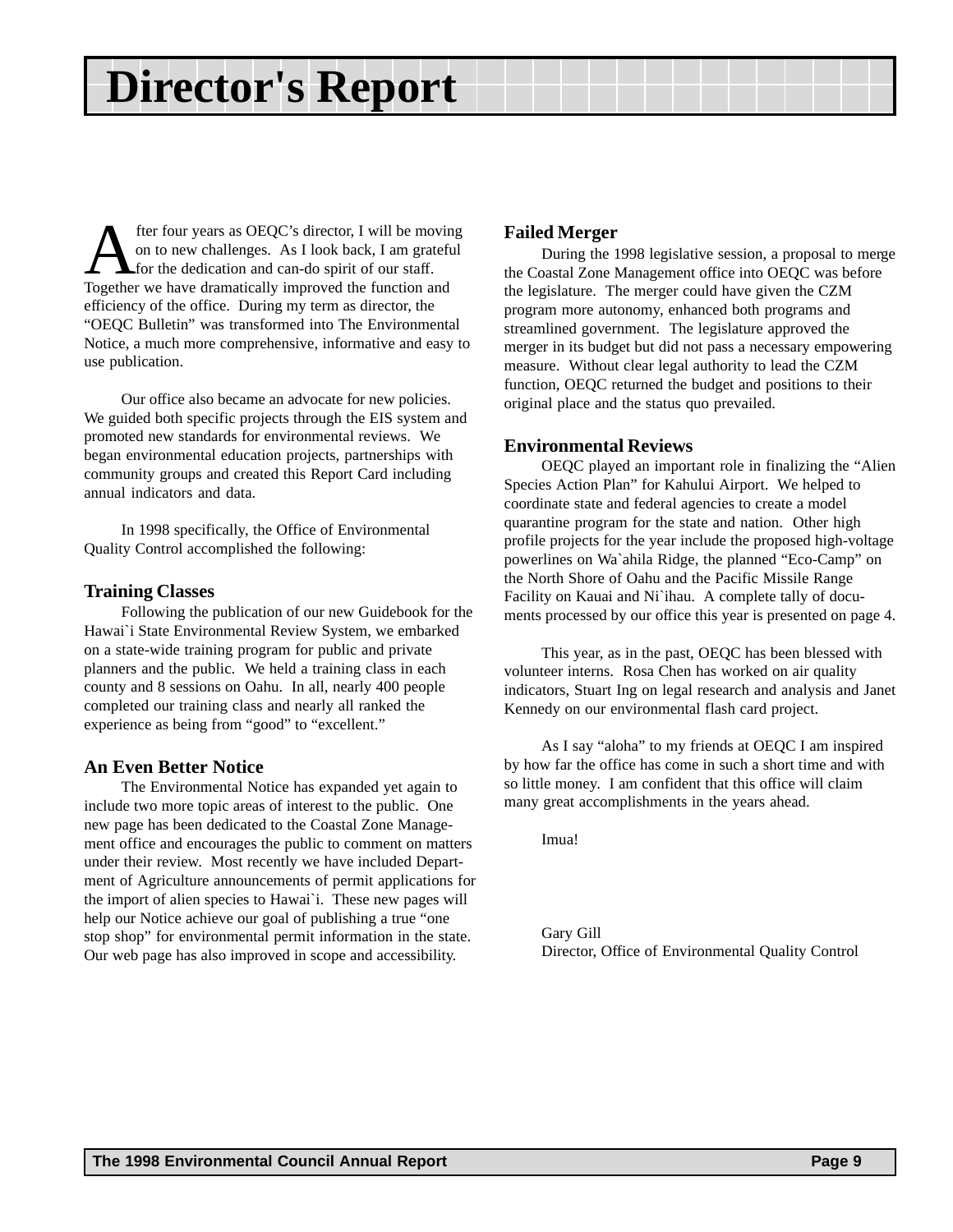## **Chair's Report**

The Environmental Council is pleased to transmit the 1998 Environmental Report Card to the Governor, the Legislature, and the public. Protecting Hawai'i's natural environment is a challenging task. We hope this report will promote discussion and provide data to encourage informed decisions.

The Council's **Annual Report Committee** continues under the very capable direction of Chair Bill Petti. With assistance of Dr. Stephen Dye and other committee members, this year's Environmental Indicators section has been improved and expanded.

The **Cultural Impacts Committee** continued under the leadership of chair Arnold Lum. This hard-working group completed the "Guidelines for Cultural Impacts" and compiled a list of Cultural Impacts Providers.

The **Exemption Lists Committee**, ably chaired by Mike Furukawa completed the exemption list survey and adopted the excellent report, "The EIS Exemption Screen" prepared by Dr. John Harrison, of the UH Environmental Center. Exemption lists were also received from the Division of Forestry and Wildlife, DLNR and the City Departments of Parks and Environmental Services.

The **Communication, Education and Legislation Committee** proposed five bills during the 1998 Legislative session. As the committee chair, I want to especially thank Ray Tabata for his many hours of work to complete the "How to Plant a Native Hawai`ian Garden" web page.

Steve Lim, chair of the **Rules Committee** is working to update the Council's procedural rules, HAR 11-201. Special thanks are due to our OEQC Director and staff for managing the affairs of the Environmental Council, updating the EIS Guidebook and leading statewide training classes on the environmental review system.

We reluctantly accepted the resignation of Muriel Seto and Roger Castro and welcome new Council members Purnima McCutcheon, Pauline Sato and Lance Gilliland. I want to especially thank Dr. Harlan H. Hashimoto for his leadership as our Council chair for the past two years.

Finally, mahalo to the many citizens who attended our meetings this past year. We are grateful for their energy, commitment and dedication to protecting Hawai'i's very special environment.

Barbara M. Robeson Chair, Environmental Council

| <b>Type of Notice</b>           | <b>Jan</b>     | Feb            | Mar            | Apr            | May            | Jun            | Jul            | Aug            | <b>Sep</b>     | Oct            | <b>Nov</b>       | Dec            | Total          |
|---------------------------------|----------------|----------------|----------------|----------------|----------------|----------------|----------------|----------------|----------------|----------------|------------------|----------------|----------------|
| <b>Draft EA</b>                 | 11             | 16             | 9              | 18             | 10             | 12             | 16             | 12             | 14             | 11             | 12               | 18             | 159            |
| <b>FONSI</b>                    | 11             | $\overline{7}$ | 11             | 10             | 9              | 19             | 14             | 12             | 17             | 9              | $\overline{7}$   | 18             | 144            |
| <b>EISPN</b>                    | $\mathbf{1}$   | 1              | 1              | $\mathbf{1}$   | 3              | $\overline{0}$ | $\overline{0}$ | $\mathbf{1}$   | $\overline{2}$ | $\overline{2}$ | $\overline{2}$   | $\mathbf{1}$   | 15             |
| <b>Draft EIS</b>                | $\overline{0}$ | $\overline{0}$ | $\mathbf{1}$   | $\overline{2}$ | $\mathbf{1}$   | $\overline{2}$ | $\overline{2}$ | $\overline{2}$ | $\overline{0}$ | $\mathbf{1}$   | $\overline{0}$   | 3              | 14             |
| <b>Final EIS</b>                | $\overline{0}$ | 1              | $\theta$       | $\overline{0}$ | $\mathbf{1}$   | $\mathbf{1}$   | $\overline{2}$ | $\mathbf{1}$   | $\overline{2}$ | 1              | $\overline{0}$   | $\mathbf{1}$   | 10             |
| <b>EIS</b><br>Acceptance        | $\mathbf{1}$   | $\overline{0}$ | $\overline{0}$ | $\overline{0}$ | $\mathbf{1}$   | $\overline{0}$ | $\overline{0}$ | $\overline{0}$ | $\overline{2}$ | $\overline{2}$ | $\boldsymbol{0}$ | 3              | 9              |
| <b>Withdrawals</b>              | $\overline{2}$ | $\overline{0}$ | $\overline{0}$ | $\overline{0}$ | $\overline{2}$ | $\overline{0}$ | $\overline{0}$ | $\overline{0}$ | $\overline{0}$ | $\overline{0}$ | 1                | $\overline{2}$ | $\overline{7}$ |
| <b>NEPA</b><br><b>Documents</b> | $\overline{4}$ | 1              | 6              | $\mathbf{1}$   | 5              | $\overline{2}$ | $\overline{2}$ | $\overline{4}$ | 8              | $\overline{2}$ | 1                | 5              | 41             |
| <b>Total</b>                    | 30             | 26             | 28             | 32             | 32             | 36             | 36             | 32             | 45             | 28             | 23               | 51             | 399            |

### **Environmental Documents Processed by OEQC in 1998**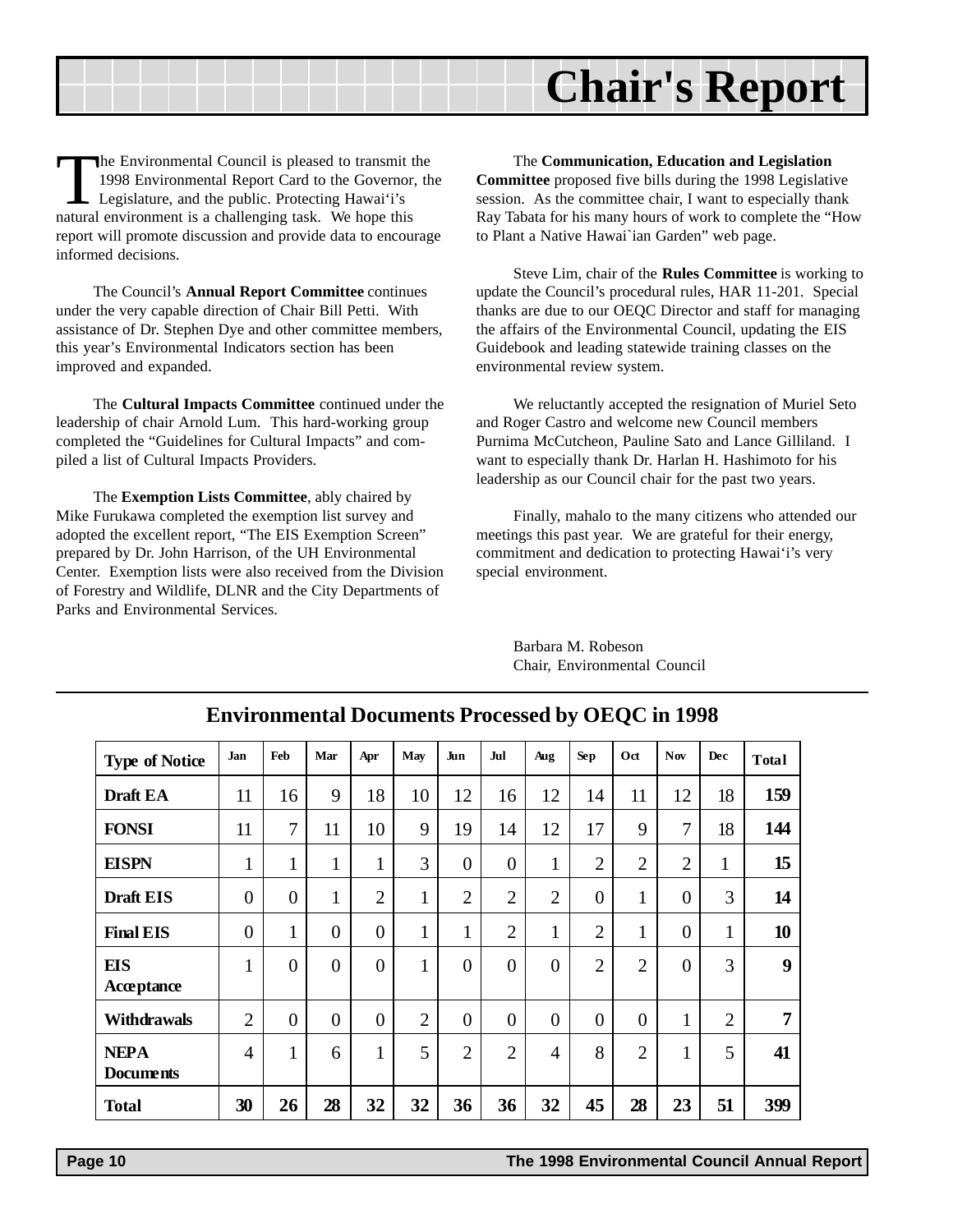## **Section I Environmental Indicators**

**Each year, the Environmental Council collects data on important indicators of the health of Hawai`i's environment. These data are presented in text, tables and graphs so that the public and policy makers can readily understand the status of Hawai`i's environment today. The indicators provide a comprehensive look -- from water quality to native species -- at the many faceted task of keeping Hawai`i clean and healthy.**

**The indicators presented in the Annual Report of the Environmental Council are organized this year in categories reflecting the principles of ecosystem sustainability. In order for an ecosystem to be sustainable, it must:**

- **1) Use sunlight as the source of energy**
- **2) Dispose of wastes and replenish nutrients by recycling all elements**
- **3) Maintain biodiversity**
- **4) Maintain the size of consumer populations so that "overgrazing" and overuse do not occur**

**It may be possible for an ecosystem to sustain itself for long periods without adhering strictly to these principles. However, sustainability in perpetuity can be achieved only if the above principles are met.**

**In this section the Environmental Council also grades the status of Hawai`i's environment. The Council hopes that this evaluation stimulates the public to learn about and take action to improve our environment.**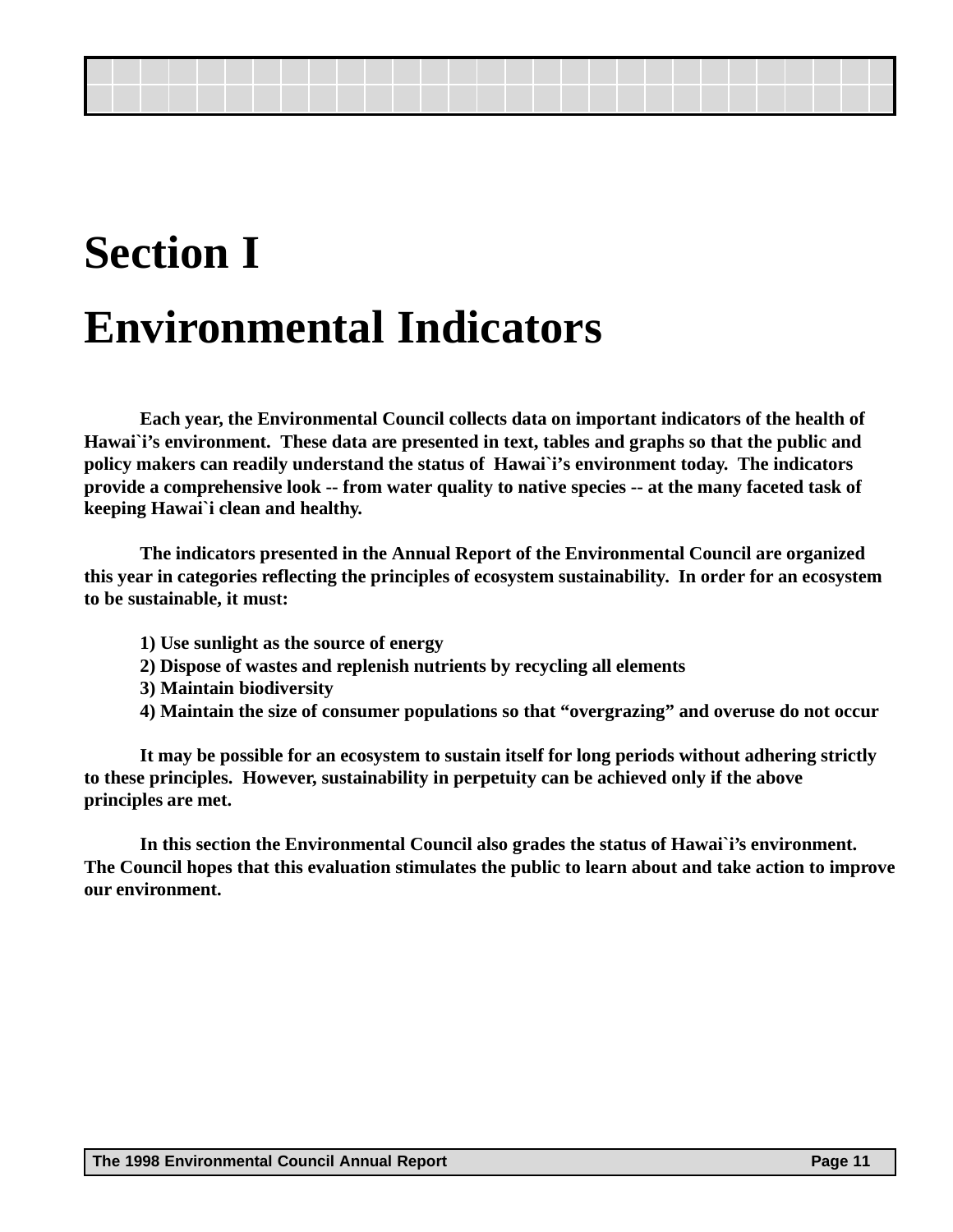## <span id="page-11-0"></span>**Energy Use**

## **1. Total Electric Energy Used**

Hawai`i depends on imported oil and coal for more than 90% of its energy. Energy production from fossil fuels is a major source of air pollutants. Additionally, petroleum shipping and handling pose risks to our fragile environment. Displacing petroleum fuels with alternate or renewable forms of energy and improving energy efficiency will improve our environmental quality. We can help reduce per capita energy use by conserving energy and improving energy efficiency. A solar water heater can reduce water heating costs by 90%. The table below shows the total electric energy used in Hawai`i.

| Table 1: Total Electric Energy Used in Hawai`i, 1990-97. |  |  |  |  |  |  |
|----------------------------------------------------------|--|--|--|--|--|--|
|----------------------------------------------------------|--|--|--|--|--|--|

| Year                                                         | 1990      | 1991      | 1992      | 1993      | 1994      | 1995      | 1996      | 1997      |
|--------------------------------------------------------------|-----------|-----------|-----------|-----------|-----------|-----------|-----------|-----------|
| <b>Total Electric</b><br><b>Energy Used</b><br>(Million KWH) | 9,566     | 9,610     | 10,104    | 10,219    | 10,341    | 10,563    | 10,740    | 10,424    |
| State de facto<br><b>Population</b>                          | 1,256,746 | 1,272,459 | 1,265,834 | 1,260,036 | 1,281,602 | 1,287,322 | 1,292,866 | 1,288,745 |
| Per capita<br>Used per month<br>(KWH)                        | 634       | 629       | 665       | 676       | 672       | 684       | 692       | 674       |

Source: State DBEDT, Energy Division, Energy Data Services.

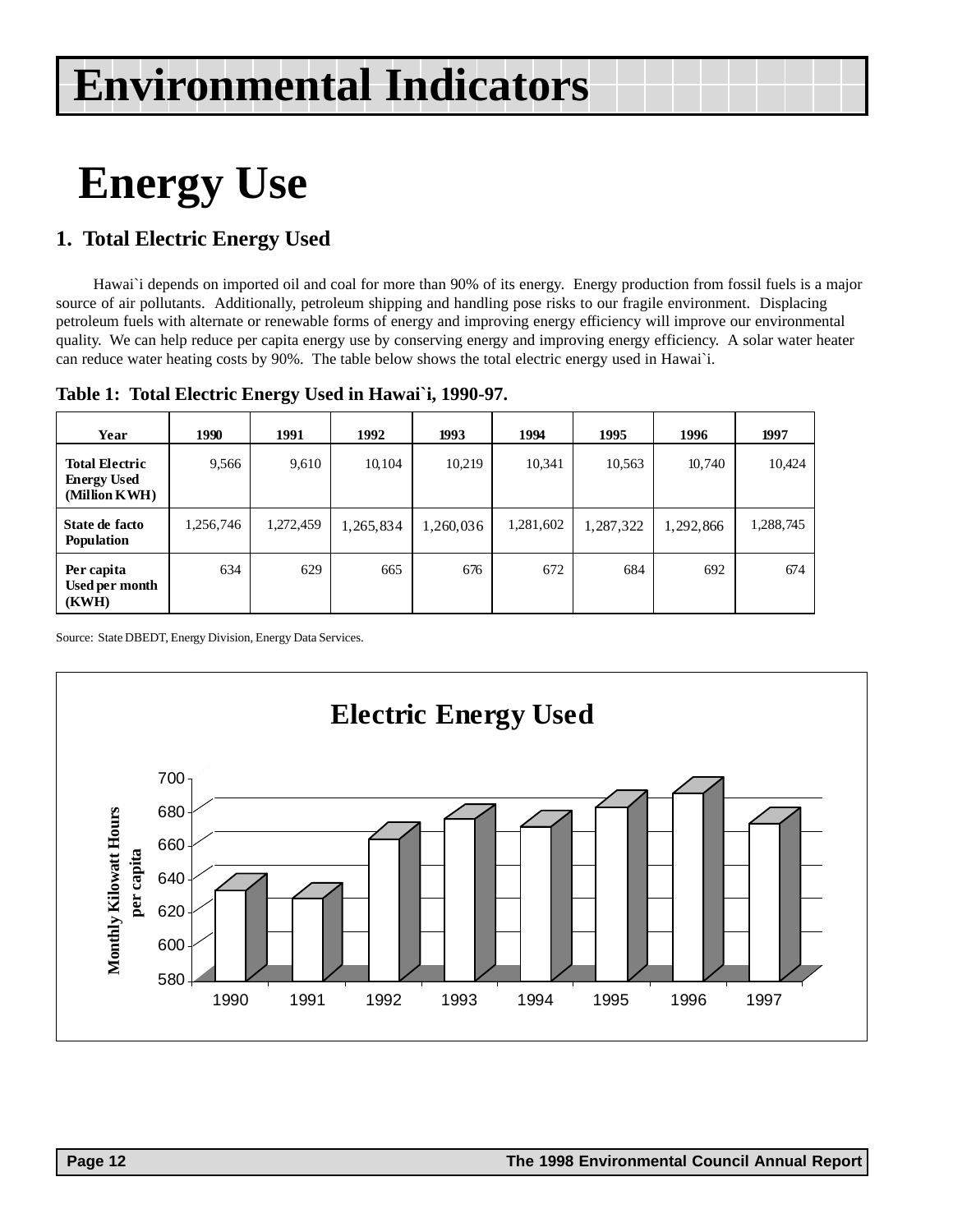## <span id="page-12-0"></span>**2. Energy Produced in Hawai`i**

One of Hawai`i's goals is to replace energy produced from fossils fuels with alternate and renewable sources such as solar power. The table below shows the amount of energy produced by source.

| <b>Resources</b>   | 1994                          |         | 1995                          |         |                               | 1996    | 1997                          |         |
|--------------------|-------------------------------|---------|-------------------------------|---------|-------------------------------|---------|-------------------------------|---------|
|                    | <b>Trillion</b><br><b>BTU</b> | Percent | <b>Trillion</b><br><b>BTU</b> | Percent | <b>Trillion</b><br><b>BTU</b> | Percent | <b>Trillion</b><br><b>BTU</b> | Percent |
| Petroleum          | 285.5                         | 87.2    | 274.0                         | 87.0    | 277.1                         | 87.7    | 278.3                         | 88.0    |
| <b>Biomass</b>     | 16.4                          | 5.0     | 11.8                          | 3.7     | 10.4                          | 3.3     | 9.0                           | 2.8     |
| Solar hot<br>water | 2.3                           | 0.7     | 2.8                           | 0.9     | 3.1                           | 1.0     | 3.1                           | 1.0     |
| Hydro-electric     | 1.5                           | 0.5     | 1.1                           | 0.3     | 1.1                           | 0.3     | 1.0                           | 0.3     |
| Coal               | 13.6                          | 4.2     | 16.5                          | 5.2     | 16.9                          | 5.3     | 16.8                          | 5.3     |
| Wind               | 0.2                           | 0.1     | 0.2                           | 0.1     | 0.2                           | 0.1     | 0.2                           | 0.1     |
| <b>Geothermal</b>  | 1.8                           | 0.5     | 2.3                           | 0.7     | 2.4                           | 0.7     | 2.4                           | 0.8     |
| <b>Solid Waste</b> | 6.2                           | 1.9     | 6.4                           | 2.0     | 4.7                           | 1.5     | 5.3                           | 1.7     |
| <b>Total</b>       | 327.5                         | 100.0   | 315.1                         | 100.0   | 315.9                         | 100.0   | 316.1                         | 100.0   |

**Table 2: Total Energy Produced in Hawai`i by Source, 1994 to 1997.**

## **3. Fossil Fuel Imported to Hawai`i**

Fossil fuels are coal, oil and natural gas which formed inside the earth from the remains of plants and animals that lived many years ago. These fuels are burned to provide energy for making electricity, powering vehicles and cooking.

The table below shows the amount of imported fossil fuel by type.

**Table 3: Total Imported Fossil Fuel into Hawai`i by Type, 1994 to 1997.**

| <b>Type of Imported Fuel</b> | 1994  | 1995  | 1996  | 1997  |
|------------------------------|-------|-------|-------|-------|
| Crude Oil                    | 323.9 | 298.2 | 301.9 | 296.4 |
| Distillates                  | 1.9   | 0     | .6    | 0.4   |
| Jet Fuel                     | 6.1   | 4.6   | 20.3  | 30.9  |
| Residual Fuel                | 2.6   | 5.7   | 6.7   |       |
| Other                        | 0     | 3.4   | 3.7   | 6.1   |
| Coal                         | 14.2  | 16.5  | 16.1  | 16.8  |
| Total                        | 348.7 | 328.4 | 349.3 | 350.6 |

Source: State DBEDT, Energy Division, Energy Data Services. Note: Figures in trillion British thermal units (TBtu).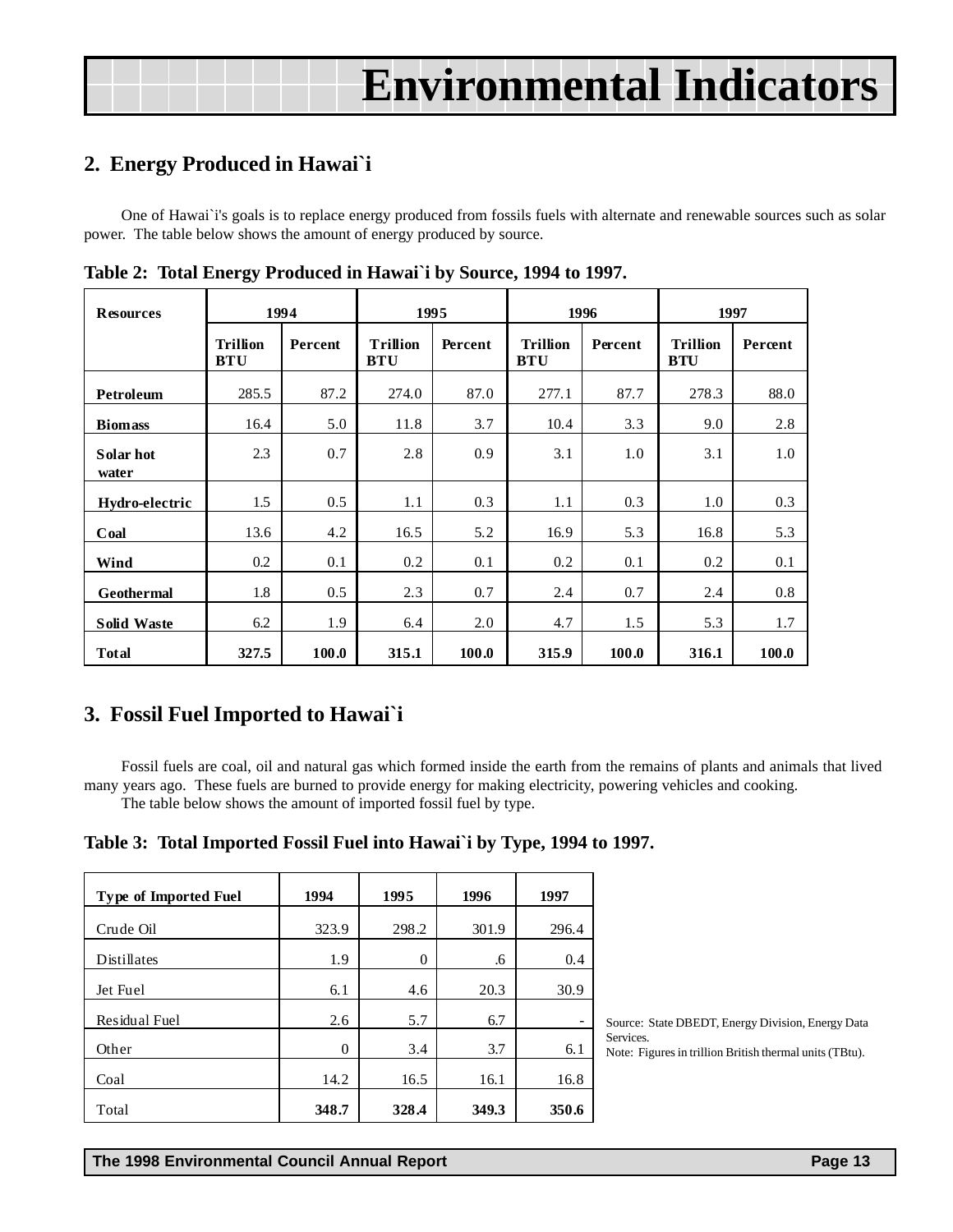## <span id="page-13-0"></span>**4. Fossil Fuel Used in Hawai`i**

Hawai`i's over dependence upon imported oil is a major concern. In the event of a disruption in the world oil market, Hawai`i's economy and way of life would be adversely affected. Environmentally destructive oil spills are always a possibility during the transport of petroleum products. The table below shows the amount of fossil fuel used by category.

| <b>Sector</b>                                   | 1994                          |               |                               | 1995          |                               | 1996          | 1997                          |               |  |
|-------------------------------------------------|-------------------------------|---------------|-------------------------------|---------------|-------------------------------|---------------|-------------------------------|---------------|--|
|                                                 | <b>Trillion</b><br><b>BTU</b> | $\frac{0}{0}$ | <b>Trillion</b><br><b>BTU</b> | $\frac{0}{0}$ | <b>Trillion</b><br><b>BTU</b> | $\frac{0}{0}$ | <b>Trillion</b><br><b>BTU</b> | $\frac{0}{0}$ |  |
| Electricity<br>Production                       | 95.8                          | 31.8%         | 95.1                          | 32.6%         | 101.1                         | 31.2%         | 100.0                         | 30.0%         |  |
| <b>Transportation</b><br>(Ground $\&$<br>Water) | 81.5                          | 27.0%         | 82.1                          | 28.1%         | 75.9                          | 23.4%         | 74.0                          | 22.2%         |  |
| <b>Transportation</b><br>(Air)                  | 90.0                          | 29.9%         | 96.5                          | 31.6%         | 102.4                         | 31.6%         | 102.7                         | 30.8%         |  |
| <b>Other Sectors</b>                            | 17.7                          | 5.9%          | 9.3                           | 4.7%          | 15.1                          | 4.7%          | 18.4                          | 5.5%          |  |
| <b>Exports</b>                                  | 16.4                          | 5.4%          | 8.8                           | 9.1%          | 29.4                          | 9.1%          | 38.6                          | 11.6%         |  |
| <b>Total</b>                                    | 301.4                         | 100.0%        | 291.7                         | 100.0%        | 323.9                         | 100.0%        | 333.7                         | 100.0%        |  |

**Table 4: Amount of Fossil Fuel Used in Hawai`i by Category, 1994 to 1997.**

Source: DBEDT, Energy Division, Energy Data Services.

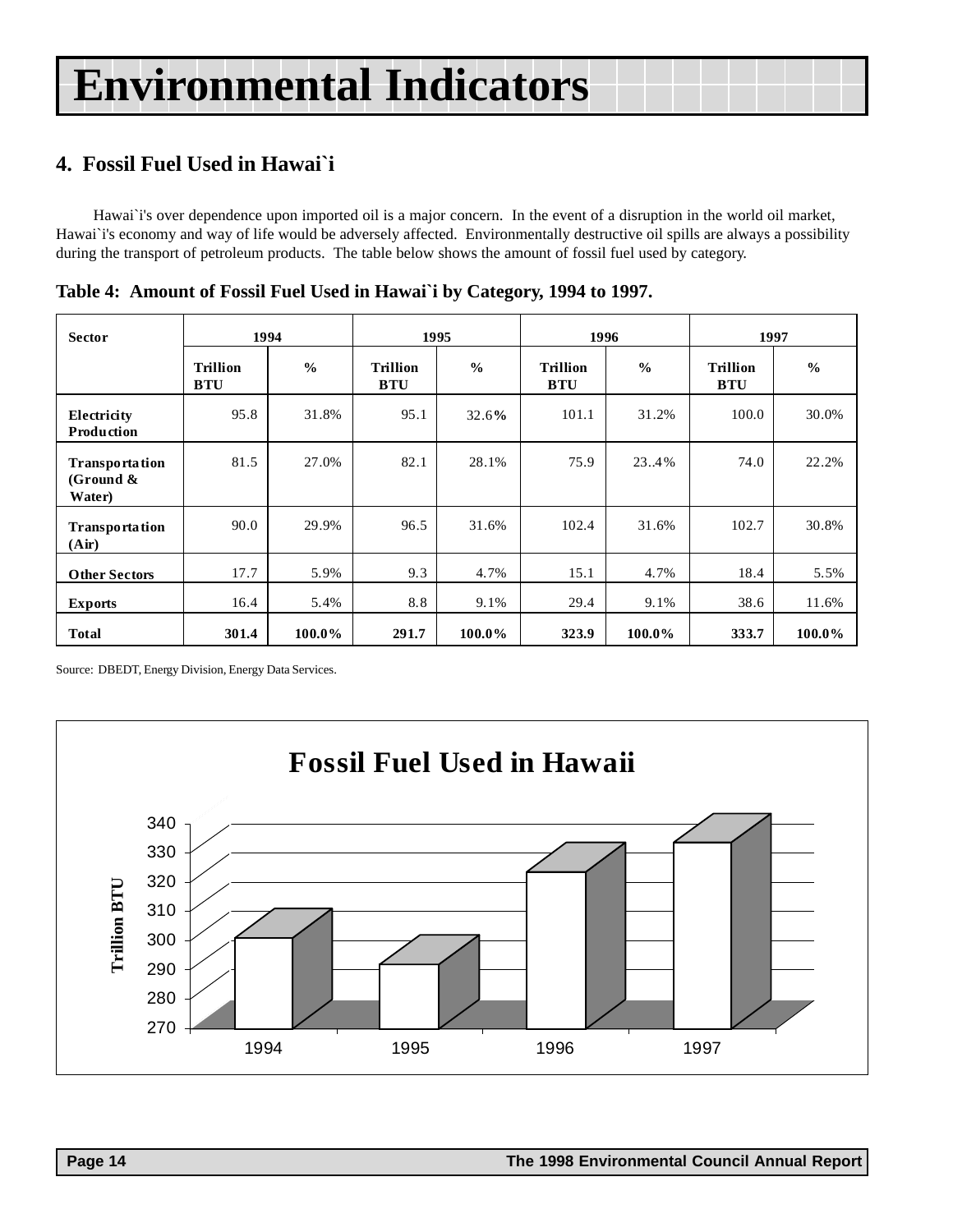## <span id="page-14-0"></span>**Use and Recycling of Resources**

## **5. Municipal Water Consumption**

Good drinking water is one of Hawai`i's greatest natural assets. The combination of a growing population and limited potable water resources is reducing the availability and quality of our drinking water.

The table below shows water consumption through the respective municipal (county) water distribution systems and water consumption per capita. The Environmental Council's year 2002 goal for per capita water consumption is 150 gallons per day.

| <b>County</b>                                   | FY 91-92  | FY 92-93  | FY 93-94  | FY 94-95  | FY 95-96  | FY 96-97  | FY 97-98  |
|-------------------------------------------------|-----------|-----------|-----------|-----------|-----------|-----------|-----------|
| Honolulu (MG)                                   | 51,241    | 51,033    | 50,407    | 51,006    | 50,682    | 48,613    | 49,265    |
| Kauai (MG)                                      | 4,453     | 4,056     | 4,149     | 4,114     | 4,206     | 3,945     | 4,165     |
| Hawaii (MG)                                     | 8,024     | 7,937     | 7,999     | 8,378     | 8,363     | 7,804     | 8,158     |
| Maui (MG)                                       | 10,399    | 10,312    | 11,177    | 11,494    | 11,477    | 11,438    | 11,729    |
| Total (MG)                                      | 74,117    | 73,338    | 73,732    | 74,992    | 74,728    | 71,800    | 73,317    |
| State de facto<br><b>Population</b>             | 1,272,459 | 1,265,834 | 1,260,036 | 1,281,602 | 1,287,322 | 1,292,866 | 1,288,745 |
| Daily per<br>capita<br>Consumption<br>(Gallons) | 160       | 159       | 160       | 160       | 159       | 152       | 156       |

**Table 5: Municipal Water Consumption by County, Fiscal Years 1992 to 1998.**

Source: The State of Hawai'i Data Book 1997 prepared by the Department of Business, Economic Development and Tourism; Honolulu Board of Water Supply; Hawai`i County Department of Water Supply; Kaua`i Department of Water; and Maui Department of Water Supply.

Note: i) These figures include only municipal water supply. Military, private and plantation water systems are not included.

ii) Within the municipal distribution system, water is used for residential, agricultural, government, industrial and commercial use.

iii) The percentage of municipal water used for agricultural purposes varies by county. The following is a breakdown of agricultural use for FY 1996: Honolulu - 3%, Hawai`i - 9%, Maui - 11%, Kaua`i - not available.

iv) MG = million gallons.

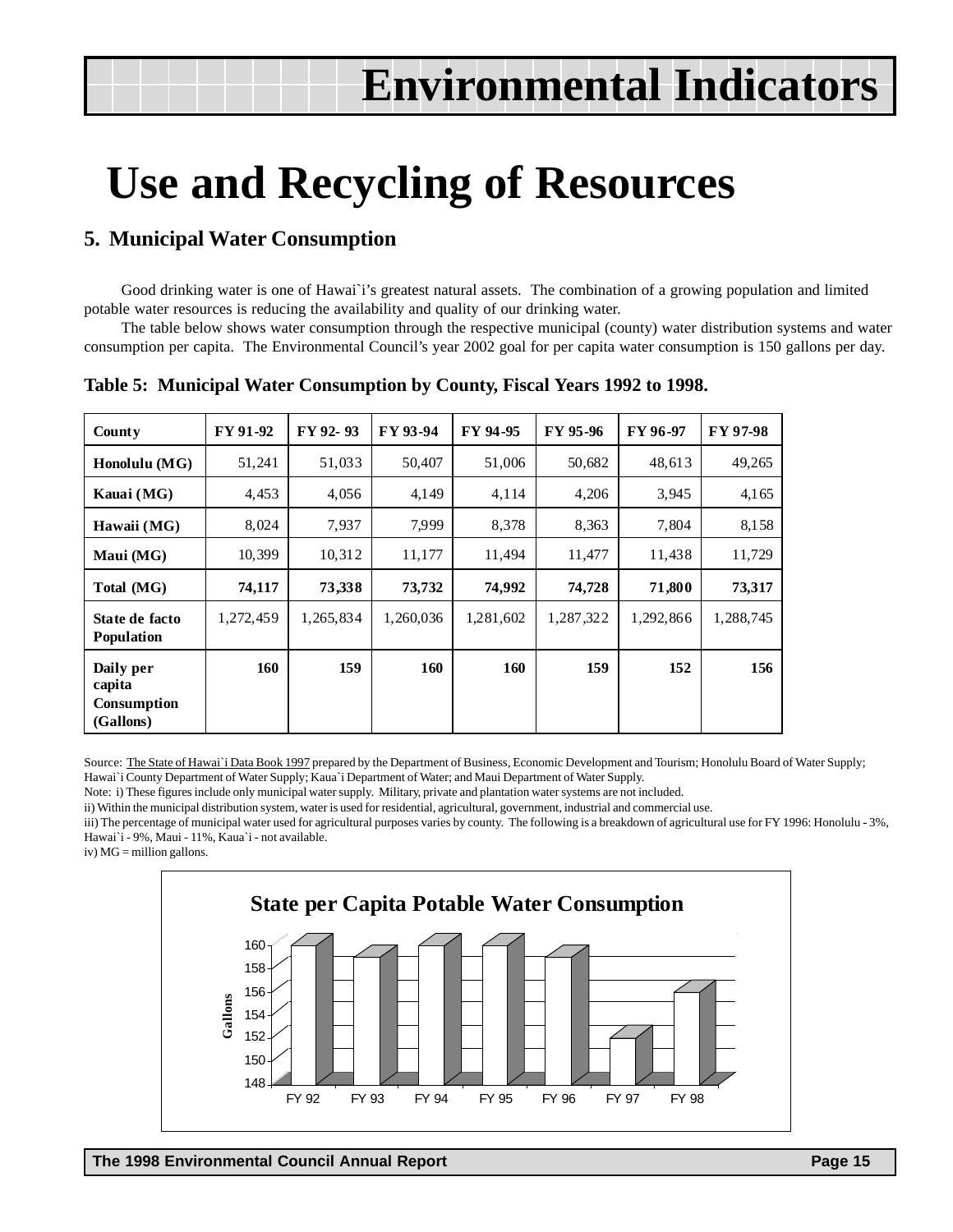## <span id="page-15-0"></span>**6. Municipal Wastewater Treatment and Reuse**

Promotion of wastewater management practices that protect, conserve and fully utilize water resources is vital for Hawai`i. One way to achieve this objective is to use water reclaimed from wastewater treatment plants for irrigation.

The table below shows how much wastewater was treated and reused at municipal (county) wastewater plants. The Council's year 2002 goal for the percentage of treated wastewater reused is 25%.

|                          | FY 1995                |                       |                        | <b>FY 1996</b>        | <b>FY 1997</b>         |                       | <b>FY 1998</b>         |                       |  |
|--------------------------|------------------------|-----------------------|------------------------|-----------------------|------------------------|-----------------------|------------------------|-----------------------|--|
| <b>County</b>            | <b>Treated</b><br>(MG) | <b>Reused</b><br>(MG) | <b>Treated</b><br>(MG) | <b>Reused</b><br>(MG) | <b>Treated</b><br>(MG) | <b>Reused</b><br>(MG) | <b>Treated</b><br>(MG) | <b>Reused</b><br>(MG) |  |
| Honolulu                 | 43,174                 | 732                   | 41,403                 | 1,570                 | 43,511                 | 63                    | 41,289                 | 144                   |  |
| Maui                     | 5,351                  | 638                   | 5,307                  | 725                   | 5,133                  | 909                   | 5,354                  | 1,157                 |  |
| Kauai                    | 872                    | 571                   | 907                    | 568                   | 927                    | 538                   | 899                    | 507                   |  |
| Hawaii                   | 1,772                  | $\Omega$              | 1,758                  | $\theta$              | 1,898                  | $\theta$              | 1,838                  | $\Omega$              |  |
| <b>Total</b>             | 51,169                 | 1,941                 | 49,375                 | 2,863                 | 51,469                 | 1,510                 | 49,380                 | 1,808                 |  |
| Percent<br><b>Reused</b> | <b>NA</b>              | $4\%$                 | <b>NA</b>              | 6%                    | <b>NA</b>              | 3%                    | <b>NA</b>              | $4\%$                 |  |

**Table 6: Municipal Wastewater Treatment and Reuse by County, FY 1995 to 1998.**

Source: Honolulu Department of Wastewater Management, Maui Wastewater Reclamation Division, Kaua`i Division of Wastewater Management, and Hawai`i County Department of Public Works.

Note: i) These data include only municipal wastewater treatment and reuse. Military and private treatment plants are not included.

ii) 100% (450 MG in FY 1997) of wastewater treated at the Lihue Wastewater Treatment Plant is sent to Kaua`i Lagoons for golf course irrigation. Kaua`i Lagoons then manages the effluent, some of which is disposed of by injection well during inclement weather. The county assumes that all of the treated water is reused. iii) Honolulu reused 63 million gallons, which is less than the previous fiscal year due to limited incineration of biosolids. One other reason for the decline was the discontinued use of chlorination at the Honouliuli WWTP, which negated the reuse throughout the facility.

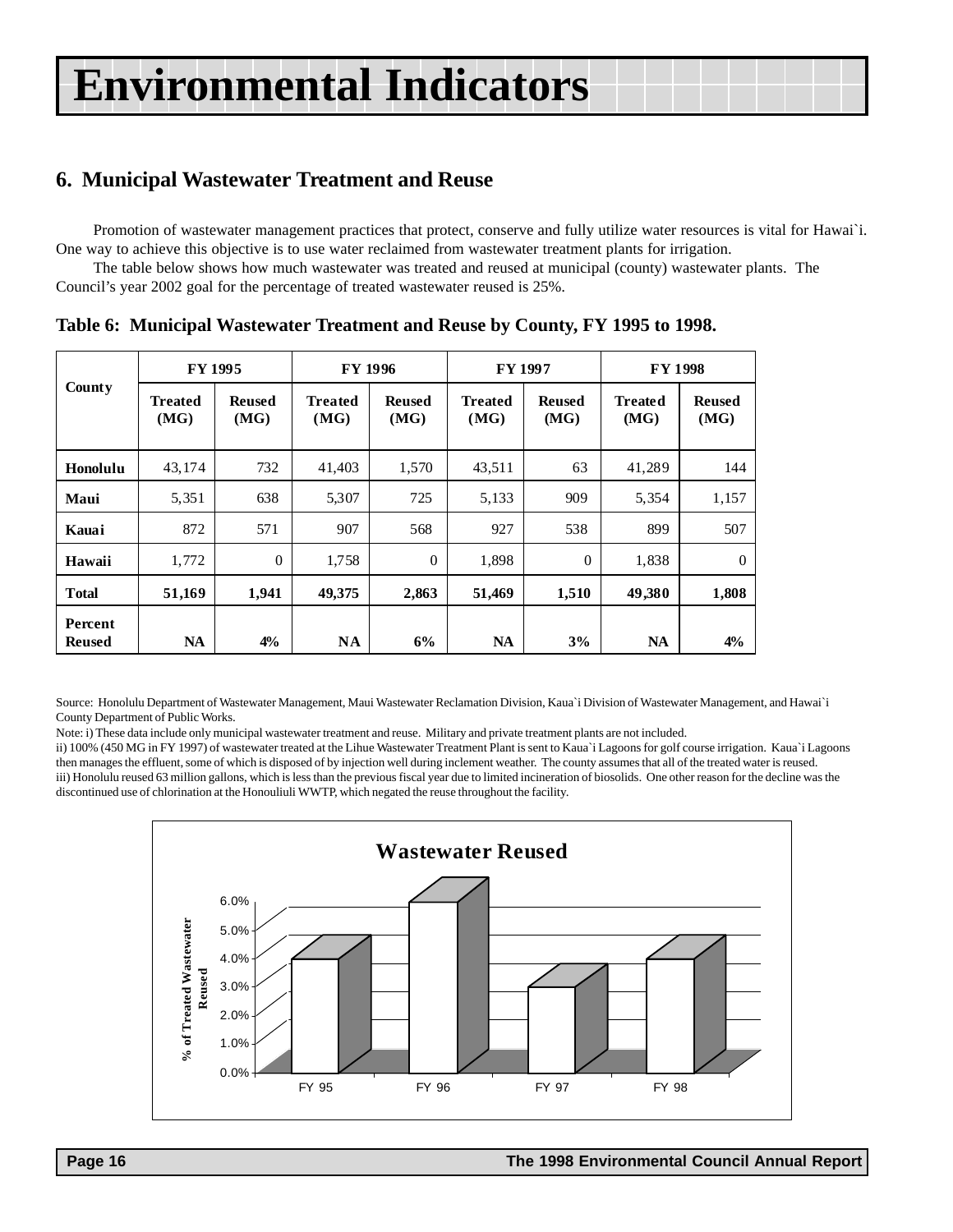## <span id="page-16-0"></span>**7. Solid Waste Generation and Diversion**

Wise management of solid waste through programs of waste prevention, energy resource recovery, and recycling reduces human impact on the environment. Waste minimization, recycling and composting also reduce the amount of solid waste that we send to our landfills. It is the goal of the state to reduce the solid waste stream prior to disposal by 50% by January 1, 2000.

The following table shows the total amount of municipal solid waste generated and the amount recycled and composted. The Environmental Council's year 2002 goal for municipal solid waste generated per capita is 4.3 pounds per day.

| County                       | FY 93-94                       | FY 94-95                | FY 95-96                       | FY 96-97                       | FY 97-98                       |
|------------------------------|--------------------------------|-------------------------|--------------------------------|--------------------------------|--------------------------------|
|                              | <b>Generation</b><br>(in tons) | Generation<br>(in tons) | <b>Generation</b><br>(in tons) | <b>Generation</b><br>(in tons) | <b>Generation</b><br>(in tons) |
| Oahu                         | 1,508,000                      | 1,561,000               | 1,667,000                      | 1,700,520                      | 1,568,179                      |
| Maui                         | 193,000                        | 212,000                 | 203,000                        | 228,790                        | 207,948                        |
| Kauai                        | 92,000                         | 90,000                  | 81,000                         | 76,599                         | 65,422                         |
| Hawaii                       | 159,000                        | 160,000                 | 181,000                        | 146,567                        | 151,832                        |
| Total                        | 1,952,000                      | 2,023,000               | 2,132,000                      | 2, 152, 476                    | 1,993,381                      |
| De facto Pop.                | 1,260,036                      | 1,281,602               | 1,287,322                      | 1,292,866                      | 1,288,745                      |
| Daily per capita<br>(in lbs) | 8.5                            | 8.6                     | 9.1                            | 9.1                            | 8.5                            |

**Table 7A: Solid Waste Generation by County, Fiscal Years 1994 to 1998.**

Source: DOH, Office of Solid Waste Management

### **Table 7B: Solid Waste Diversion by County, Fiscal Years 1994 to 1998.**

| County       | FY 93-94 | FY 94-95 | FY 95-96 | FY 96-97<br>Preliminary<br>Data | FY 97-98<br>Preliminary<br>Data |
|--------------|----------|----------|----------|---------------------------------|---------------------------------|
| Oahu         | 17.0%    | 21%      | 24%      | 28%                             | 25%                             |
| Maui         | 24.0%    | 24%      | 25%      | 27%                             | 30%                             |
| Kauai        | 15.0%    | 22%      | 15%      | 4%                              | 5%                              |
| Hawaii       | 9.0%     | 7.0%     | 18%      | 6%                              | 5%                              |
| <b>Total</b> | 17.0%    | 20%      | 23%      | $25\%$                          | 24%                             |

Source: DOH, Office of Solid Waste Management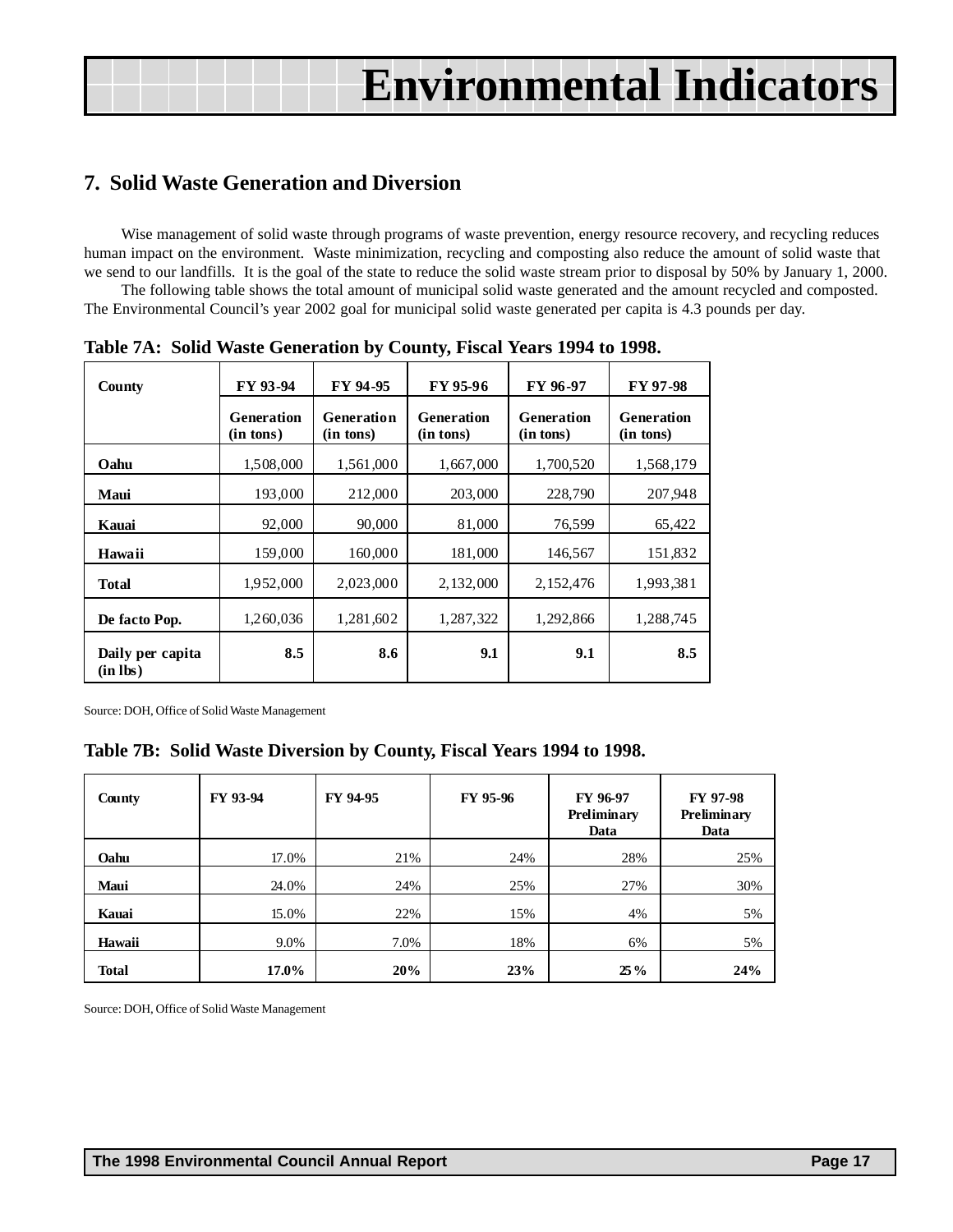## <span id="page-17-0"></span>**8. Municipal Solid Waste Landfill Capacity**

The table below shows how much longer county landfills can accept waste at the current disposal rate. Solid waste minimization and diversion is critical in Hawai`i because at our present disposal rate, county landfills (except Hawai`i County) will reach capacity in 10 years or less.

**Table 8: Solid Waste Landfill Life Remaining for Municipal Landfills in Hawai`i.**

| County  | <b>Location</b>                 | Landfill Life<br><b>Remaining</b> |
|---------|---------------------------------|-----------------------------------|
| Oahu    | Waimanalo Gulch, MSWLF          | 4 years                           |
| Maui    | Central Maui, MSWLF all phases  | 4 years                           |
| Molokai | Naiwa, MSWLF                    | 10 years                          |
| Lanai   | Lanai, MSWLF                    | 3-5 years                         |
| Kauai   | Kekaha, MSWLF phase III         | 7 years                           |
| Hawaii  | Hilo MSWLF<br>West Hawaii MSWLF | 1 year<br>40 years                |

Source: DOH, Office of Solid Waste Management Note: MSWLF = Municipal Solid Waste Landfill

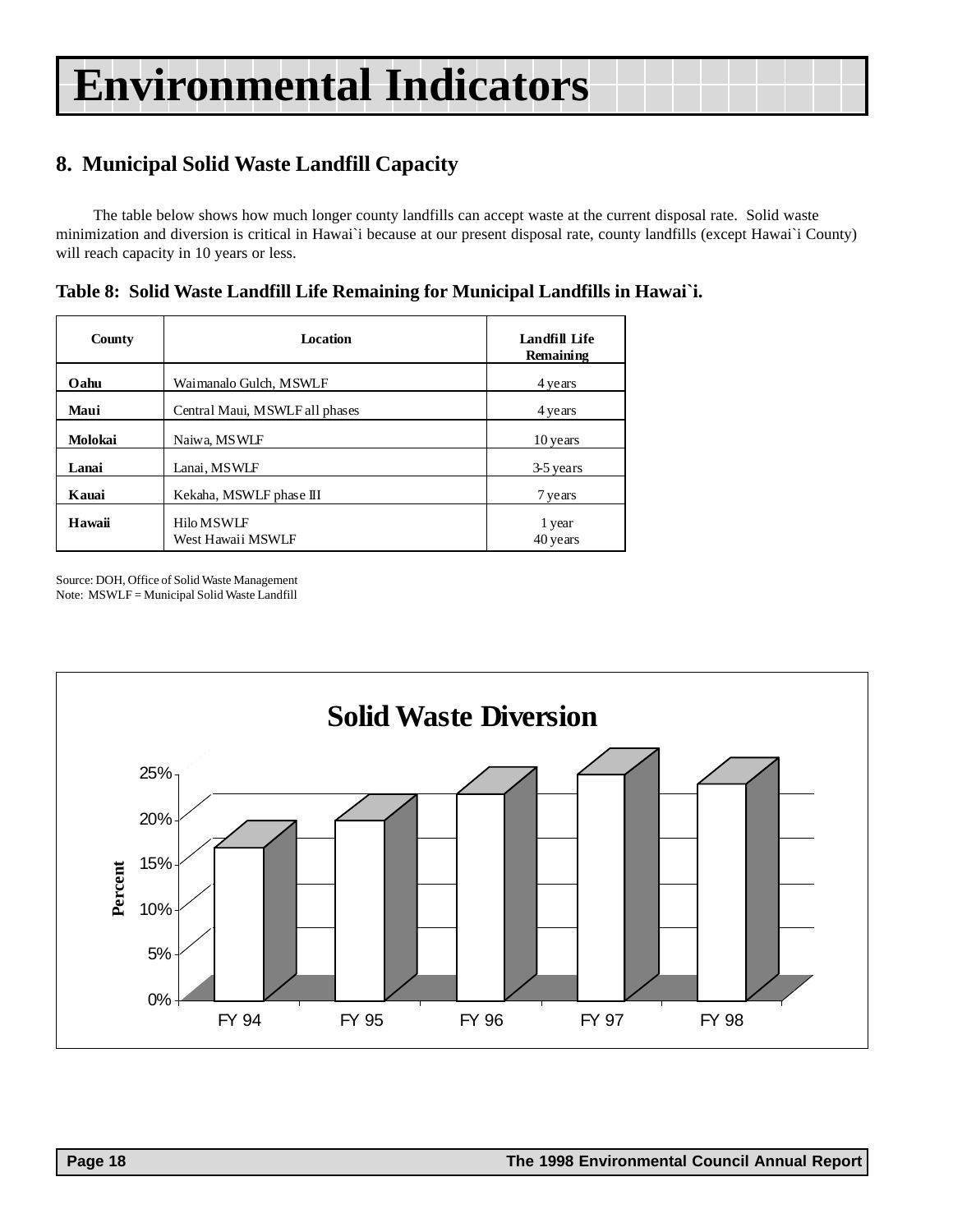## <span id="page-18-0"></span>**9. Hazardous Waste Generated**

Hazardous wastes are classified as either ignitable, corrosive, reactive or toxic. These wastes have components that have been shown to be harmful to health and the environment. To protect worker safety, public health, and the environment, users of hazardous chemicals must minimize the amount of waste they generate.

State law requires large generators of hazardous waste to report biennially to the Director of Health the amount of hazardous waste generated. The following table shows the data. The Environmental Council's year 2002 goal for total hazardous waste generated is 900 tons.

**Table 9: Total Hazardous Waste Generated in Hawai`i, 1983 to 1995.**

| Year                                          | 1983  | 1985  | 1987  | 1989  | 1991  | 1993  | 1995 |
|-----------------------------------------------|-------|-------|-------|-------|-------|-------|------|
| <b>Hazardous Waste</b><br>Generated (in tons) | 6.400 | 7,100 | 1.900 | 2,600 | 2,200 | 2,000 | .742 |

Source: Biennial Report System submittal from Hawai`i businesses to the Department of Health.

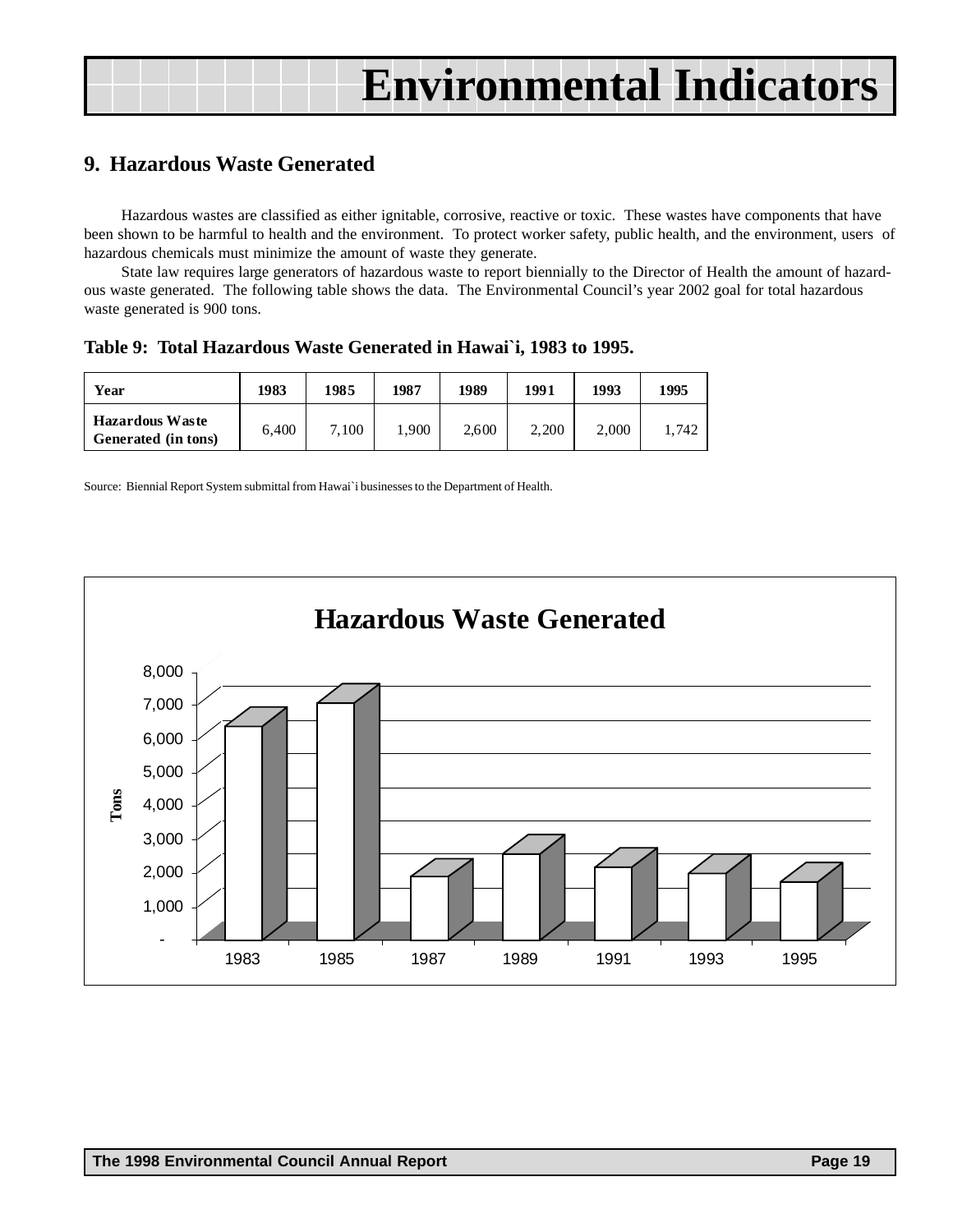## <span id="page-19-0"></span>**Biodiversity Maintenance**

### **10. Status of Plant Species**

Hawai'i is the most isolated high land mass on Earth and most of our native plants are found nowhere else in the world. Species that reached the islands before the arrival of humans evolved with minimum competition. As a result, most native plants are easily damaged by feral animals and do not compete well with introduced, aggressive plants. Land use changes and exotic plants and animals cause major problems to our native species.

The table below shows the number of extinct, native and nonnative plant species in Hawai`i.

|  |  |  |  |  |  |  | Table 10: Number of Plant Species in Hawai'i by Status, 1995 to 1998. |
|--|--|--|--|--|--|--|-----------------------------------------------------------------------|
|--|--|--|--|--|--|--|-----------------------------------------------------------------------|

| Year | <b>Extinct</b> |                                                                      | <b>Number of Plant Species</b>                                         |                |                              |     |     |        |  |  |  |  |
|------|----------------|----------------------------------------------------------------------|------------------------------------------------------------------------|----------------|------------------------------|-----|-----|--------|--|--|--|--|
|      |                |                                                                      | Native (1,093)                                                         |                |                              |     |     |        |  |  |  |  |
|      |                |                                                                      | Rare<br><b>Total</b><br>Abund-                                         |                |                              |     |     |        |  |  |  |  |
|      |                | <b>Listed</b><br><b>Endangered</b><br><b>or</b><br><b>Threatened</b> | <b>Proposed</b><br><b>Endangered</b><br><b>or</b><br><b>Threatened</b> | Candi-<br>date | Rare<br>ant<br>Of<br>Concern |     |     |        |  |  |  |  |
| 1995 | 103            | 198                                                                  | 85                                                                     | 13             | 308                          | 604 | 489 | > 9000 |  |  |  |  |
| 1996 | 103            | 280                                                                  | $\theta$                                                               | 10             | 317                          | 607 | 486 | > 9000 |  |  |  |  |
| 1997 | 103            | 284                                                                  | 11                                                                     | 41             | 250                          | 586 | 507 | > 9000 |  |  |  |  |
| 1998 | 95             | 272                                                                  | 21                                                                     | 45             | 262                          | 600 | 493 | > 9000 |  |  |  |  |

Source: Center for Plant Conservation - Hawai`i Office

Note: i) Native plant species are those that were established in Hawai`i before the arrival of humans.

ii) Extinct means that there are no known populations or individuals remaining in the wild or in cultivation, that the species has not been sighted in many years, and there is insufficient high quality habitat left to survey within its natural range. This designation is difficult to verify, and must be based on the projections, probabilities and estimates of our best botanical experts.

iii) Listed Endangered/Threatened status is conferred upon its final approval by the U.S. Fish and Wildlife Service (USFWS) Director, and its publication as a Final Rule in the Federal Register. A species is thus afforded special protection under the Endangered Species Act.

iv) Candidate status is authorized for a species by the Director of the USFWS after sufficient information has been gathered by botanical experts to demonstrate that a species is sufficiently rare and imperiled to qualify for federal listing. Official candidate status follows the Notice of Review, which is published in the Federal Register. The USFWS then has one year to propose an official candidate species for federal listing.

v) Proposed Endangered/Threatened status is conferred upon a species after approval by the USFWS Director and its publication in a Notice of Review in the Federal Register. The notice describes the status of a species and the nature and immediacy of the threats to its survival. The USFWS then has one year to advance the species through the final listing process, including a 30-day public comment period.

vi) Species of Concern is not an official USFWS category, but is used by professionals inside and outside of government to designate rare species that are potential candidates for listing.

vii) Rare means the species is uncommon in the natural environment. Usually, fewer than 5,000 individuals of a rare species exist although the number varies widely between species.

viii) Abundant means high numbers of individuals of the species are common in the natural environment.

ix) Nonnative or exotic means species that have been brought to the islands by humans.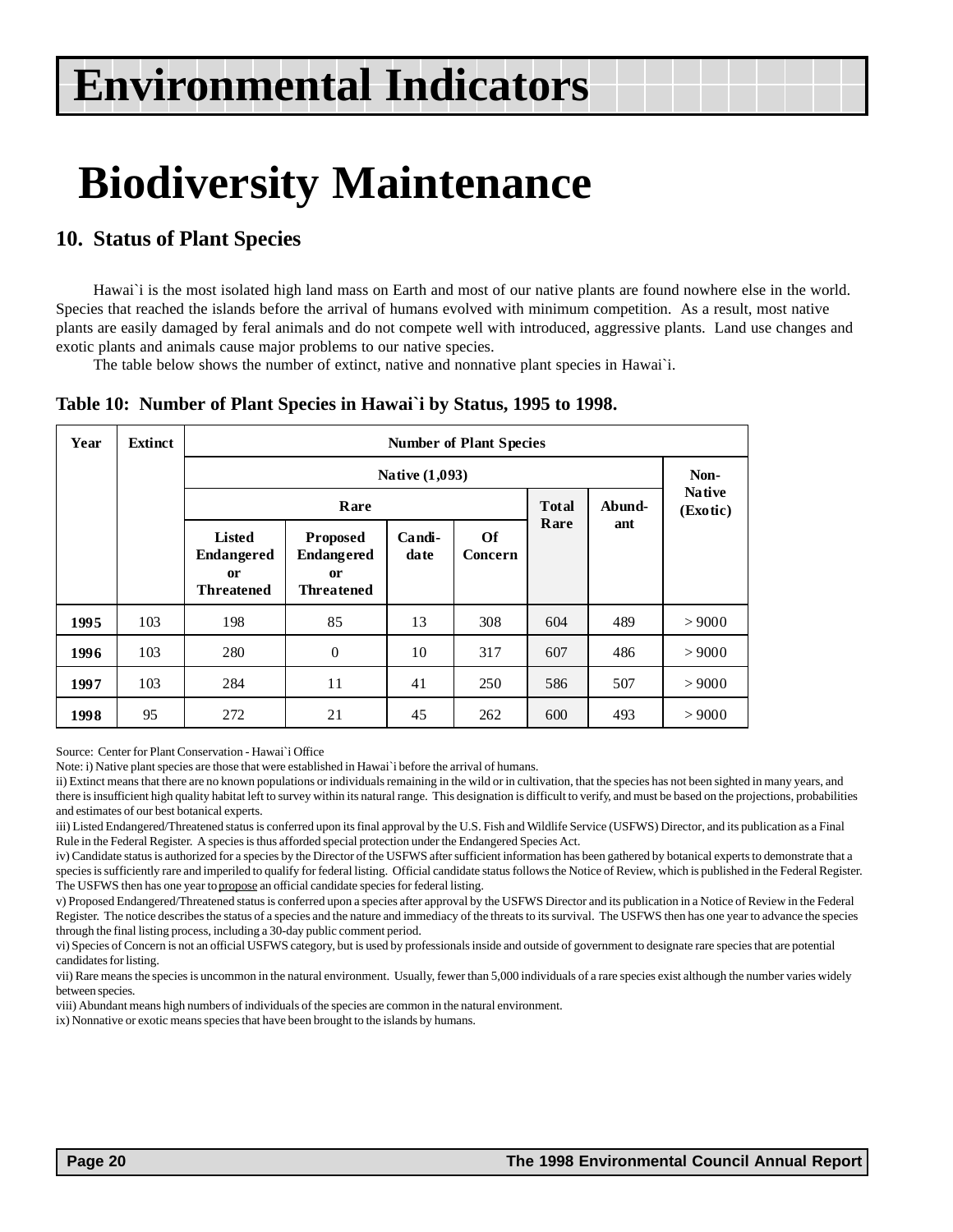## <span id="page-20-0"></span>**11. Status of Native Animal Species**

The loss of native species in Hawai`i has been tremendous. Flora and fauna that evolved over millions of years have been devastated in less than 2,000 years. Twenty five percent of the U.S. endangered taxa occur in Hawai`i. The table below shows the status of native animal species (except invertebrates) in Hawai`i.

| Number of                             | <b>Mammals</b> |                | <b>Birds</b>   |                | <b>Turtles</b> |                | <b>Fishes</b> |              |
|---------------------------------------|----------------|----------------|----------------|----------------|----------------|----------------|---------------|--------------|
| Species                               | 1997           | 1998           | 1997           | 1998           | 1997           | 1998           | 1997          | 1998         |
| <b>Total Native</b><br><b>Species</b> | $\overline{4}$ | $\overline{4}$ | 93             | 93             | 5              | 5              | 22            | 22           |
| <b>Extinct</b><br><b>Species</b>      | $\overline{0}$ | $\theta$       | 26             | 26             | $\overline{0}$ | $\overline{0}$ | $\Omega$      | $\Omega$     |
| Listed<br><b>Endangered</b>           | $\overline{4}$ | $\overline{4}$ | 30             | 30             | $\overline{2}$ | $\overline{2}$ | $\Omega$      | $\Omega$     |
| <b>Listed</b><br><b>Threstened</b>    | $\mathbf{0}$   | $\mathbf{0}$   | 1              | $\mathbf{1}$   | 3              | 3              | $\Omega$      | $\mathbf{0}$ |
| <b>Proposed</b><br>for Listing        | $\theta$       | $\theta$       | $\Omega$       | $\theta$       | $\Omega$       | $\theta$       | $\Omega$      | $\Omega$     |
| Candidate<br><b>Species</b>           | $\theta$       | $\theta$       | $\overline{2}$ | $\overline{2}$ | $\theta$       | $\Omega$       | $\Omega$      | $\Omega$     |
| Species of<br>Concern                 | $\mathbf{0}$   | $\mathbf{0}$   | 6              | 5              | $\theta$       | $\theta$       | $\Omega$      | 1            |

**Table 11: Status of Animal Species, 1997-98.**

Source: U.S. Fish and Wildlife Service

Note: i) The status of Hawai`ian invertebrates is hard to assess due to lack of information on abundance and distribution for described (5,500+ species) and undescribed (3,000 - 5,000 species) taxa. ii) Four native mamals include the Monk Seal, Hoary Bat, Humpback Whale and Sperm Whale.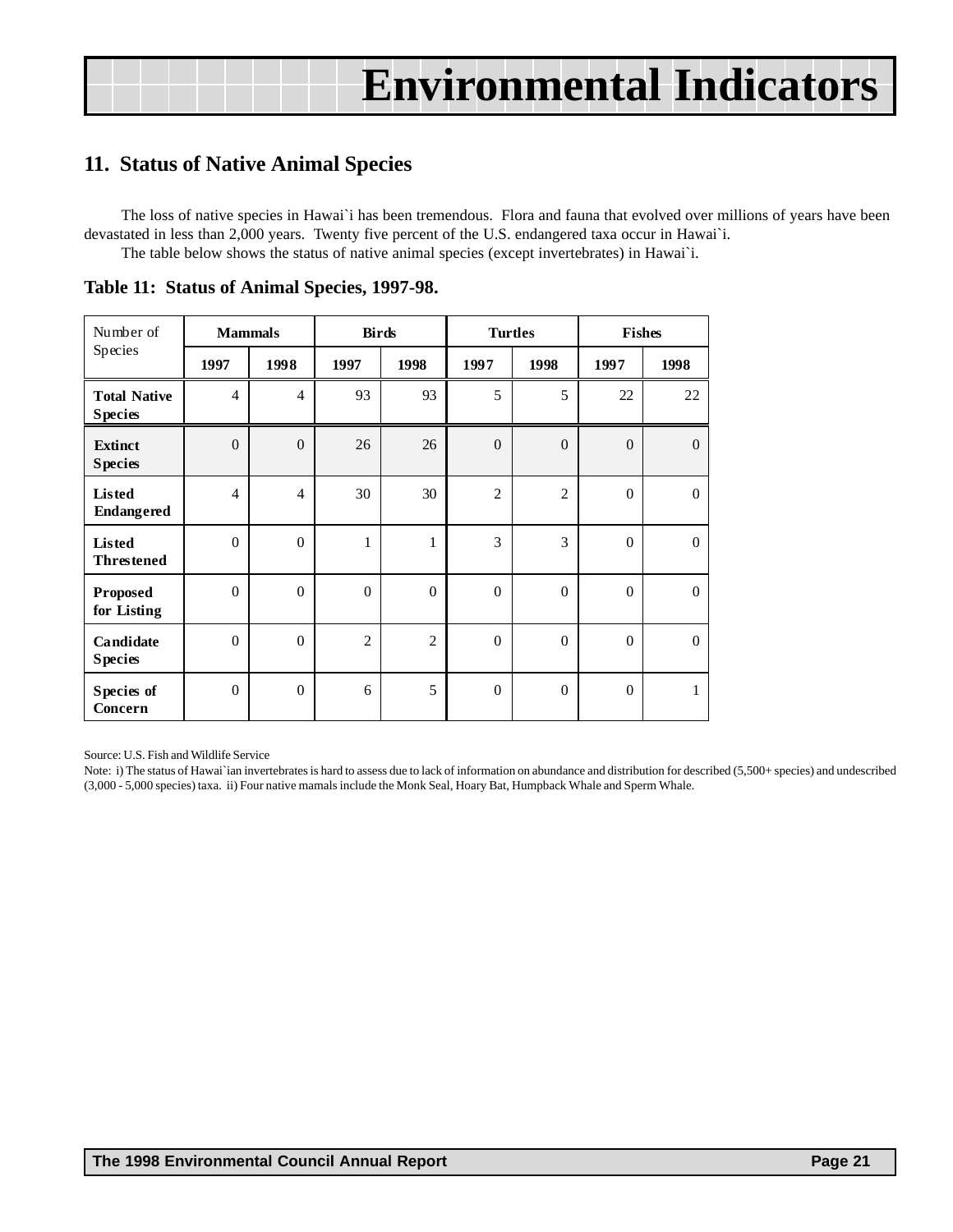## <span id="page-21-0"></span>**12. Health of Hawai`i Fisheries**

Ocean resources are an integral part of Hawai`i's heritage. Aquatic resources are extremely valuable for ecological, social and economic reasons. Sustaining and enhancing Hawai`i's living aquatic resources and their habitats make environmental and economic sense.

The table below shows the figures for the main Hawai`ian Island bottomfish *spawning potential ratio* compiled by the Honolulu Laboratory of the National Marine Fisheries Service. This ratio indicates when the population of a species of fish has declined to a level beyond its ability to sustain itself. Because the habitat of bottom fish is relatively isolated from sources of pollution, the decline in their population is a direct reflection of overfishing. Three of the five most important species listed below have now dropped below the 20% SPR level considered critical to species survival. The Environmental Council's year 2002 goal for the onaga SPR is 15%.

| <b>Bottomfish</b> | <b>Spawning Potential Ratio (in percent)</b> |      |      |      |      |               |      |      |      |      |      |      |
|-------------------|----------------------------------------------|------|------|------|------|---------------|------|------|------|------|------|------|
|                   | 1986                                         | 1987 | 1988 | 1989 | 1990 | 1991          | 1992 | 1993 | 1994 | 1995 | 1996 | 1997 |
| Ehu               | 9                                            | 13   | 9    | 17   | 12   | $\mathcal{I}$ | 4    | 5    | 6    | 7    | 8    | π    |
| Hapuupuu          | 42                                           | 37   | 52   | 58   | 37   | 34            | 37   | 26   | 33   | 21   | 21   | 19   |
| Onaga             | 30                                           | 21   | 21   | 15   | 14   | 9             | 10   | 13   | 9    | 6    | 5    | 4    |
| Opakapaka         | 33                                           | 31   | 37   | 58   | 42   | 39            | 44   | 32   | 37   | 35   | 28   | 27   |
| Uku               | 49                                           | 21   | 64   | 55   | 30   | 26            | 28   | 46   | 37   | 40   | 45   | 31   |

**Table 12. Hawai`i Bottomfish Spawning Potential Ratio 1986 to 1997.**

Source: Bottomfish and Seamount Groundfish Fisheries of the Western Pacific Region: 1996 Annual Report of the Western Pacific Regional Fishery Management Council.

Note: SPR is calculated from catch size composition and commercial catch rate. SPR values of less than 20% are thought to be indicative of recruitment overfishing, the point at which there may be too few spawning fish remaining to maintain the population. Target SPR values for ehu and onaga recovery are 20%.

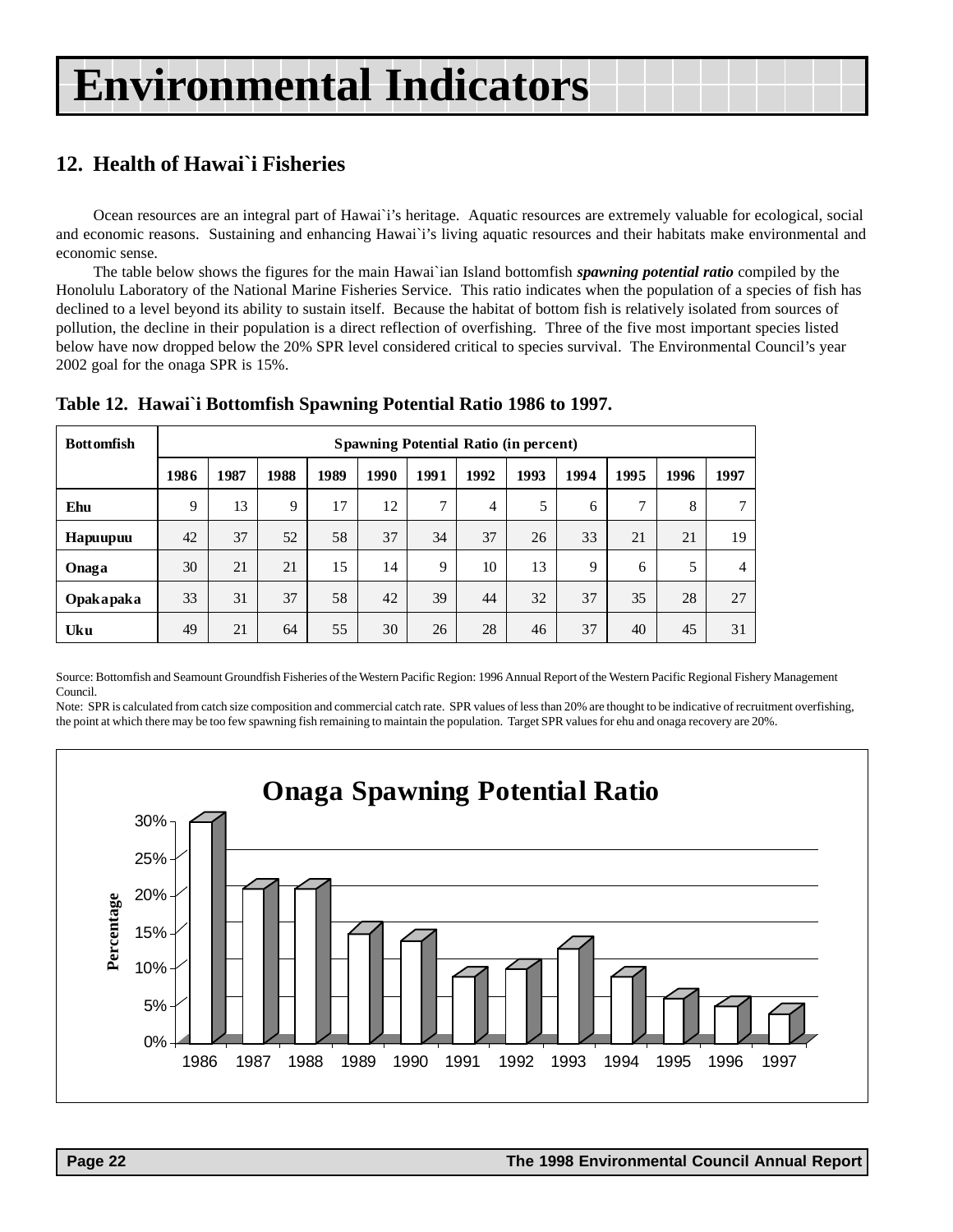## <span id="page-22-0"></span>**Environmental Quality**

## **13. Air Quality in Honolulu**

Breathing polluted air can cause health problems ranging from difficulties in breathing to aggravation of asthma, to cancer and even death. Air pollution can also damage buildings and vegetation.

The table below shows air quality measurements compiled by the Environmental Protection Agency.

| Year           | 1988 | 1989 | 1990 | 1991 | 1992 | 1993 | 1994 | 1995 | 1996 |
|----------------|------|------|------|------|------|------|------|------|------|
| $PM10$ (ug/m3) | 16   | 16   | 16   | 17   | 17   | 16   | 19   | 15   | 16   |
| CO (ppm)       | 3.3  | 3.4  | 2.9  | 2.6  | 2.8  | 3.1  | 3.1  | 2.5  | 2.4  |
| Ozone $(ppm)$  | 0.03 | 0.05 | 0.05 | 0.05 | 0.06 | 0.06 | 0.06 | 0.06 | 0.05 |
| Lead $(ug/m3)$ | 0.01 | 0.03 | 0.01 | 0.01 | 0.01 | 0.01 | 0    | 0    | 0.01 |

**Table 13: Air Quality Measurements in Honolulu, 1988 to 1996.**

Source: EPA, National Air Quality and Emissions Trends Report, 1996, Table A-15.

Note: PM10 - Weighted annual mean,  $ug = micrograms$ . State standard = 50 ug/m3.

CO - Second highest concentrations of carbon monoxide recorded during an 8-hour average. State standard = 4.4 ppm.

Ozone - Second highest daily maximum 1-hour. State standard = 0.05 ppm.

Lead - Maximum quarterly mean. State standard =  $1.5$  ug/m3.

## **14. Air Pollutant Emissions**

 The Environmental Protection Agency estimates the total amount of air pollutants emmitted throughout the state. The estimates for Hawai`i include only on-road vehicle, point sources, residential wood combustion and wildfire emissions.

|  | Table 14: Total Estimated Emissions of Air Pollutants Statewide, 1993 to 1996. |  |  |  |  |
|--|--------------------------------------------------------------------------------|--|--|--|--|
|--|--------------------------------------------------------------------------------|--|--|--|--|

| <b>Year</b> (thousand short tons) | 1993 | 1994 | 1995 | 1996 |
|-----------------------------------|------|------|------|------|
| $\bf CO$                          | 249  | 250  | 227  | 221  |
| <b>PM10</b>                       | 92   | 103  | 101  | 34   |
| NO <sub>2</sub>                   | 35   | 34   | 33   | 50   |
| SO <sub>2</sub>                   | 21   | 20   | 20   | 34   |
| <b>VOC</b>                        | 31   | 31   | 28   | 32   |

Source: EPA, National Air Pollutant Emissions Trends.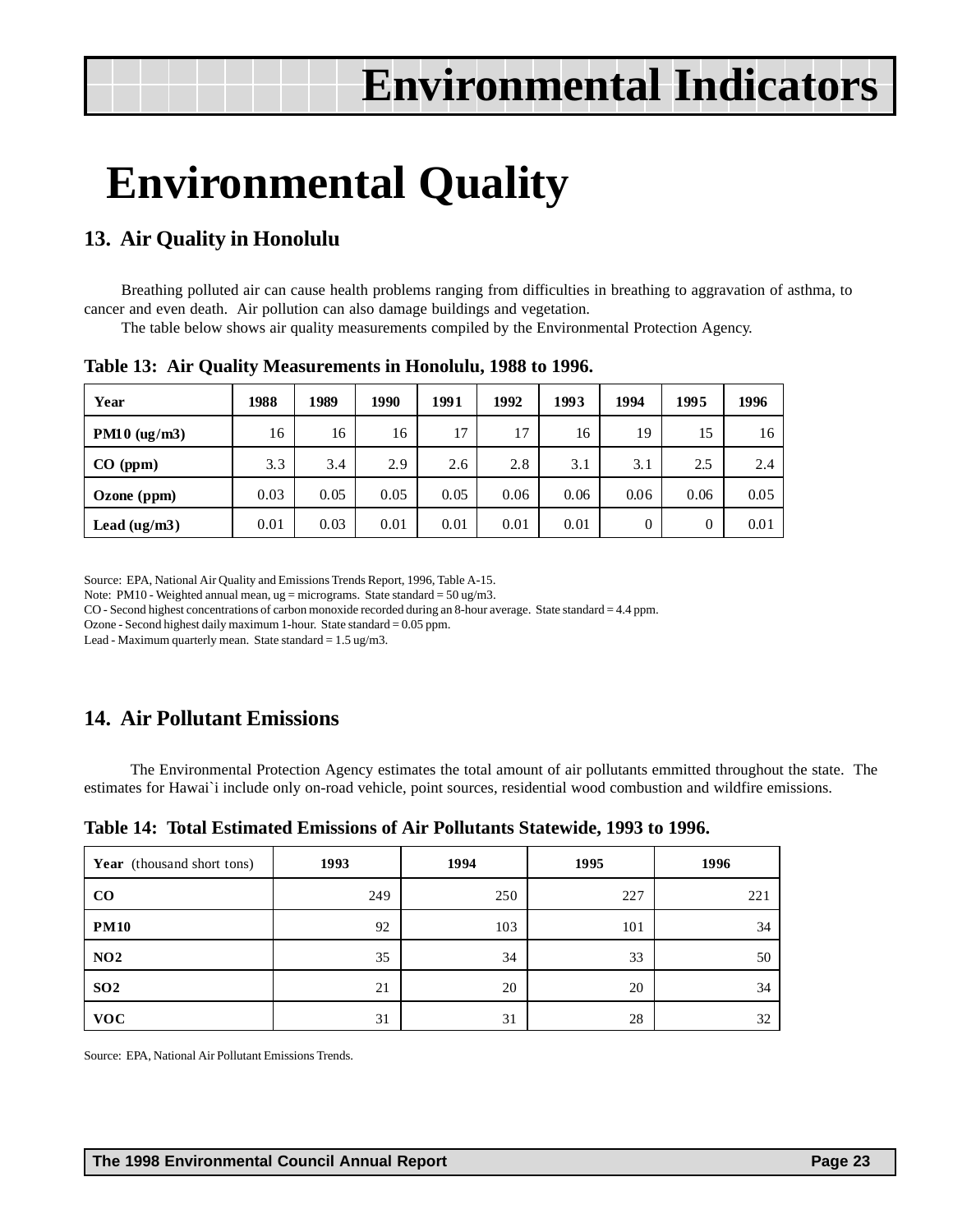## <span id="page-23-0"></span>**15. Air Quality Comparison with Other Cities**

All metropolitan areas in the United States with populations greater than 200,000 are required to report their air quality to the EPA. The table belows list the number of days the air quality at certian cities exceeded EPA standards.

|                      | 1987           | 1988               | 1989           | 1990 | 1991           | 1992     | 1993     | 1994     | 1995           | 1996           |
|----------------------|----------------|--------------------|----------------|------|----------------|----------|----------|----------|----------------|----------------|
| Honolulu             | $\Omega$       | 0                  | $\overline{0}$ | 0    | $\overline{0}$ | $\Omega$ | 0        | $\theta$ |                | $\overline{0}$ |
| Las Vegas            | $\overline{ }$ | 31                 | 46             | 22   | 12             |          | 8        | 12       | $\overline{ }$ | ◠              |
| <b>Los Angeles</b>   | 201            | 239                | 226            | 180  | 184            | 185      | 146      | 136      | 103            | 88             |
| <b>San Francisco</b> |                | ↑<br>$\mathcal{L}$ |                | 0    | $\overline{0}$ | $\Omega$ | $\Omega$ | $\Omega$ |                | $\overline{0}$ |

**Table 15: Number of Days Air Quality Declared Unhealthy by EPA Standards, 1987-1996.**

Source: EPA, National Air Quality and Emissions Trends Report, 1996, Table A-16.

## **16. Carbon Monoxide Emissions**

Motor vehicles emit the largest amount of carbon monoxide. The following table is an estimation of total carbon monoxide emissions derived by multiplying the total vehicle miles statewide with a CO emission factor for vehicles. The emission factor is derived by using EPA's MOBILE5 model and Hawai`i's age distribution for vehicles.

**Table 16: Estimated Carbon Monoxide Emissions from Motor Vehcles, 1986 - 1995.**

| Year                                          | 1986 | 1987 | 1988 | 1989 | 1990 | 1991 | 1992 | 1993 | 1994 | 1995 |
|-----------------------------------------------|------|------|------|------|------|------|------|------|------|------|
| VMT (million<br>miles)                        | 6971 | 7217 | 7400 | 7748 | 8065 | 8142 | 8066 | 7945 | 7925 | 7944 |
| CO Emission<br>Factor $(g/mile)$              | 35   | 34   | 33   | 32   | 32   | 31   | 31   | 30   | 30   | 30   |
| Total CO<br>Emissions (million)<br>kilograms) | 246  | 245  | 241  | 248  | 254  | 254  | 249  | 242  | 239  | 238  |

Sources: VMT - Hawai`i Databook, CO emission factor - supplied by Jim Morrow.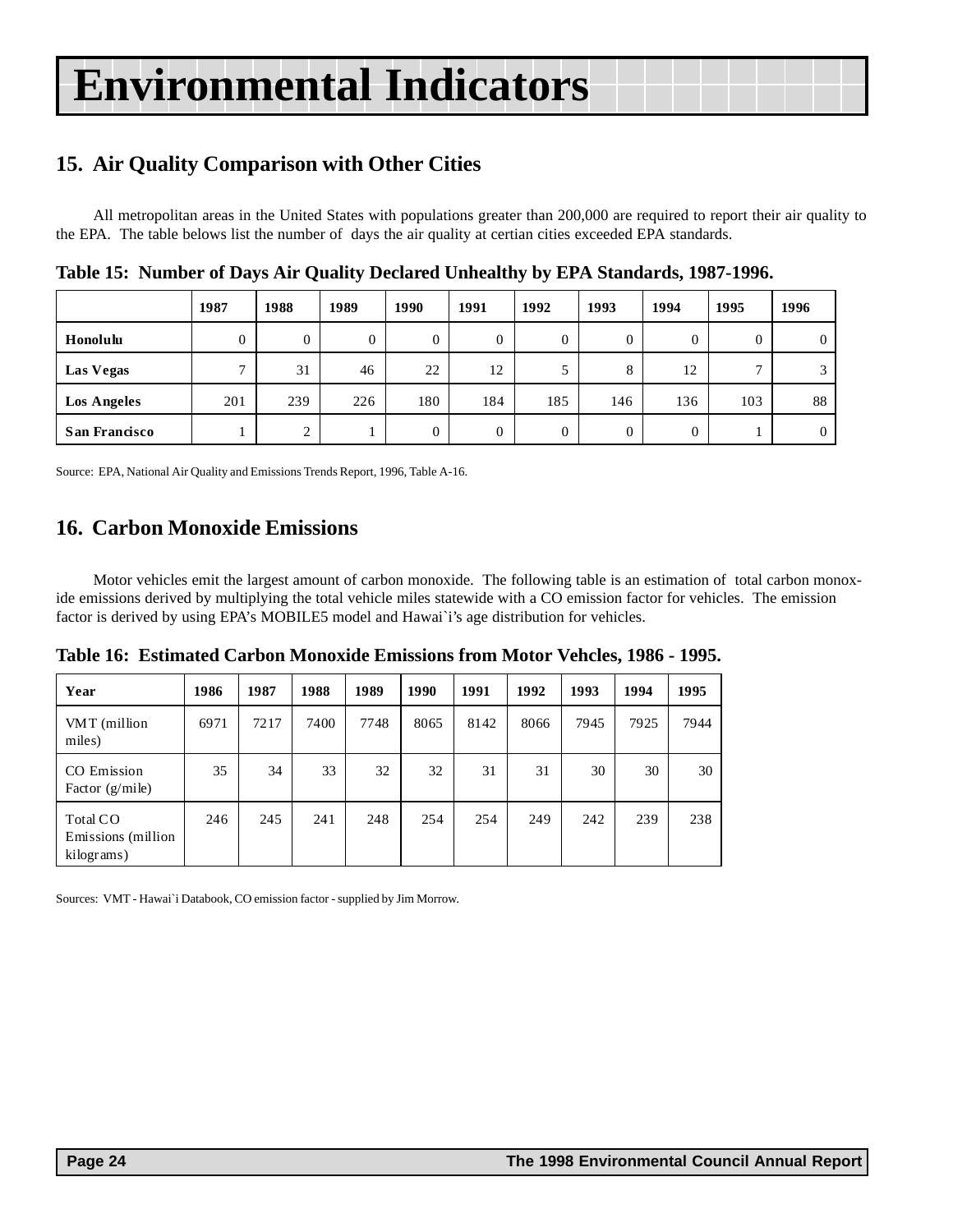## <span id="page-24-0"></span>**17. Beaches Posted as Unsafe Due to Pollution**

Residents and visitors use our public beaches and the ocean for recreation and fishing. Sewage, oil and chemical spills can restrict our enjoyment and use of the shoreline as well as poison aquatic life.

The following table shows the places and times beaches were posted with warning signs (unsafe due to water pollution) by the Department of Health. The Environmental Council's year 2002 goal for beach closure days is 5.

|  |  | Table 17: Days Beaches Posted as Unsafe Due to Pollution by DOH, FY 1995 to FY 1998. |
|--|--|--------------------------------------------------------------------------------------|
|  |  |                                                                                      |

| Location<br>of Beach         | Dates Beaches Posted as<br><b>Unsafe</b> | <b>Number of Days</b> |  |  |
|------------------------------|------------------------------------------|-----------------------|--|--|
| Kahala Beach, Oahu           | July 6 - 12, 1994                        |                       |  |  |
| Pohaku Park, Napili, Maui    | November 19 - 23, 1994                   | $FY$ 1995 = 15 days   |  |  |
| Lua landing, Laie, Oahu      | March 20 - 25, 1995                      |                       |  |  |
| Kalapaki Bay, Kauai          | July 26 - 29, 1995                       |                       |  |  |
| Hanamaulu Beach Park, Kauai  | July 29 - August 3, 1995                 | $FY 1996 = 24 days$   |  |  |
| Kihei, Maui                  | January 6 - 9, 1996                      |                       |  |  |
| Lahaina, Maui                | June 8 - 21, 1996                        |                       |  |  |
| Kahului Harbor Beaches, Maui | September 3 - 6, 1996                    |                       |  |  |
| Waianae, Oahu                | November 17 - 22, 1996                   |                       |  |  |
| Waialua, Oahu                | November 18 - 22, 1996                   | $FY 1997 = 27 days$   |  |  |
| Kahala Beach, Oahu           | January 20 - 31, 1997                    |                       |  |  |
| Hanamaulu Beach, Kauai       | April 12 - 16, 1997                      |                       |  |  |
| Kewalo Basin, Oahu           | October 1, 1997                          | $FY 1998 = 1 day$     |  |  |

Source: Department of Health, Clean Water Branch

Note: i) There were additional postings of warning signs on streams, lakes, and harbors.

ii) Other agencies may also post warning signs on beaches. For example, the City and County of Honolulu also posts warning signs on beaches after opening stream mouths to drain water.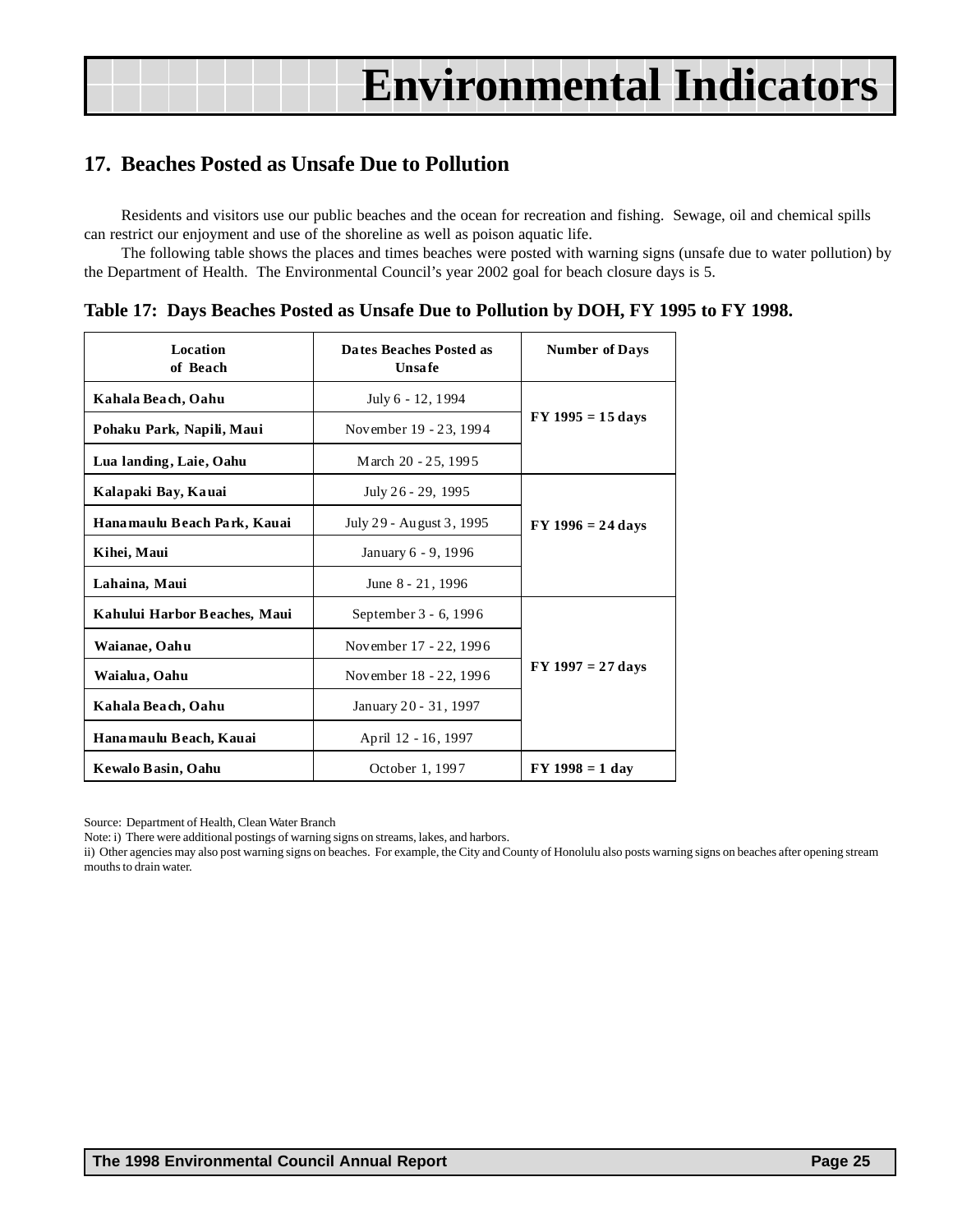## <span id="page-25-0"></span>**18. Wastewater, Oil and Chemical Spills**

Wastewater, oil and chemical spills pollute our ocean, streams, groundwater. In addition to the environmental and ecological damage, cleanup costs run into the millions of dollars. Even with the best response plan, it is impossible to restore the environment to its original condition. Spill prevention must be our primary strategy.

The following table shows the number of wastewater, oil and chemical spills in Hawai`i. The Environmental Council's year 2002 goal for the number wastewater of spills is 365.

**Table 18: Wastewater, Oil and Chemical Spills in Hawai`i, 1995 to 1998.**

| Number of     | Oil  |      | <b>Other Chemicals</b> |      |          | <b>Wastewater</b> |          |
|---------------|------|------|------------------------|------|----------|-------------------|----------|
| <b>Spills</b> | 1995 | 1996 | 1995                   | 1996 | FY 95-96 | FY 96-97          | FY 97-98 |
| Oahu          | 58   | 164  | 129                    | 140  | 401      | 453               | 344      |
| <b>Maui</b>   | 6    | 11   | 3                      | 13   | 60       | 55                | 43       |
| Hawaii        | 15   | 24   | 10                     | 3    | 12       | 9                 | 15       |
| Kauai         | 3    | 9    | 9                      | 3    | 12       | 12                | 17       |
| <b>Total</b>  | 82   | 208  | 151                    | 159  | 485      | 529               | 419      |

Source: Wastewater spills (fiscal year data) - Department of Health, Wastewater Branch. Oil and other chemical spills (calendar year data) - Department of Health, Hazard Evaluation and Emergency Response Office.

## **19. Oil Spilled in Hawai`ian Waters**

Oil spills from vessels and pipelines pollute our shores and waters. This table quantifies oil spilled in Hawai`ian waters.

**Table 19: Amount of Oil Spilled in Hawai`ian Waters in Gallons, 1993 to 1996.**

| Year                     | 1993  | 1994   | 1995  | 1996   |
|--------------------------|-------|--------|-------|--------|
| Oil Spilled (in gallons) | 6,142 | 20,736 | 3,707 | 45,287 |

Source: Commanding Officer, United States Coast Guard, Marine Safety Office, Honolulu

Note: On May 14, 1996 approximately 39,000 gallons of fuel oil spilled into Pearl Harbor. The oil leaked from a corroded pipeline at Waiau Power Plant.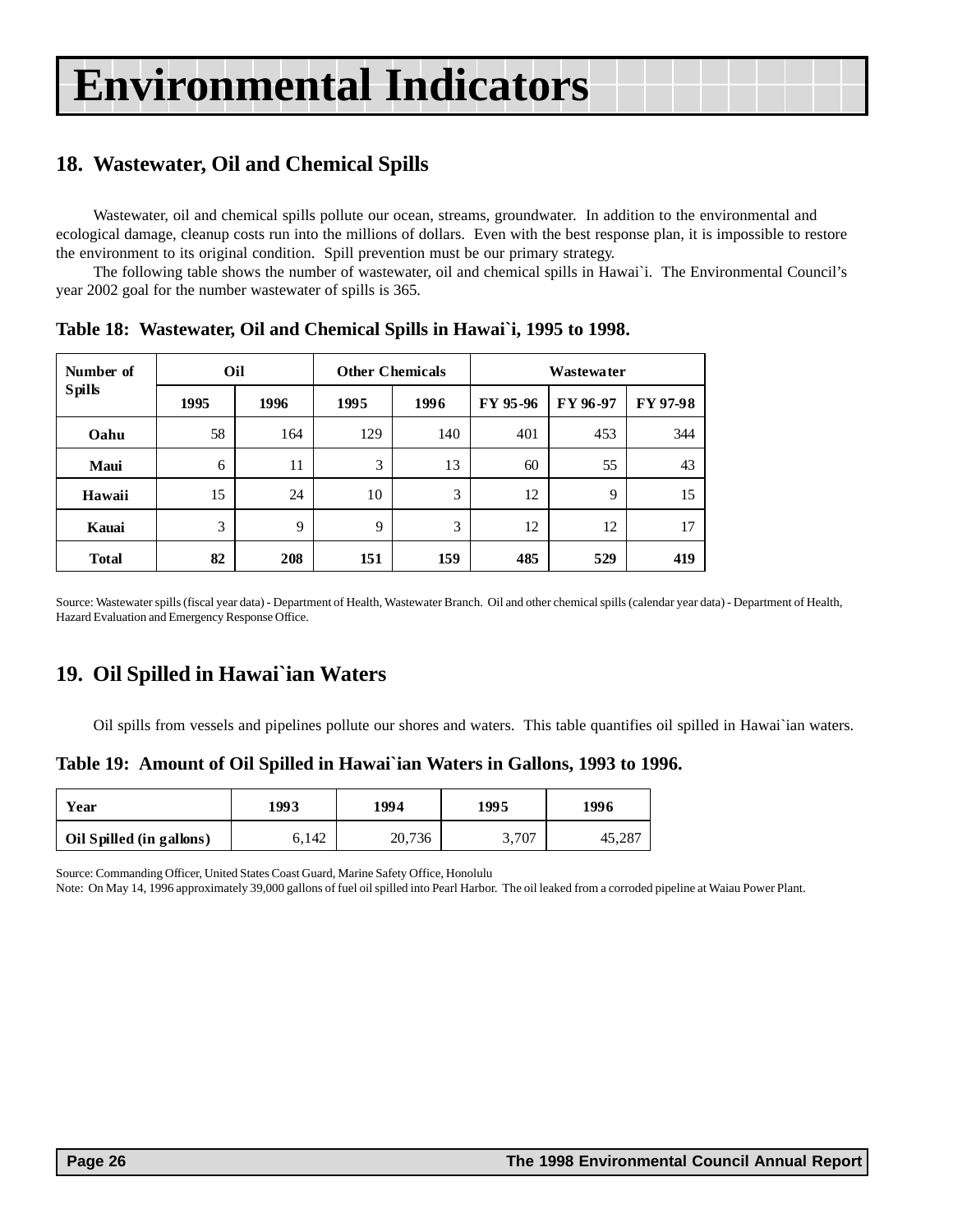## <span id="page-26-0"></span>**20. Statewide Land Use District Acreage**

There are four land use districts in which all lands in the state are placed: urban, rural, agricultural, and conservation. With the decline of sugar cane and pineapple, there may be less productive agricultural land in Hawai'i. The following table shows that since 1990, about 30,000 acres of agricultural land have been converted to Urban and Conservation designation. The Council's year 2002 goal for conservation land area is 2,110,000 acres.

|      |       | <b>Land Area in Thousand Acres</b> |                     |              |
|------|-------|------------------------------------|---------------------|--------------|
| Year | Urban | Conservation                       | <b>Agricultural</b> | <b>Rural</b> |
| 1990 | 175   | 1,961                              | 1,966               | 10           |
| 1991 | 178   | 1,961                              | 1,963               | 10           |
| 1992 | 181   | 1,960                              | 1,961               | 10           |
| 1993 | 181   | 1,961                              | 1,961               | 10           |
| 1994 | 188   | 1,959                              | 1,956               | 10           |
| 1995 | 190   | 1,976                              | 1,936               | 10           |
| 1996 | 191   | 1,975                              | 1,936               | 10           |
| 1997 | 192   | 1,975                              | 1,935               | 10           |

### **Table 20: State Land Use District Acreage 1990 to 1997.**

Source: State Land Use Commission, Department of Business, Economic Development and Tourism.

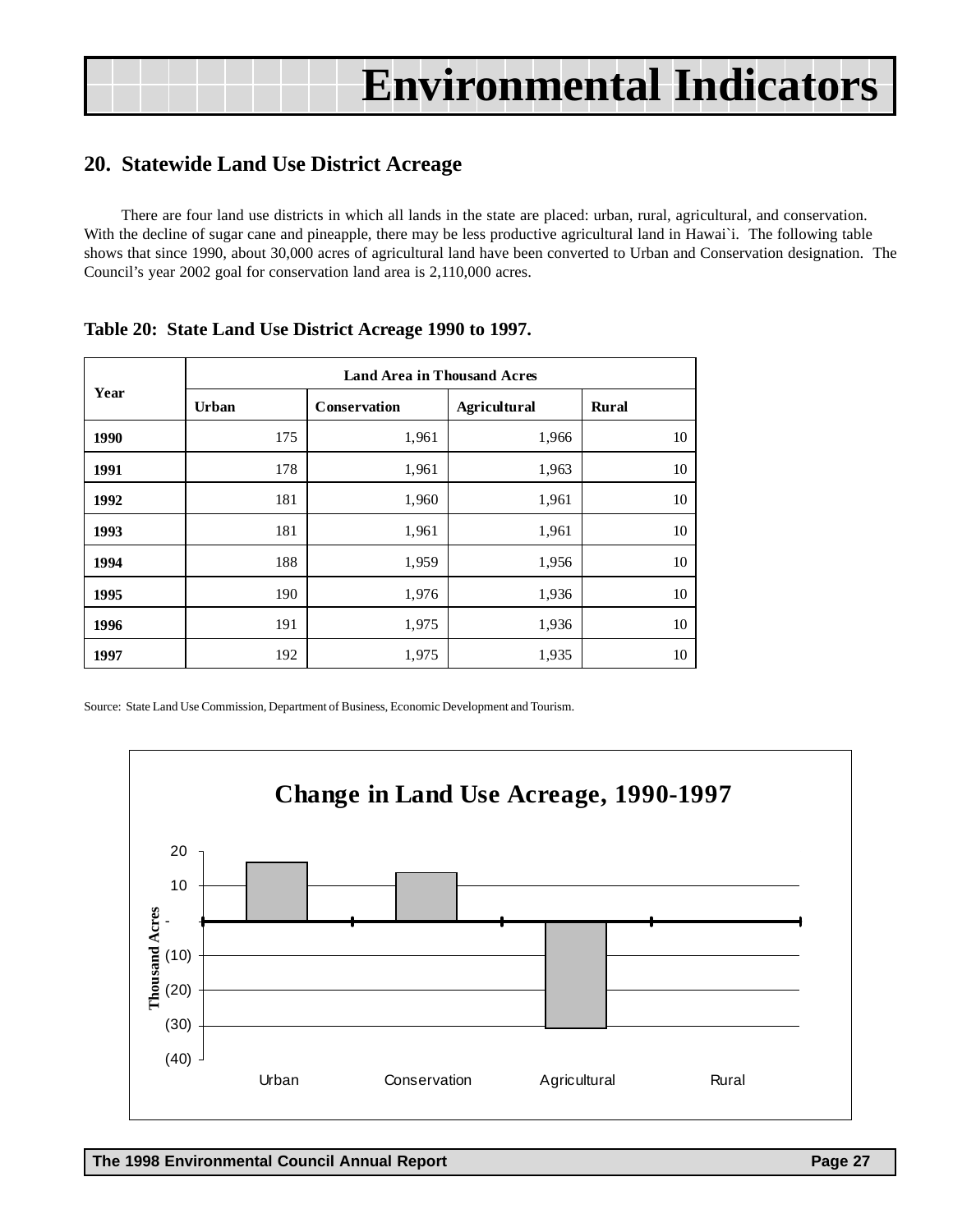## <span id="page-27-0"></span>**21. State Land Use District Acreage by Island**

Precious resources have a better chance of being protected if they are located in or classified as conservation lands. Protection of conservation lands is accomplished under regulations administered by the Department of Land and Natural Resources.

The following table shows how much land is designated under the four land use categories on each island.

|                                               |       |              | <b>Land Area in Thousand Acres</b> |              |                |
|-----------------------------------------------|-------|--------------|------------------------------------|--------------|----------------|
| <b>Island</b>                                 | Urban | Conservation | <b>Agricultural</b>                | <b>Rural</b> | <b>Total</b>   |
| Hawaii                                        | 53    | 1306         | 1214                               | 1            | 2,573          |
| Maui                                          | 21    | 195          | 246                                | 4            | 466            |
| Kaho'olawe                                    |       | 29           |                                    |              | 29             |
| Lana`i                                        | 3     | 38           | 47                                 | 2            | 91             |
| Moloka'i                                      | 3     | 50           | 112                                | 2            | 166            |
| O`ahu                                         | 98    | 157          | 131                                | ------       | 386            |
| Kaua`i                                        | 14    | 199          | 140                                | 1            | 354            |
| Ni`ihau                                       |       |              | 46                                 |              | 46             |
| Kaula/Lehua                                   |       | 0.4          |                                    | ------       | $\mathbf 0$    |
| <b>Other (Northwest)</b><br>Hawaiian Islands) |       | 2            |                                    | ------       | $\overline{2}$ |
| <b>Statewide</b>                              | 192   | 1,975        | 1,935                              | 10           | 4,112          |

**Table 21: Statewide Land Use District Acreage by Island.**

Source: State Land Use Commission, Department of Business, Economic Development and Tourism.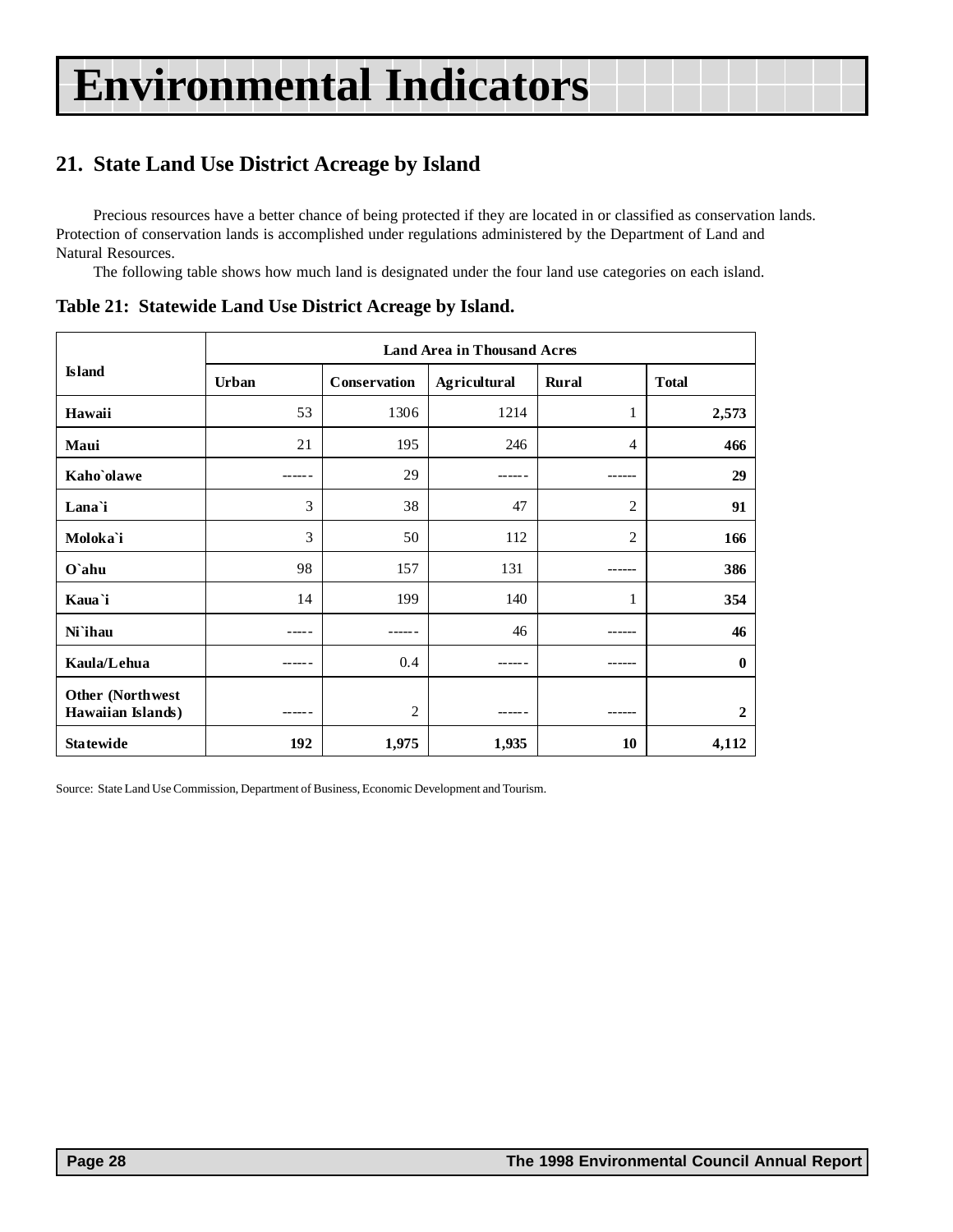## <span id="page-28-0"></span>**22. Drinking Wells Free of Chemicals**

Fresh water is a precious resource. Pesticides, fertilizers, oils and chemicals that we apply to the ground eventually seep into our drinking water aquifers. We must protect our drinking water supplies from contamination, or spend millions of dollars for treatment. The next table shows the number of drinking wells free from chemical contamination.

|             |       | As of October 1996     |             |              | As of June 30, 1997    |            |                |                        | As of June 30, 1998<br>% Free<br>of<br>Free of<br>Chem.<br>Chem.<br>74%<br>165<br>73<br>78%<br>44<br>83% |  |
|-------------|-------|------------------------|-------------|--------------|------------------------|------------|----------------|------------------------|----------------------------------------------------------------------------------------------------------|--|
| County      |       | <b>Number of Wells</b> | % Free      |              | <b>Number of Wells</b> | $%$ Free   |                | <b>Number of Wells</b> |                                                                                                          |  |
|             | Total | Free of<br>Chem.       | of<br>Chem. | <b>Total</b> | of<br>Free of<br>Chem. | Chem.      | <b>Total</b>   |                        |                                                                                                          |  |
| Oahu        | 251   | 178                    | 74%         | 286          | 213                    | 74%        | 222            |                        |                                                                                                          |  |
| Hawaii      | 76    | 49                     | 64%         | 78           | 51                     | 65%        | 94             |                        |                                                                                                          |  |
| <b>Maui</b> | 44    | 37                     | 84%         | 44           | 37                     | 84%        | 53             |                        |                                                                                                          |  |
| Kauai       | 63    | 59                     | 94%         | 63           | 59                     | 94%        | 66             | 63                     | 95%                                                                                                      |  |
| Lanai       | 9     | 9                      | 100%        | 9            | 9                      | 100%       | $\overline{4}$ | 4                      | 100%                                                                                                     |  |
| Molokai     | 10    | 10                     | 100%        | 10           | 10                     | 100%       | 16             | 16                     | 100%                                                                                                     |  |
| Total       | 483   | 372                    | 77%         | 490          | 379                    | <b>77%</b> | 455            | 365                    | 80%                                                                                                      |  |

**Table 22: Number of Wells Free of Chemicals, 1996 to 1998.**

Source: Department of Health Safe Drinking Water Branch

Notes: (i) Contaminants include pesticides, fuels and other man-made compounds. Nitrates are not included.

(ii) Figures include new wells and exclude non-drinking water wells.

(iii) The contamination levels usually detected are well below standards established to protect public health. If contamination approaches or exceeds standards, the well is closed or fitted with water treatment facilities to ensure safe drinking water for the public. Last year, one well on O`ahu was closed because contamination levels approached threshold levels.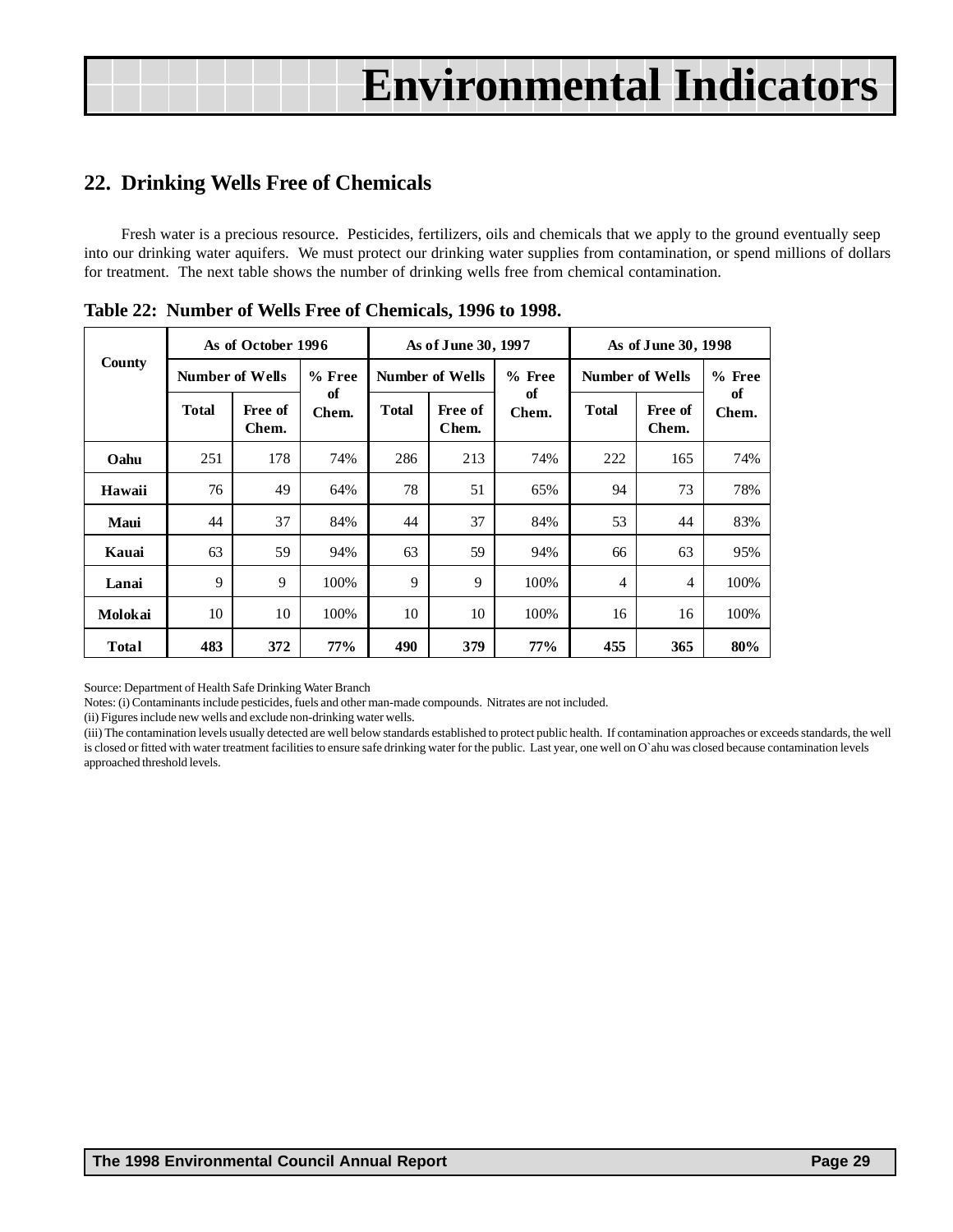## <span id="page-29-0"></span>**23. Public Water Systems Free of Microbiological Violations**

Public water systems provide piped water for human consumption such as drinking and washing. They include both municipal and private facilities for the collection, treatment, storage and distribution of water.

The following table shows the number of public water systems that are free of microbiological violations. The Council's year 2002 goal for the percentage of water systems free of violations is 97%.

**Table 23: Number of Public Water Systems Free of Microbiological Violations, 1995 to 1997.**

| Year                                                           | 1995 | 1996 | 1997 |
|----------------------------------------------------------------|------|------|------|
| Number of Systems Free of<br><b>Microbiological Violations</b> | 134  | 144  | 140  |
| <b>Total Number of Systems</b>                                 | 150  | 150  | 144  |
| <b>Percentage Clean</b>                                        | 89%  | 96%  | 97%  |

Source: Department of Health, Safe Drinking Water Branch.

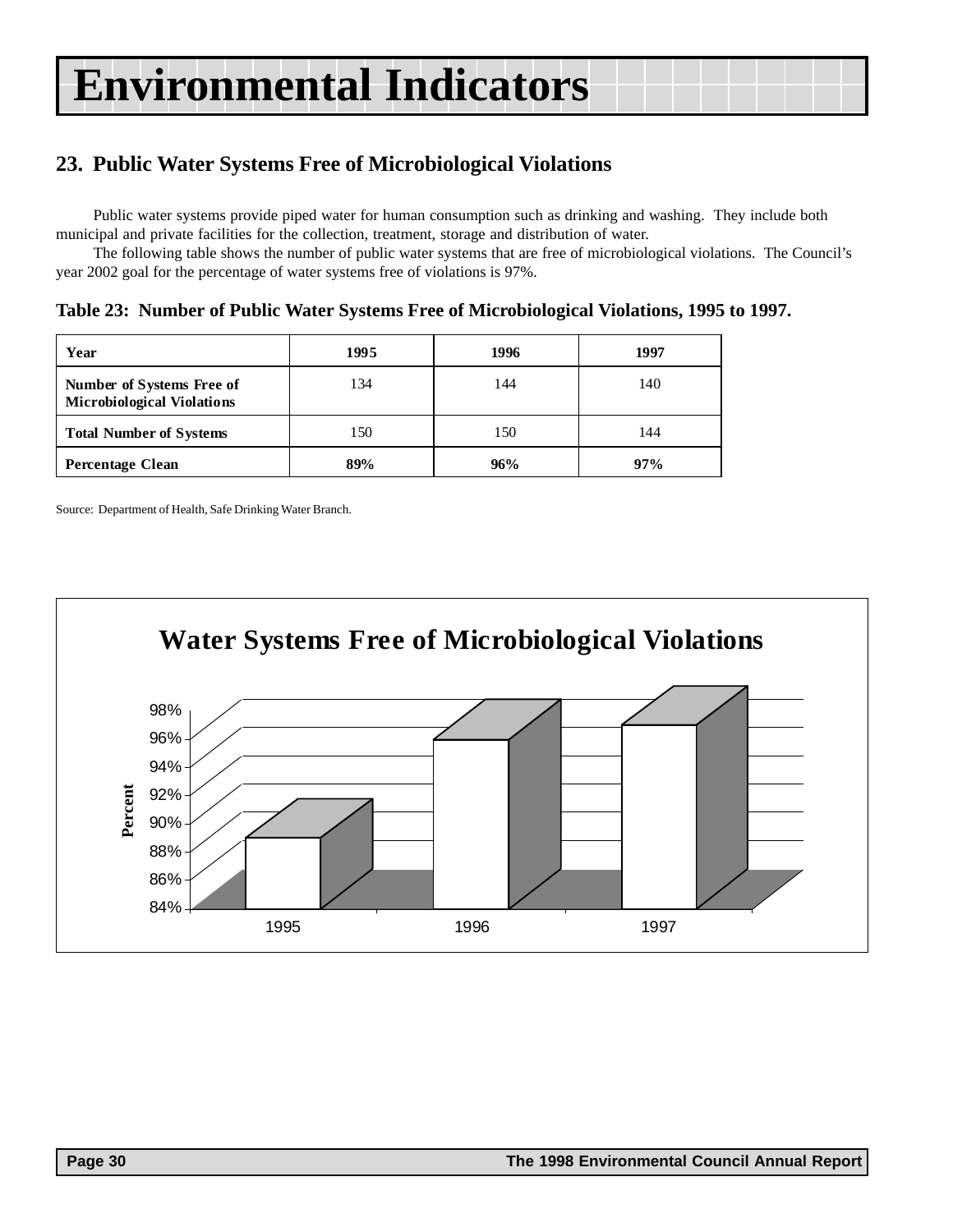## **Public Awareness/Concern**

### **24. State Environmental Expenditures**

Environmental protection is one of the 11 primary objectives of the state government. Programs within the environmental protection structure include: Department of Health (Environmental Management, Environmental Health Administration, and Office of Environmental Quality Control); Department of Land and Natural Resources (Forestry & Wildlife, Commission on Water Resources Management, Conservation and Resources Enforcement, Natural Area Reserves, Aquatic Resources, Mineral Resources, and Conservation District); and Department of Agriculture (Pesticides).

More funding to promote the goals of Hawai`i's environmental programs will result in better overall state environmental quality. The portion of expenditures for environmental protection reflects the priority given towards environmental programs relative to other functions.

The table below shows the sum of money and the percentage of total state expenditures spent on environmental protection programs. The Environmental Council's year 2002 goal for the percentage of total state expenditures spent on environmental protection programs is 1.9%.

| <b>Fiscal Year</b>                                                                 | $90 - 91$ | $91 - 92$ | $92 - 93$ | 93-94 | 94-95 | 95-96 | 96-97 | 97-98 |
|------------------------------------------------------------------------------------|-----------|-----------|-----------|-------|-------|-------|-------|-------|
| <b>Environmental</b><br><b>Expenditures in FY</b><br>1991 Dollars (in<br>millions) | 25.3      | 27.8      | 23.9      | 24.0  | 25.8  | 51.9  | 37.7  | 49.5  |
| % of State<br><b>Expenditures</b>                                                  | 0.74%     | 0.76%     | 0.61%     | 0.55% | 0.57% | 1.25% | 0.85% | 1.10% |

**Table 24: State Expenditures on Environmental Protection Programs, FY 1991 to 1998.**

Source: The Variance Report, State of Hawai'i, compiled by the Department of Budget and Finance. This report is prepared annually and submitted to the state Legislature.

Note: Beginning with fiscal year 1996, environmental spending figures include the Water Pollution Control Revolving Fund that was not shown in previous years. Revolving fund expenditures fluctuate greatly from year to year.

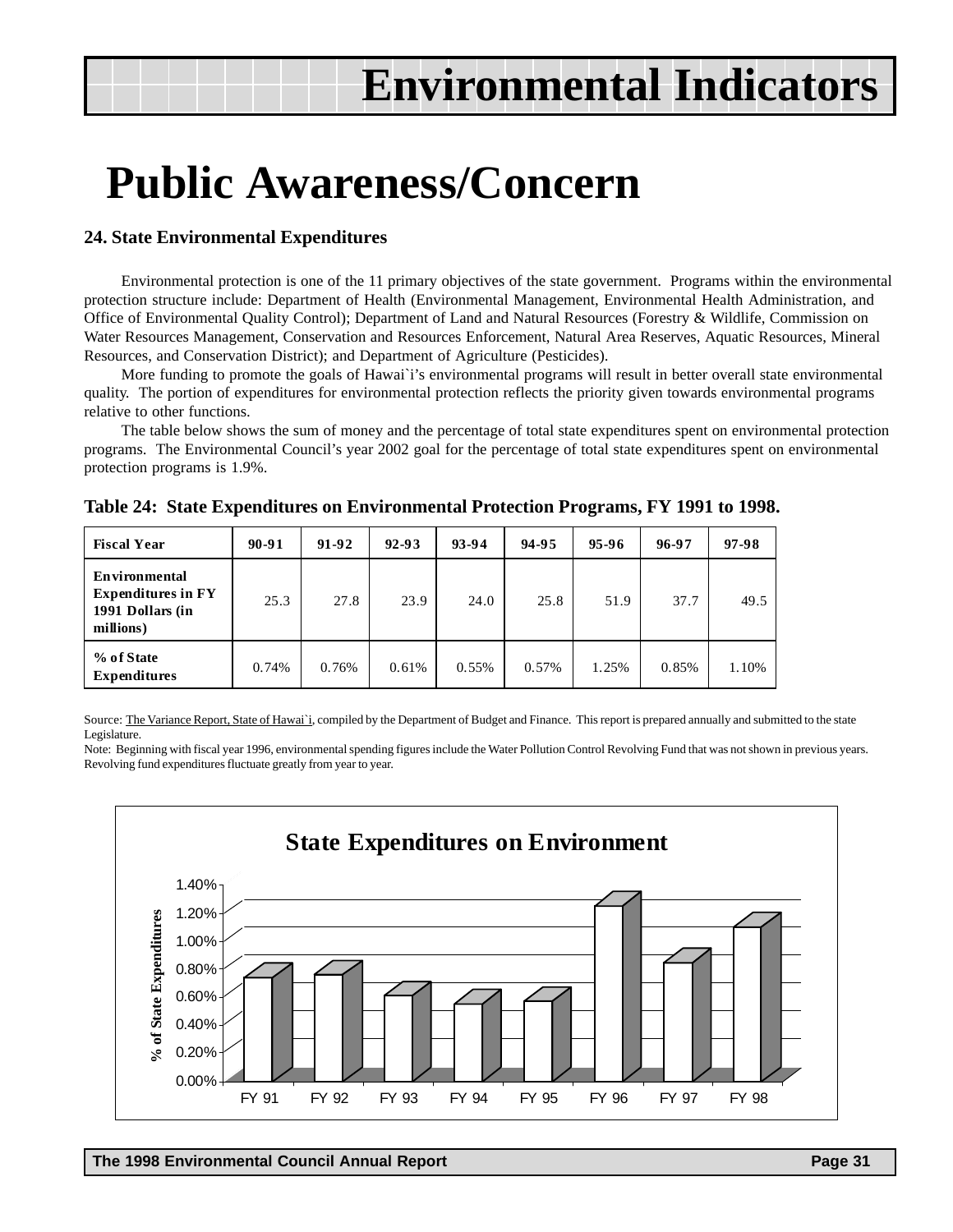### **25. Registered Motor Vehicles in Hawai`i**

Exhaust from motor vehicles contains many air pollutants, including carbon monoxide, ozone and particulates. We breathe these toxic pollutants. Reducing the number of motor vehicles on our roads and improving emission control technology will improve air quality. We can help reduce air pollution by walking, biking or taking the bus instead of riding gas-powered cars.

The table below shows the total number of registered motor vehicles in Hawai`i. The Council's year 2002 goal for the number of motor vehicles per capita is 0.61.

| Year                                        | 1991      | 1992      | 1993      | 1994      | 1995      | 1996      | 1997      |
|---------------------------------------------|-----------|-----------|-----------|-----------|-----------|-----------|-----------|
| Number of<br><b>Motor</b><br><b>Vehides</b> | 897,193   | 885,761   | 880,152   | 875,144   | 877,756   | 884,617   | 884,267   |
| De facto<br><b>Population</b>               | 1,272,459 | 1,265,834 | 1,260,036 | 1,281,602 | 1,287,322 | 1,292,866 | 1,288,745 |
| Vehides<br>per Person                       | 0.71      | 0.70      | 0.70      | 0.68      | 0.68      | 0.68      | 0.69      |

**Table 25: Number of Registered Motor Vehicles In Hawai`i, 1991 to 1997.**

Source: Statewide data provided by the City and County of Honolulu, Department of Finance, Motor Vehicles and Licensing Division.

Note: i) Carbon monoxide is a colorless, odorless and tasteless gas.

ii) Ozone is a poisonous form of pure oxygen. It is pungent smelling and faintly bluish.

iii) De facto population obtained from State Data Book.

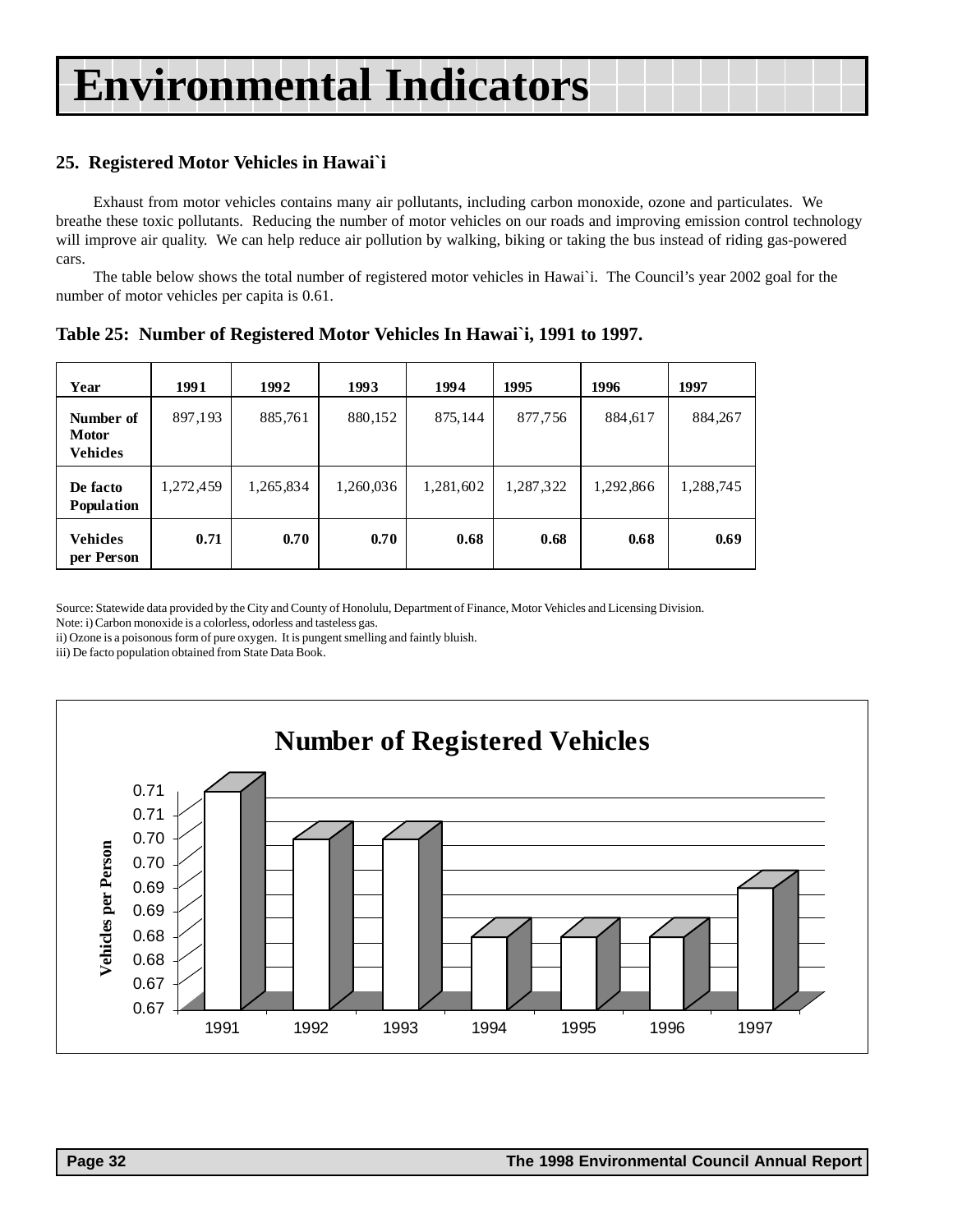## <span id="page-32-0"></span>**26. Noise Complaints Received by the Health Department**

Loud noises can lead to health problems such as stress and hypertension. Noise also causes distress to wildlife and disrupts people's enjoyment of nature and wilderness. Usually, increase in urbanization results in more noise.

The following table shows the number of noise complaints (by category) received by the Department of Health. The Council's year 2002 goal for the number of noise complaints per hundred thousand people is 25.

| <b>Type of Complaint</b>                                  | 1992             | 1993           | 1994           | 1995           | 1996         | 1997         |
|-----------------------------------------------------------|------------------|----------------|----------------|----------------|--------------|--------------|
| <b>Agriculture</b>                                        | 5                | $\overline{c}$ | $\mathbf{1}$   | 3              | $\mathbf{1}$ | $\mathbf{0}$ |
| Aircraft                                                  | 8                | 9              | 12             | 11             | 5            | 6            |
| Commercial                                                | $\boldsymbol{0}$ | $\Omega$       | 21             | 6              | 3            | 13           |
| Construction                                              | 166              | 164            | 157            | 142            | 140          | 112          |
| <b>Industrial</b>                                         | 6                | 19             | 6              | $\overline{2}$ | 3            | $\tau$       |
| <b>Miscellaneous</b>                                      | 31               | 22             | 17             | 12             | 12           | 14           |
| <b>Refuse Collection</b>                                  | 72               | 36             | 41             | 35             | 41           | 68           |
| <b>Stationary</b>                                         | 100              | 85             | 93             | 112            | 109          | 104          |
| Unreasonable:<br><b>Animal</b>                            | 42               | 34             | 22             | 24             | 16           | 14           |
| <b>Hobby</b>                                              | 11               | 3              | 8              | 9              | 9            | 12           |
| Maintenance                                               | 38               | 37             | 29             | 37             | 27           | 21           |
| People                                                    | 21               | 23             | 16             | 12             | 13           | 13           |
| <b>Unknown</b>                                            | 6                | 10             | $\overline{4}$ | 13             | 8            | 8            |
| <b>Sound Production</b>                                   | 100              | 93             | 62             | 48             | 40           | 45           |
| <b>Vehicular</b>                                          | 39               | 26             | 20             | 21             | 30           | 24           |
| <b>Total</b>                                              | 645              | 563            | 509            | 487            | 457          | 461          |
| State de facto<br>Population                              | 1,265,834        | 1,260,036      | 1,281,602      | 1,287,322      | 1,292,866    | 1,288,745    |
| Noise Complaints per<br><b>Hundred Thousand</b><br>People | 51               | 45             | 40             | 38             | 35           | 36           |

Source: Department of Health - Noise, Radiation and Indoor Air Quality Branch.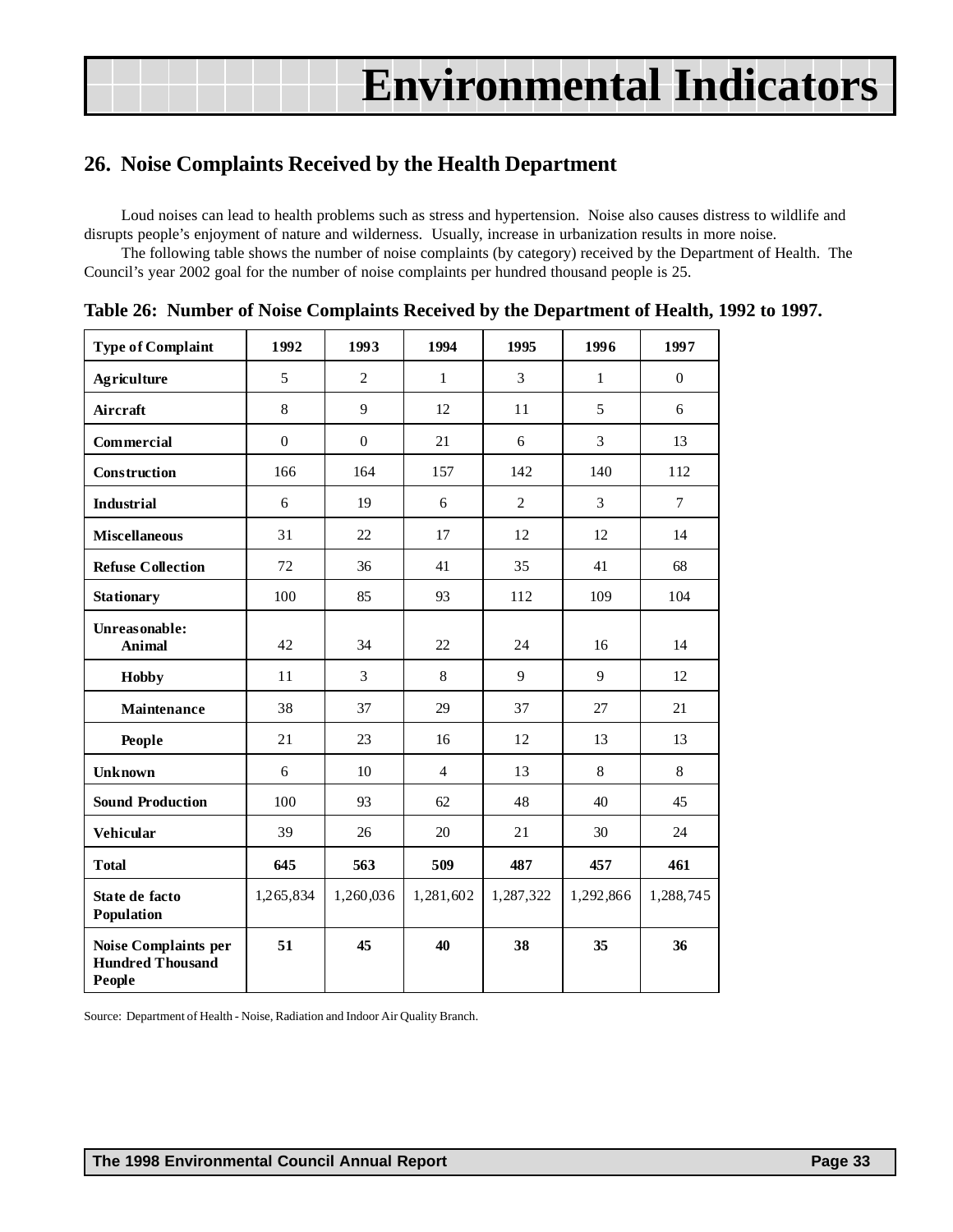## <span id="page-33-0"></span>**27. Bikeway Miles**

Alternate transportation programs such as bikeways and transit systems conserve energy, alleviate traffic congestion, reduce air pollution, support physical fitness and recreation, and provide green corridors. Overall, they improve environmental quality and the urban landscape.

The next table shows the total miles of bikeways in Hawai`i by island. The Environmental Council's year 2002 goal for total miles of bikeways is 327.

|                  | <b>Bikeway Miles</b> |       |       |       |  |  |  |  |
|------------------|----------------------|-------|-------|-------|--|--|--|--|
| <b>Island</b>    | 1995                 | 1996  | 1997  | 1998  |  |  |  |  |
| Kauai            | 3.8                  | 3.8   | 6.8   | 6.5   |  |  |  |  |
| Oahu             | 55.4                 | 66.1  | 56.6  | 60.3  |  |  |  |  |
| Maui             | 19.6                 | 40.0  | 40.8  | 43.3  |  |  |  |  |
| Hawaii           | 8.2                  | 8.2   | 27.8  | 30.8  |  |  |  |  |
| <b>Statewide</b> | 87.0                 | 118.1 | 132.0 | 140.9 |  |  |  |  |

**Table 27: Miles of Bikeways in Hawai`i, 1995 to 1998.**

Source: State Department of Transportation, Highways Division

Note: i) Bikeway miles are provided only for bikeways that are designated as such through signing. The State and counties have installed many miles of improved paved shoulders, 4 feet or wider, on roadways which can accommodate bicycles but are not designated routes.

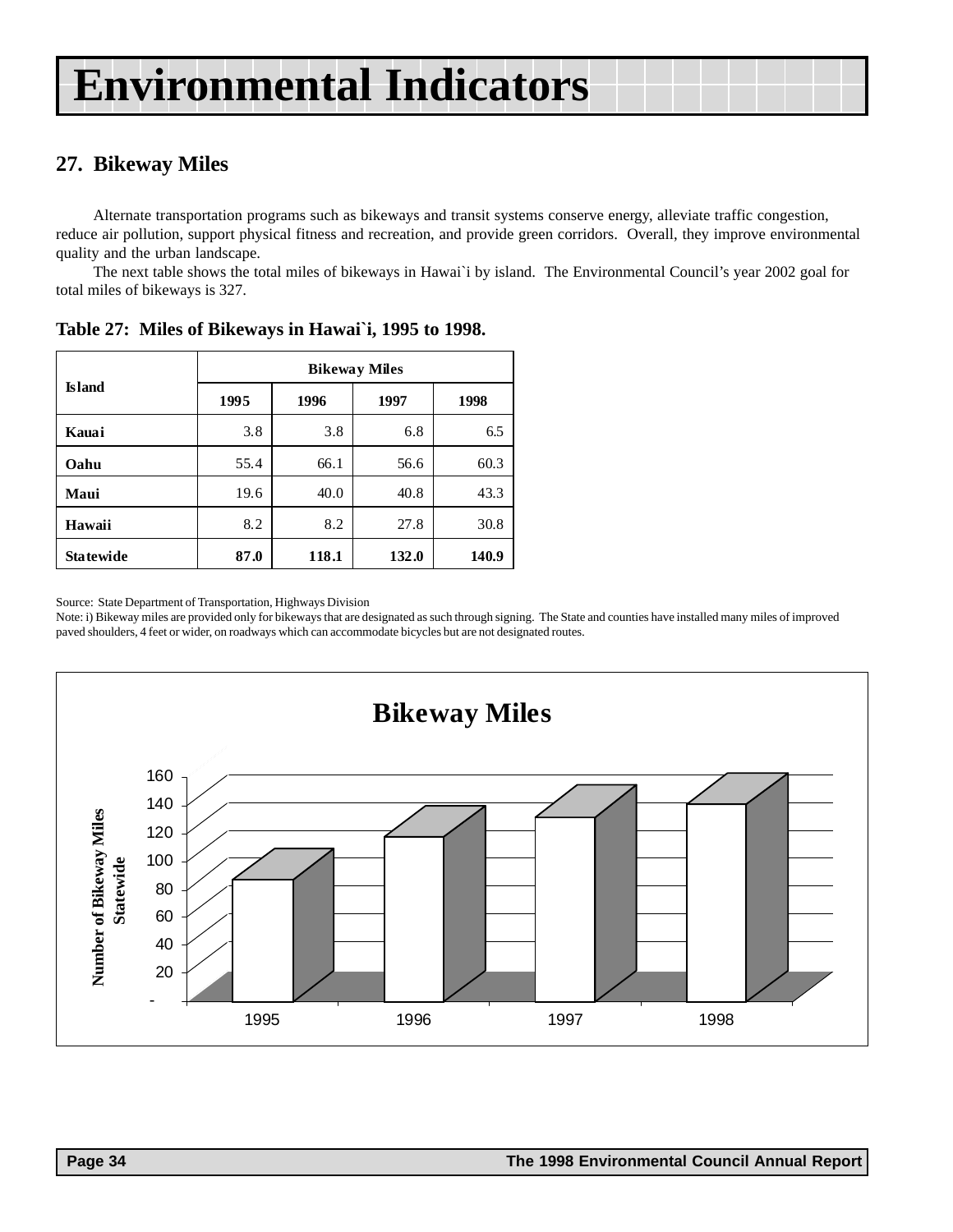## <span id="page-34-0"></span>**28. Number of Bus Boardings on O`ahu**

The data below are estimates of the number of boardings on O`ahu for TheBus. An effective mass transit system can reduce traffic congestion and improve the quality of life in a city. These estimates are calculated based on the amount of money in the fare box, number of monthly passes sold, and random samples. The Environmental Council's year 2002 goal for bus boardings on O`ahu is 89 million.

|  | Table 28: Number of Bus Boardings on O'ahu, 1992 to 1997. |  |  |
|--|-----------------------------------------------------------|--|--|
|  |                                                           |  |  |

| Year                                                         | 1992 | 1993 | 1994 | 1995 | 1996 | 1997 |
|--------------------------------------------------------------|------|------|------|------|------|------|
| <b>Total Number of Bus</b><br><b>Boardings (in millions)</b> | 79.1 | 79.5 | 79.6 | 81.2 | 76.3 | 73.9 |

Source: Public Transit Division of the Department of Transportation Services.

Note: i) Figures include residents and visitors.

ii) The figures are calendar year estimates of total passengers for TheBus calculated from reports to the American Public Transit Association.

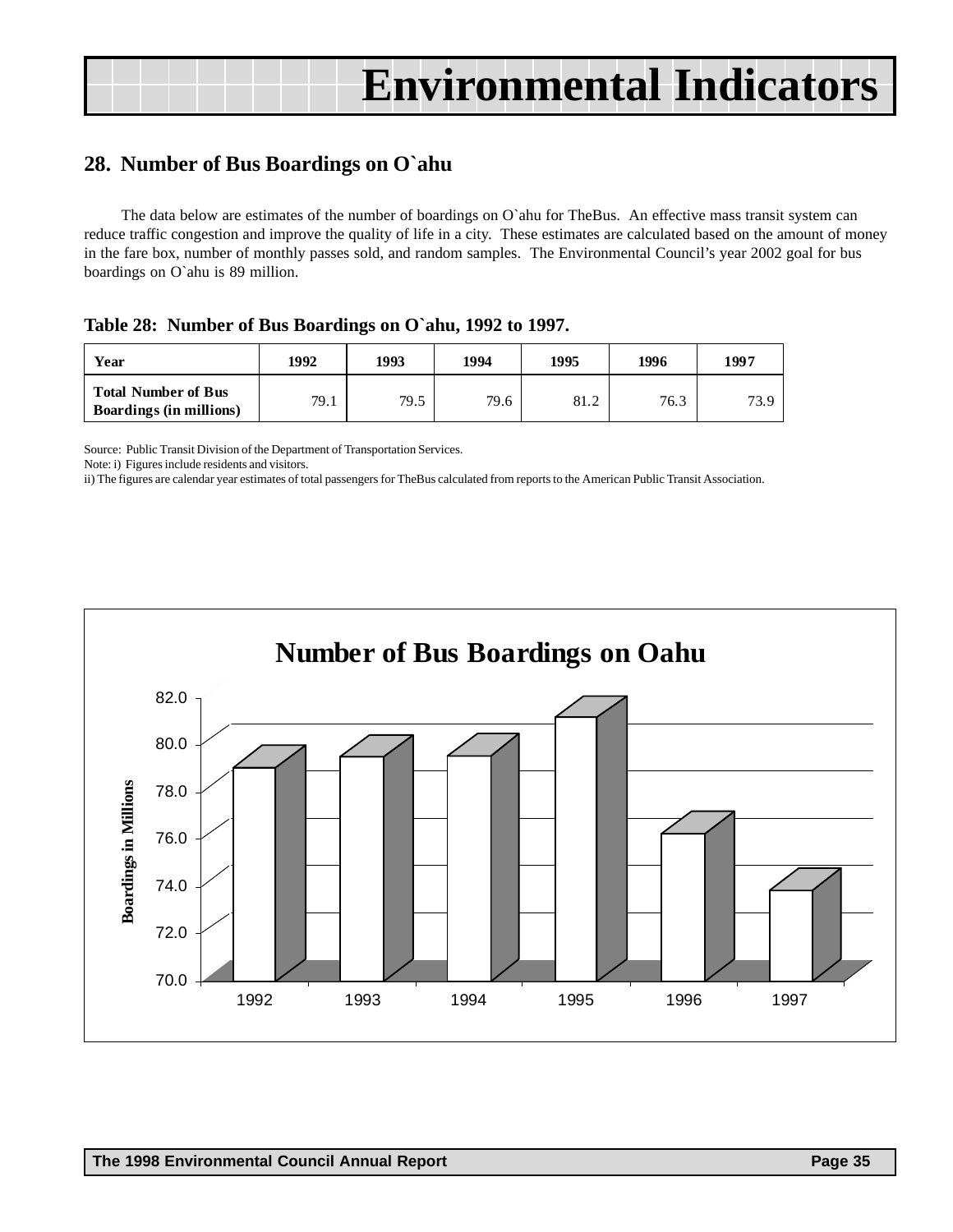## <span id="page-35-0"></span>**1998 Environmental Progress Report Card**

In this section, the Environmental Council grades the status of Hawai`i's environment. This year the Council continues to measure progress towards annual goals. This report card provides citizens and policy makers with a quick assessment of how well we are caring for our environment. The Council hopes this evaluation stimulates the public to learn about and take action to improve our environment. Your thoughts and suggestions on the content and methodology of this report card are welcomed.

| <b>1998 Environmental Report Card</b><br>Hawaii, State of |             |
|-----------------------------------------------------------|-------------|
| Energy Use                                                | C           |
| Use & Recyling of Resources                               | B-          |
| Biodiversity Maintenance                                  | $\mathbf C$ |
| Air Quality                                               | $A+$        |
| Marine Pollution                                          | $A+$        |
| Terrestrial Quality                                       | B+          |
| Public Awareness & Concern                                | $B -$       |
| <b>OVERALL PROGRESS GRADE</b>                             | В           |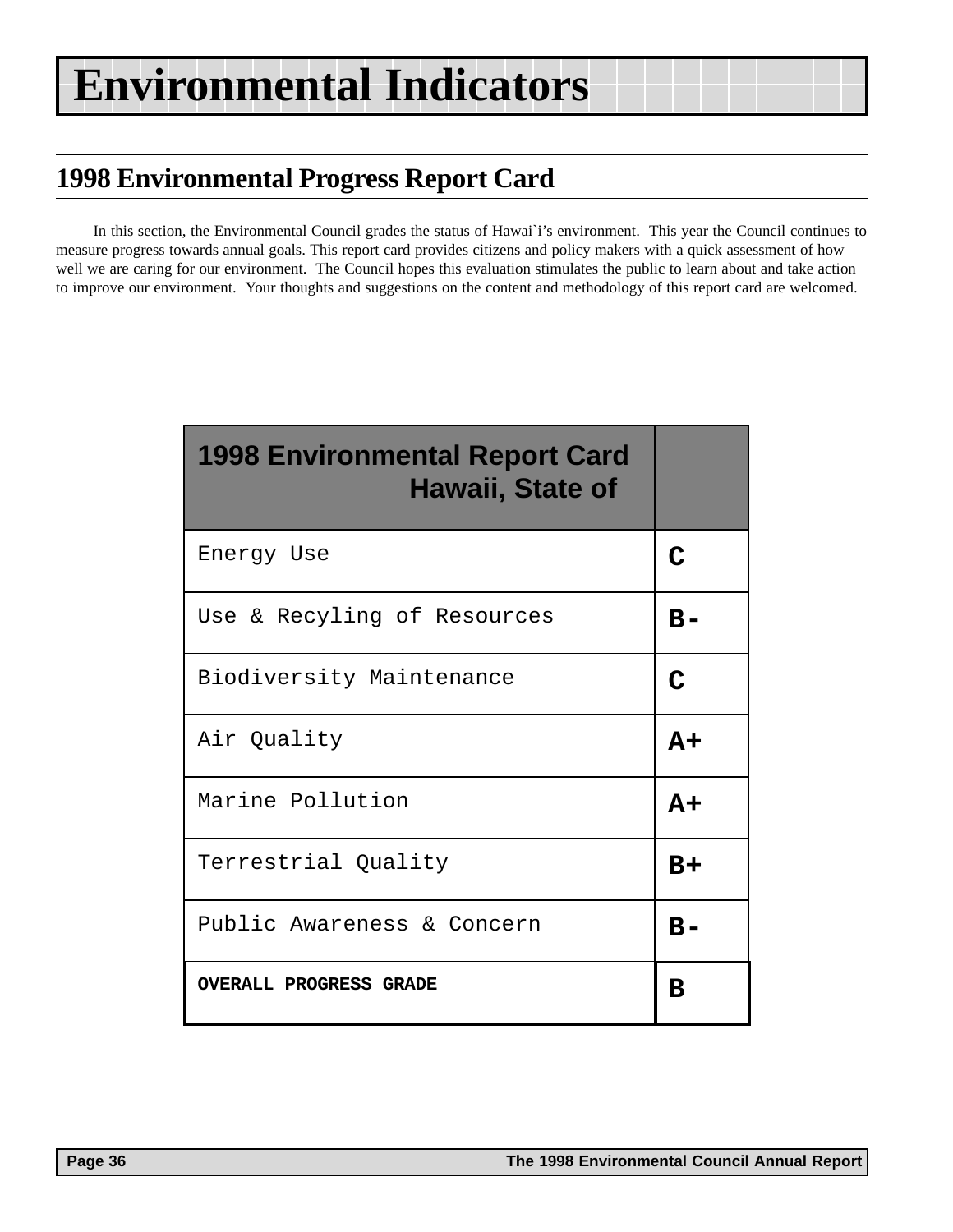### Method for Calculating Environmental Progress Grades:

#### **Step 1.**

#### Environmental Progress Scores and Grade

The method used to calculate the grades was selected to reward progress toward environmental indicator goals established for the year 2002. Progress is evaluated on a yearly basis and is measured relative to incremental progress toward the year 2002 goal. The grading system rewards Hawai`i's people for movement towards sustainability and reduction of pollution levels.

Establishing goals for each environmental indicator is a necessary starting point for the grading method. In some instances the agency responsible for monitoring the data has an established target for the indicator. The Council considered agency goals in establishing our year 2002 goals for the indicators used in this report card.

With the previous year's data and year 2002 goal available it is possible to determine annual increments approaching the goal. An exponential function, one which involves decreasing incremental change over time, is used to calculate annual increments. Indicator ratings are assessed relative to annual goals and an unacceptable condition.

| Individual indicator scores are assigned as follows:  |         |
|-------------------------------------------------------|---------|
| Present condition equal to or better than annual goal | $= 100$ |
| Present condition equal to previous year's level      | $= 50$  |
| Present condition equal to unacceptable condition     | $= 0$   |

A linear scale is employed to assign scores for conditions falling between the limits listed above. Letter grades corresponding to the assigned scores are given in the same manner as last year.

Environmental Sustainability Scores and Grades

The method used is based on the National Wildlife Federation's 1971 Environmental Quality Index (Kimball, 1972). Individual indicator scores are assigned as follows:

| Present condition equal to or better than optimum condition | $= 100$ |  |
|-------------------------------------------------------------|---------|--|
| Present condition equal to unacceptable condition           | $= 0$   |  |

A linear scale is employed to assign scores for conditions falling between the limits listed above. Letter grades corresponding to the assigned scores are given in the same manner as last year.

#### **Step 2.**

The environmental indicators are then organized into nine categories. The categories are: Energy Use, Use and Recycling of Resources, Biodiversity Maintenance, Air Quality, Marine Pollution, Terrestrial Quality, Public Awareness & Concern.

A weight is assigned to each of the indicators in a given category. This weight is used to obtain the score for each category. The weights are assigned to each indicator in relation to the empirical importance of the indicator itself as well as the reliability of its related data. For simplicity in interpreting the "0" to "100" scores, letter grades are used.

#### **Step 3.**

Finally, a weighted average of the nine components is used to obtain a progress index and grade for Hawai`i's environment.

### Limitations:

The comprehensiveness and accuracy of the grades are limited by the following factors:

a) The assessment is based on a sample of 19 environmental indicators. This small sample is not a full representation of Hawai`i's environment.

b) The benchmarks for unacceptable and 2002 goals are based on assumptions and judgments made by the Council (see below). Others may have very different opinions about the figures.

c) The relative importance value to compute the weighted averages for the categories and total index is also subjective based on the Council's beliefs.

This is the third attempt to assess the status of Hawai`i's environment. The Council hopes to continually refine and improve this assessment process.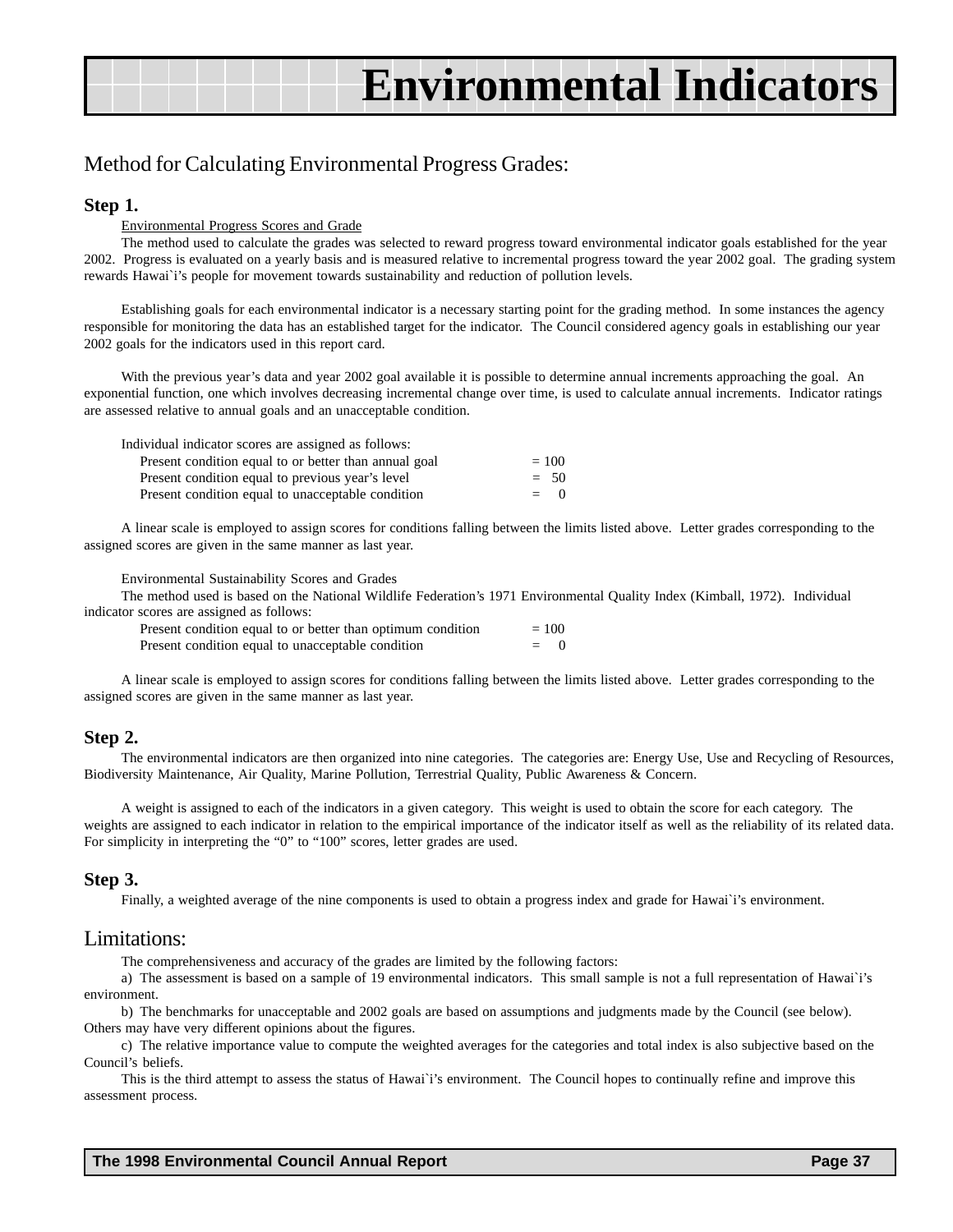### **Table A: Benchmarks, Environmental Progress Points and Sustainability Scores.**

| <b>Indicator</b>                                        | Unacceptable     | Prev.         | Latest         | Latest         | Year           | Opti-                    |      | <b>Progress</b> |      | Sustainable               |
|---------------------------------------------------------|------------------|---------------|----------------|----------------|----------------|--------------------------|------|-----------------|------|---------------------------|
|                                                         | Condition        | Year<br>Level | Year<br>Level  | Year<br>Goal   | 2002<br>Goal   | m <sub>um</sub><br>Cond. | Pts. | Grade           | Pts. | Grade                     |
| % of Energy from<br>Renewable Sources                   | 0.0              | 7.0           | 6.7            | 7.5            | 10.0           | 25.0                     | 48   | $\mathsf{C}$    | 27   | ${\rm D}$                 |
| Daily per capita Water<br>Consumption in Gallons        | 300              | 152           | 156            | 152            | 150            | 100                      | 49   | $\mathsf{C}$    | 72   | $\, {\bf B}$              |
| % of Treated Wastewater<br>Reused                       | $\overline{0}$   | 3             | $\overline{4}$ | 8.6            | 25             | 50                       | 59   | $C+$            | 8    | ${\bf F}$                 |
| Daily per capita Waste<br>Generated in pounds           | 18               | 9.1           | 8.5            | 7.8            | 4.3            | 3.6                      | 73   | B               | 66   | $\, {\bf B}$              |
| % of Waste Diverted                                     | $\overline{0}$   | 25            | 24             | 31             | 50             | 75                       | 48   | $\mathsf{C}$    | 32   | D                         |
| Hazardous Waste<br>Generated in Tons                    | 4,500            | 2,000         | 1,742          | 1,638          | 900            | 500                      | 86   | A               | 69   | $\, {\bf B}$              |
| Number of Abundant<br>Native Plant Species              | $\overline{0}$   | 507           | 493            | 569            | 757            | 1093                     | 49   | $\mathcal{C}$   | 45   | $\mathbf C$               |
| Onaga Spawning<br>Potential Rate                        | $\overline{0}$   | 5             | $\overline{4}$ | $\overline{7}$ | 15             | 50                       | 40   | $C-$            | 8    | ${\bf F}$                 |
| Number of Days Air<br>Unhealthy                         | 50               | $\theta$      | $\overline{0}$ | $\theta$       | $\overline{0}$ | $\overline{0}$           | 100  | $A+$            | 100  | $A+$                      |
| Carbon Monoxide<br>Emissions in thousands<br>short tons | 500              | 227           | 221            | 223            | 200            | 100                      | 100  | $A+$            | 70   | $\, {\bf B}$              |
| Days Beaches Posted<br>Unsafe                           | 100              | 27            | $\mathbf{1}$   | 19             | 5              | $\mathbf{1}$             | 100  | $A+$            | 100  | $A+$                      |
| Number of Wastewater<br>Spills                          | 1000             | 529           | 419            | 491            | 365            | 100                      | 100  | $A+$            | 65   | B                         |
| <b>Conservation Land Area</b><br>in million acres       | 1.03             | 1.98          | 1.98           | 2.01           | 2.11           | 2.25                     | 50   | $\mathsf{C}$    | 78   | $B+$                      |
| % of Water Systems<br>Clean                             | $\boldsymbol{0}$ | 96            | 97             | 96             | 97             | 100                      | 100  | $A+$            | 97   | A                         |
| % of State Funding for<br>Environment                   | $\mathbf{0}$     | 0.85          | 1.10           | 1.15           | 1.90           | 2.50                     | 92   | $\mathbf A$     | 44   | $C -$                     |
| Number of Motor<br>Vehicles per capita                  | $\mathbf{1}$     | 0.68          | 0.69           | 0.67           | 0.61           | 0.33                     | 48   | $\mathsf{C}$    | 46   | $\mathsf{C}$              |
| Noise Complaints per<br>100,000 People                  | $100\,$          | 35            | 36             | 33             | 25             | 10                       | 49   | $\mathsf{C}$    | 71   | $\mathbf B$               |
| <b>Bikeway Miles</b>                                    | $\boldsymbol{0}$ | 132           | 141            | 174            | 327            | 1309                     | 61   | <b>B-</b>       | 11   | $\boldsymbol{\mathrm{F}}$ |
| Annual TheBus<br>Boardings in millions                  | $\boldsymbol{0}$ | 76            | 74             | 78             | 89             | 124                      | 49   | ${\bf C}$       | 60   | $\rm B\mbox{-}$           |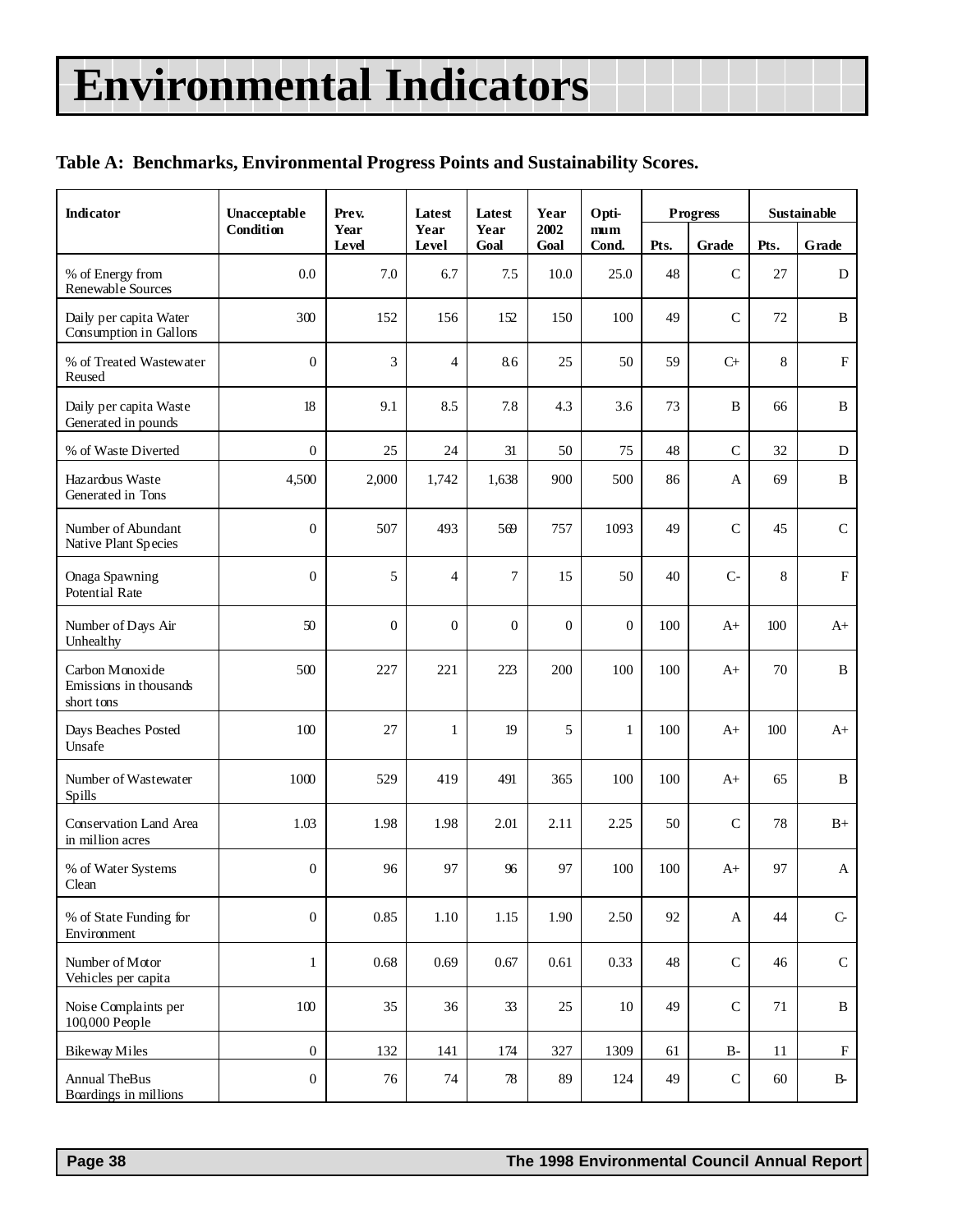### **Table B: Scores and Grades for Environmental Progress**

| Category                    | Indicator                                                 | <b>Progress</b><br>Points | Relative<br>Weights | Category<br><b>Scores</b> | Category<br>Grade | Category<br>Weights | <b>Total</b><br><b>S</b> core | <b>Total</b><br>Grade |
|-----------------------------|-----------------------------------------------------------|---------------------------|---------------------|---------------------------|-------------------|---------------------|-------------------------------|-----------------------|
| Energy Use                  | % of Energy from<br>Renewable Sources                     | 48                        | 100%                | 48                        | $\mathsf{C}$      | 10%                 | 72                            | B                     |
| Use &<br>Recycling of       | Daily per capita Water<br>Consumption in Gallons          | 49                        | 20%                 | 63                        | $B-$              | 20%                 |                               |                       |
| Resources                   | % of Treated<br>Wastewater Reused                         | 59                        | 20%                 |                           |                   |                     |                               |                       |
|                             | Daily per capita Waste<br>Generated in pounds             | 73                        | 20%                 |                           |                   |                     |                               |                       |
|                             | % of Waste Diverted                                       | 48                        | 20%                 |                           |                   |                     |                               |                       |
|                             | Hazardous Waste<br>Generated in Tons                      | 86                        | 20%                 |                           |                   |                     |                               |                       |
| Biodiversity<br>Maintenance | Number of Abundant<br>Native Plant Species                | 49                        | 50%                 | 45                        | $\mathsf{C}$      | 10%                 |                               |                       |
|                             | Onaga Spawning<br><b>Potential Rate</b>                   | 40                        | 50%                 |                           |                   |                     |                               |                       |
| Air Quality                 | Number of Days Air<br>Unhealthy                           | 100                       | 50%                 | 100                       | $A+$              | 15%                 |                               |                       |
|                             | Carb on Mono xide<br>Emissions in thousands<br>short tons | 100                       | 50%                 |                           |                   |                     |                               |                       |
| <b>M</b> arine<br>Pollution | Days Beaches Posted<br>Unsafe                             | 100                       | 50%                 | 100                       | $A+$              | 15%                 |                               |                       |
|                             | Number of Wastewater<br>Spills                            | 100                       | 50%                 |                           |                   |                     |                               |                       |
| Terrestrial<br>Quality      | Conservation Land Area<br>in million acres                | 50                        | 50%                 | 75                        | $B+$              | 15%                 |                               |                       |
|                             | % of Water Systems<br>Clean                               | 100                       | 50%                 |                           |                   |                     |                               |                       |
| Public<br>Awareness &       | % of State Funding for<br>Environment                     | 92                        | 20%                 | 60                        | $B-$              | 15%                 |                               |                       |
| Concern                     | Number of Motor<br>Vehicles per capita                    | 48                        | 20%                 |                           |                   |                     |                               |                       |
|                             | Noise Complaints per<br>100,000 People                    | 49                        | 20%                 |                           |                   |                     |                               |                       |
|                             | <b>Bikeway Miles</b>                                      | 61                        | 20%                 |                           |                   |                     |                               |                       |
|                             | <b>Annual TheBus</b><br>Boardings in millions             | 49                        | 20%                 |                           |                   |                     |                               |                       |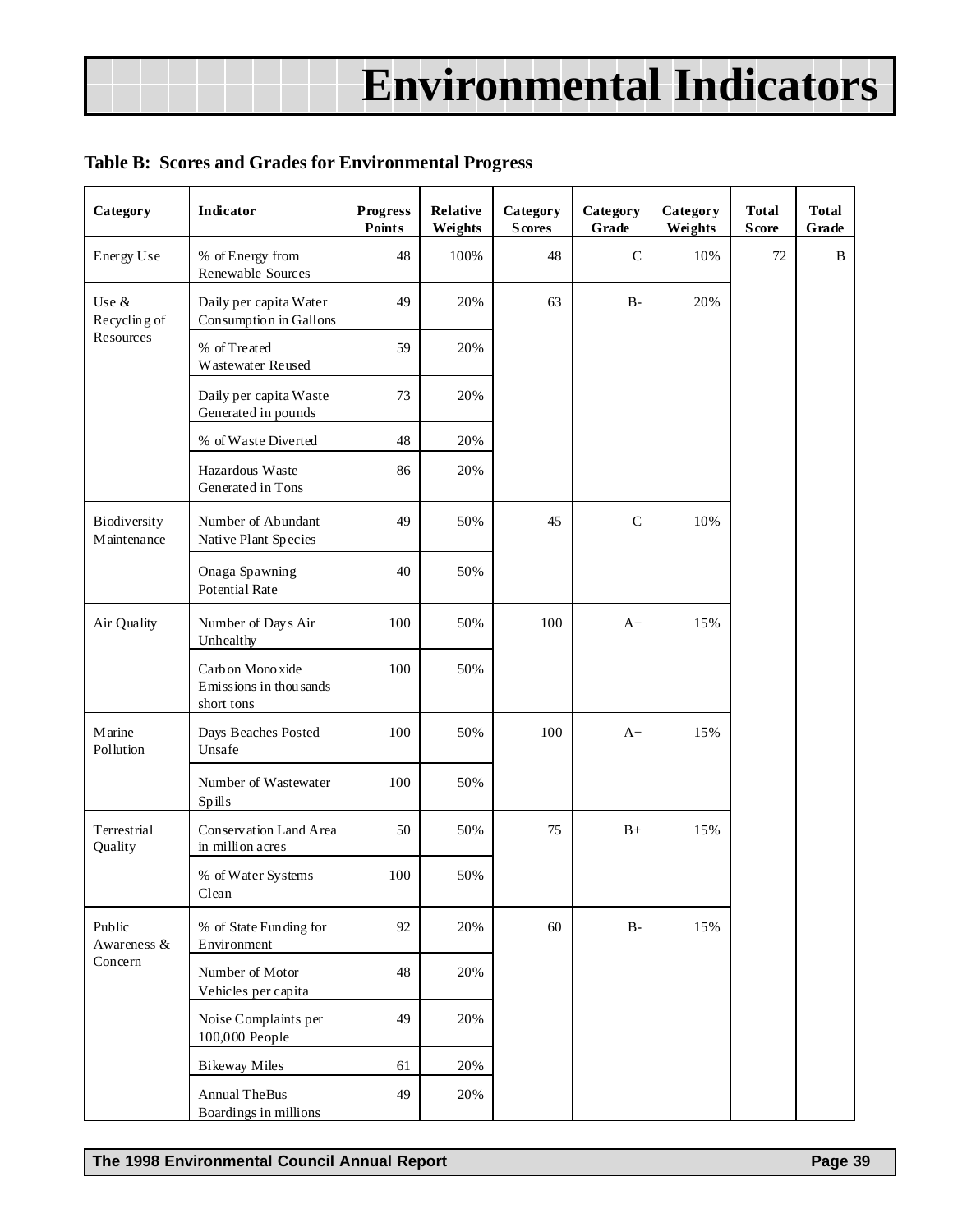### Assumptions:

The Environmental Council's assumptions for unacceptable conditions, year 2002 goals, and optimum levels for Hawai`i's environmental indicators are listed below.

a) Renewable Energy: The Department of Business, Economic Development and Tourism has proposed a year 2002 goal of 7% for the amount of energy from renewable sources. The Council prefers a more aggressive goal of 10% for the year 2002 and 25% for optimum conditions.

b) Water Consumption: The Honolulu and Maui Boards of Water Supply have set a goal of 150 gallons per capita each day for the year 2002. Twice the above amount is unacceptable. The optimum level is 100 gallons per capita each day.

c) Treated Wastewater Reused: The Department of Health has set a reuse target of 25% for the year 2002. The optimum level is 50%.

d) Waste Generated: According to Healthy Hawai`i 2000, the national objective is to reduce the average pounds of municipal solid waste produced per person each day to no more than 3.6 pounds. The optimum level is the same as the national objective. The year 2002 goal is the present national average of 4.3 pounds per person per day (EPA, 1997). It is unacceptable to produce 5 times the national objective.

e) Waste Diverted: Pursuant to section 342G-3, HRS, it is the goal of the state to reduce solid waste stream prior to disposal by 50% by the year 2000. The same goal is used for the year 2002. The optimum level is 75%.

f) Hazardous Waste: The Department of Health has set a target of 900 tons for the year 2002. Five times the target amount is unacceptable. The optimum target is 500 tons.

g) Native Plant Species: There are 1093 native plant species in Hawai`i. The year 2002 goal is to have all the "species of concern" listed in 1997 upgraded to "abundant." Optimally, all native species would be in abundance.

h) Onaga SPR: The National Marine Fisheries Service has set a target of 15% or better for the Onaga SPR for the year 2002. The optimum level is 50%.

i) Carbon Monoxide Emissions: The year 2002 goal is approximately 10% less than existing levels. The optimum conditions is emissions of less than 100 thousand short tons.

j) Beaches Posted Unsafe: The Department of Health has set a target of 5 beach closure days for the year 2002. A level of 100 beach closure days per year is unacceptable. Optimally, there would be one beach closure day or less.

k) Wastewater Spills: The year 2002 goal is to have less than 365 spills. An average of 10 spills per day is unacceptable. The optimum number is 100 or less.

l) Conservation Land: The 2002 goal coincides with the State Land Use District Boundary Review, 1992 recommendation that approximately 150,000 acres of Urban and Agricultural lands be converted to Conservation zoning. The report also identifies another 139,000 acres of non-Conservation land as "Areas of Critical Concern" that should be protected for its conservation resource value. Therefore, the optimum level is the conversion of 289,000 acres. Any less than one fourth of state lands in the Conservation district is unacceptable.

m)Water System Clean: The Department of Health has set a target of 97% of the water systems clean for the year 2002. Optimally, all water systems will be clean.

n) Environmental Spending: Based on information presented in World Resources Institute's 1992 Environmental Almanac the average state in the U.S. spends approximately 1.9% of its state budget on environmental protection. The year 2002 goal is the same as the average state. The optimum level is 2.5%.

o) Motor Vehicles: The year 2002 goal is to reduce the number of motor vehicles per capita by 10% from the 1995 level. One motor vehicle per person is unacceptable. The optimum level should be one motor vehicle for every three people (the average household size is three people).

p) Noise Complaints: The year 2002 goal is 25 complaints per hundred thousand people. An average of 100 noise complaints per hundred thousand people is unacceptable. The optimum number is 10 or less per hundred thousand people.

q) Bikeway Miles: According to Bike Plan Hawai`i a total of 1,309 miles of bikeways is proposed. The optimum condition is the construction of all the bikeways proposed. The year 2002 goal is to have 25% of the bikeways installed.

r) Bus Ridership: The present bus fleet is 525. The FEIS for the Honolulu Rapid Transit Program considered an expanded bus fleet of 997 buses for the Transportation System Management alternative. Based on Table 1.1 in the Comprehensive Bus Facility & Equipment Requirements Study, we estimate that the number of boardings for a fleet of 997 buses would be 124,000,000 per annum. The optimum level is 124,000,000 boardings. The year 2002 goal is to increase boarding by 10% from 1995 levels.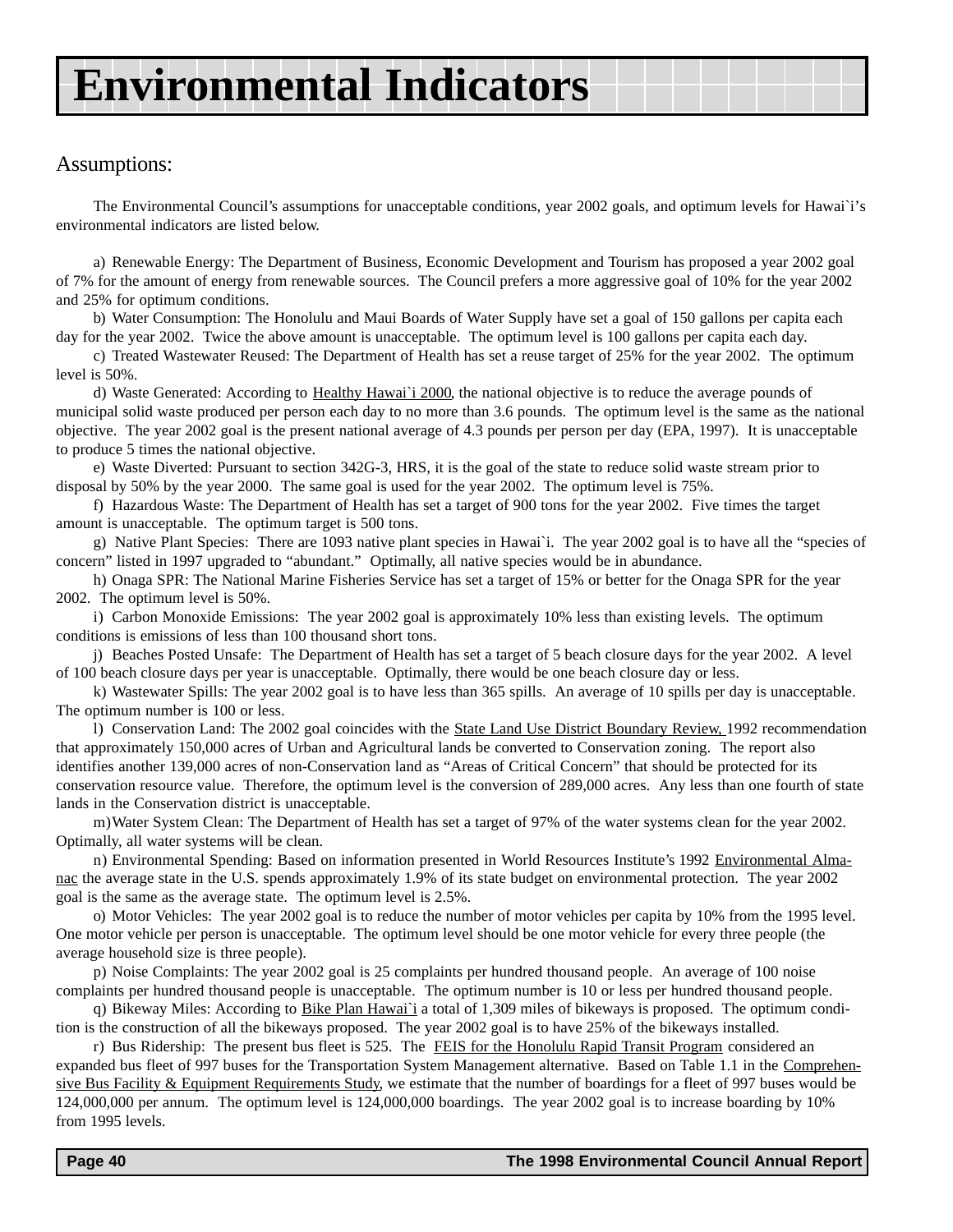### Letter Grades:

For the sake of simplicity in interpreting the "0" to "100" scores, letter grades are used. The scale that we used was obtained from A Rating Guide to Life in America's Fifty States (Thomas, 1994).

 $100 = A +$  $85-99 = A$  $80-84 = A$  $75-79 = B+$  $65-74 = B$  $60-64 = B$  $55-59 = C+$  $45-54 = C$  $40-44 = C$  $35-39 = D+$  $25-34 = D$  $20-24 = D$  $0-19 = F$ 

### References:

City and County of Honolulu, Department of Transportation Services. Final Environmental Impact Statement for the Honolulu Rapid Transit Program. Honolulu, 1992.

Hawai`i Department of Business, Economic Development and Tourism. State Energy Resources Coordinator's Annual Report. Honolulu, 1994.

Hawai`i Department of Business, Economic Development and Tourism. The State of Hawai`i Data Book, 1997. Honolulu, 1998.

Hawai'i Department of Health. Healthy Hawai'i 2000: Preliminary Objectives and Health Status Indicators for the State of Hawai`i. Honolulu, 1995.

Hawai`i Department of Health. The State of Environmental Protection In Hawai`i. Honolulu, 1997.

Hawai`i Department of Transportation. Bike Plan Hawai`i. Honolulu, 1994.

Honolulu Public Transit Authority. Comprehensive Bus Facility & Equipment Requirements Study. Honolulu, 1994.

Kimball, Thomas L. Why Environmental Quality Indices? In The Quality of Life Concept by the Environmental Protection Agency. Warrenton, Virginia, 1972.

Office of State Planning. State Land Use District Boundary Review. Honolulu, 1992.

Thomas, G. Scott. A Rating Guide to Life in America's Fifty States. New York: Prometheus Books, 1994.

United States Environmental Protection Agency. Characterization of Municipal Solid Waste in the United States: 1996 Update. EPA530-R-97-015. Washington, DC.

World Resources Institute. Environmental Almanac. Boston: Houghton Mifflin Company, 1992.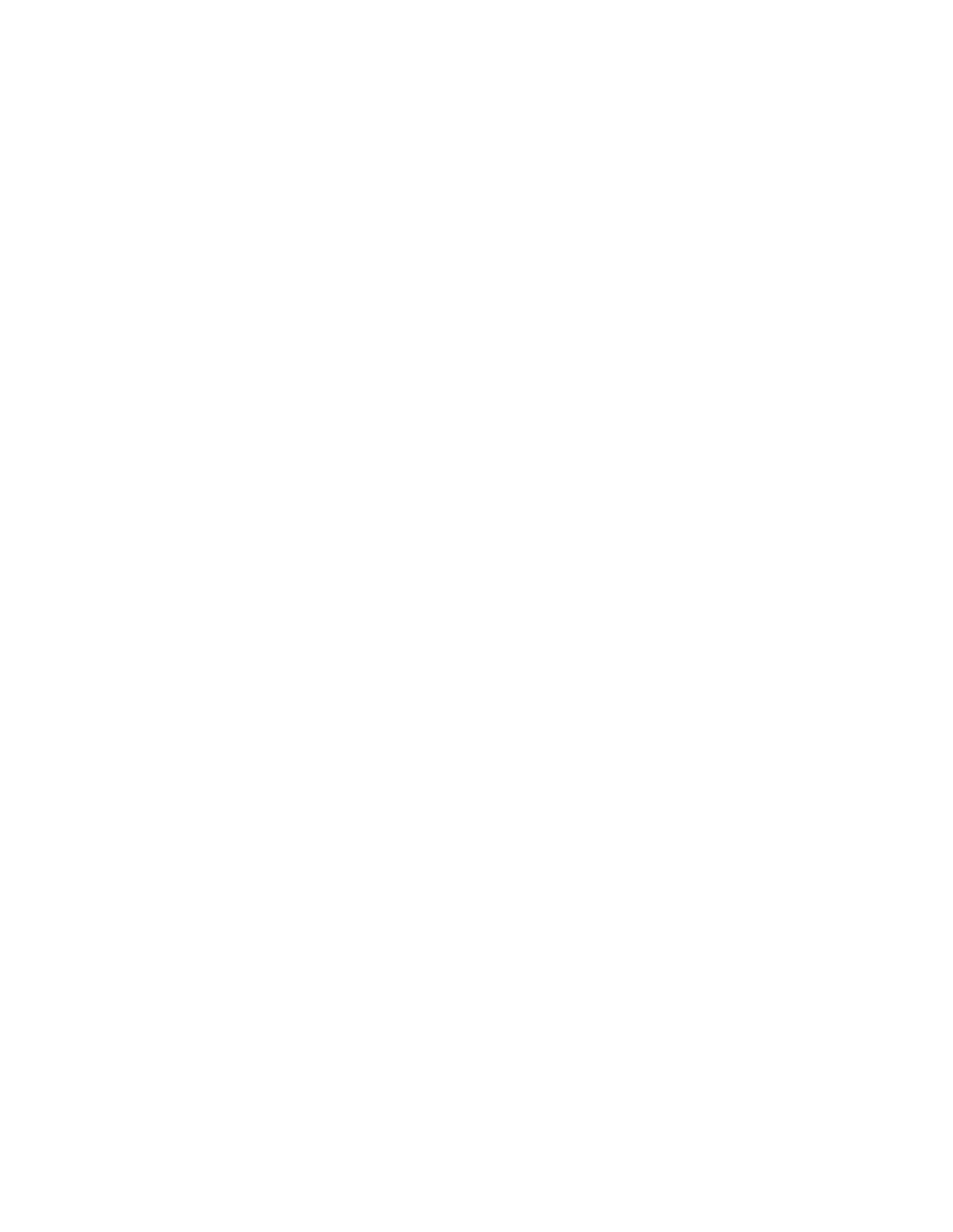## <span id="page-42-0"></span>**Section II Agency Goals**

## **Summary of Agency Goals and Objectives**

**The Environmental Council monitors agency progress in achieving the state's environmental goals and makes an annual report with recommendations to the Governor and Legislature. The Council asks each agency for its environmental goals and objectives for inclusion in its annual report. Each agency identifies its top three environmental goals for the past and current years and the results of its efforts to achieve these goals.**

### **Public Agency Environmental Highlights**

| State Department of Agriculture issues almost 900 violation notices;                                  |  |
|-------------------------------------------------------------------------------------------------------|--|
|                                                                                                       |  |
| Coastal Zone Management Program coordinates State shoreline hardening policy Page 39                  |  |
| State Department of Land and Natural Resources adds staff to protect reefs and bottom fishery Page 42 |  |
|                                                                                                       |  |
| State Airports Division to implement new Alien Species Action Plan at Kahului  Page 44                |  |
|                                                                                                       |  |
|                                                                                                       |  |
|                                                                                                       |  |
|                                                                                                       |  |
|                                                                                                       |  |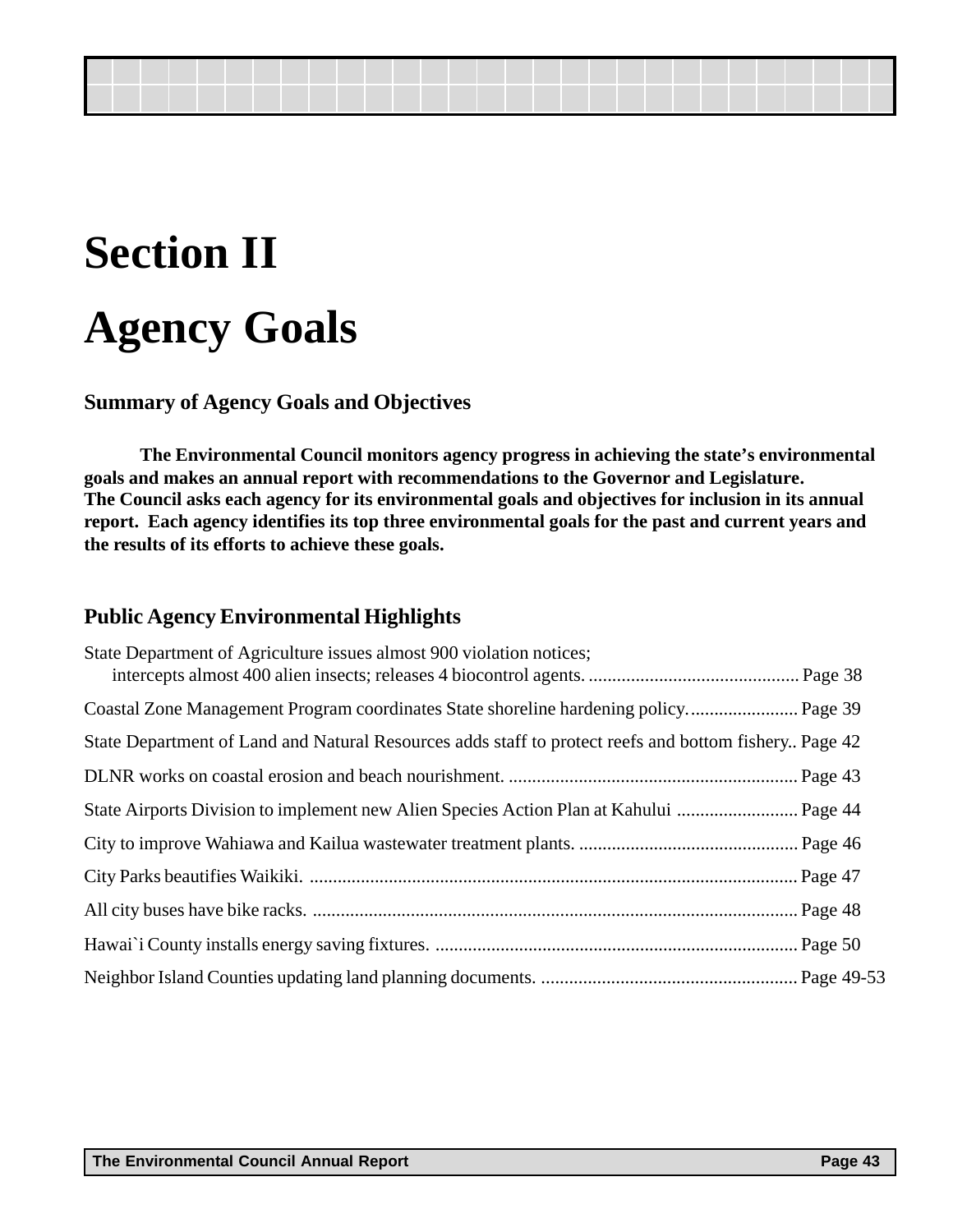## <span id="page-43-0"></span>**Agency Goals**

## **State Department of Accounting and General Services**

#### *I. Goals/Objectives FY 1998*

A. Goal/Objective #1: Increase the recycle/reuse of office paper.

B. Goal/Objective #2: The Stadium Authority will continue to purchase and use several biodegradable products for cleaning the arena facilities and administrative offices.

C. Goal/Objective #3: Recognizing that lead is a significant threat to human health, the Public Works Division will develop a guidance for Lead Paint removal. The guidance will cover monitoring requirements and safety precautions during Public Works construction projects.

#### *II. Results of Efforts FY 1998*

A. Goal/Objective #1: The offices in this department reuse paper by printing on the reverse side for draft letters and reports. All of the paper is then recycled if possible. The Accounting Division reported that they recycled approximately 9000 lbs of white and computer paper.

B. Goal/Objective #2: The Stadium Authority is continuing to purchase and use biodegradable products for cleaning the arena facilities and administrative offices.

C. Goal/Objective #3: The Public Works Division is currently developing a Guide Specification concerning lead paint disturbance during electrical and telecommunications construction projects. The specification is approximately 99.9% complete and is expected to be finished by 11/30/98. The intent of the specification is to ensure that the projects are done in a safe manner in accordance with the applicable health and safety rules and regulations.

*III. Goals/Objectives FY 1999*

A. Goal/Objective #1: The Archives Division will recycle obsolete records where practical. Where recycling is impractical, the documents will be sent to the Honolulu Resource Recovery Venture (H-Power Plant), rather than disposal at a landfill.

B. Goal/Objective #2: The Public Works Division will minimize the use of MC-30, a petroleum-based prime coat material used for asphalt concrete paving. Beside having an objectionable odor, wash-off of the material during rainy weather presents a pollution threat to streams, lakes and the ocean. In addition, minimizing its use will also avoid potential contamination of the soil. The Guide Specifications addressing this matter will also include requirements addressing the use of recycled glass for use in the base course material beneath the pavement.

C. Goal/Objective #3: The Public Works Division will reduce paper consumption by printing construction specifications on both sides of each sheet of paper. The Division will also continue to recycle paper.

## **State Department of Agriculture**

#### *I. Goals/Objectives FY 1998*

A. Goal/Objective #1: Prevent the introduction of harmful pests and diseases into the State.

B. Goal/Objective  $#2$ : Limit the plant pest populations which can cause significant economic damage to agriculture or constitute a serious threat to the environment.

C. Goal/Objective #3: To ensure the efficient, effective, and safe use of pesticides to minimize adverse effects on the environment, and enable the agricultural industry to continue the use of pesticides.

*II. Results of Efforts FY 1998*

A. Goal/Objective #1:

\* Issued 895 violation notices resulting from surveillance of Hawai`i-bound air and sea baggage, cargo, mail and visitors.

\* A total of 381 insect interceptions of species not known to occur in Hawai`i.

\* Educated over 14,000 Hawai`i residents about the need to protect Hawai`i's environment by not importing alien species. Also, educated and trained over 700 Department of Transportation employees and military personnel to recognize and handle a Brown Tree Snake if encountered.

B. Goal/Objective #2:

\* Eradicated Banana Bunchy Top Virus, a serious disease of bananas, from Kilauea, Kaua`i.

\* Contained Banana Bunchy Top Virus to the Kona area of the Big Island where it was first found in October 1995.

\* Released and established the Pakistan strain of a parasite (Lysiphlebus ambiguus) to control the yellow sugarcane aphid (Sipha flava) which attacks pasture grasses.

\* Released and established the ivy gourd vine borer (Mellitia oedipus) on Oahu to control ivy gourd (Coccinia grandis), a serious lowland weedy vine in the islands.

\* In cooperation with the University of Hawai`i, released and established a fungal pathogen (Septoria myricae) to control fire bush (Myrica faya) a noxious tree in our National Parks.

\* Released and established a fungal pathogen

(Colletotrichum gloeosporiodes f. sp. miconiae) on the Big Island to control miconia (Miconia calvescens), one of the most serious weed pests to ever become established in Hawai`i.

C. Goal/Objective #3: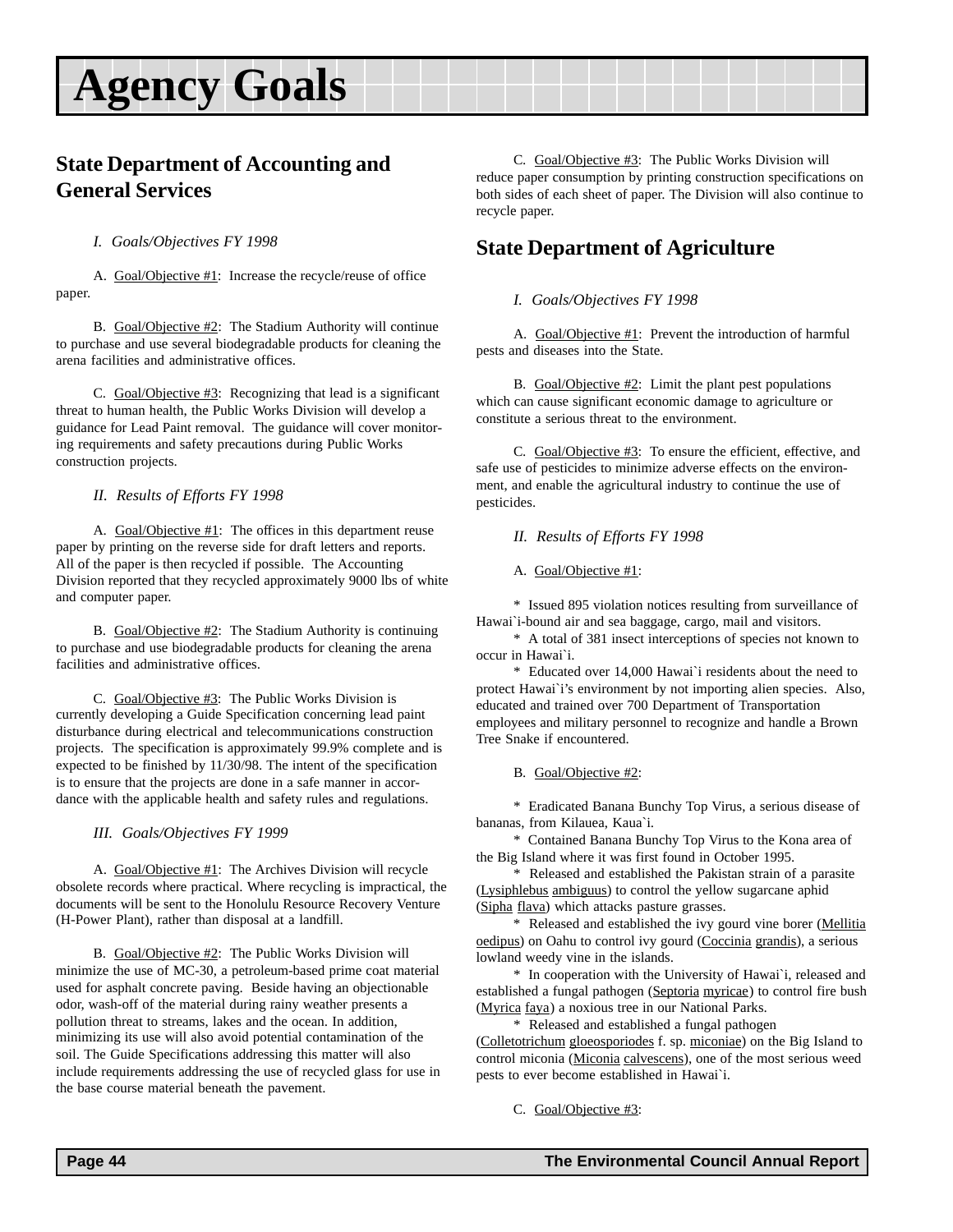<span id="page-44-0"></span>

\* Funded pesticide user education activities, including certification classes and publication of "The Pesticides Label."

\* Conducted over 600 inspections of farms, pesticides dealers, and non-farm users for proper use and distribution.

\* Issued over 70 warning letters for improper use and collected \$20,820 in penalties for illegal use or sale of pesticides.

*III. Goals/Objectives FY 1999*

Same as for FY 1998.

## **State Department of Business, Economic Development & Tourism**

#### **Office of Planning, Coastal Zone Management**

*I. Goals/Objectives FY 1998*

A. Goal/Objective #1: Improve the efficiency and effectiveness of the Coastal Zone Management (CZM) Program as the State's central coordinating agency for developing and implementing land and water use policies that promote environmentally sustainable economic development in Hawai`i's coastal zone.

*II. Results of Efforts FY 1998*

A. Goal/Objective #1: The Office of Planning continued its research and analysis of coastal issues and implemented management projects that deal with current coastal issues such as beach erosion, polluted runoff, public access, coral reefs, storm and tsunami hazards, and ocean uses and conflicts. Intergovernmental coordination and public comment are key elements of these initiatives, as are administrative policies, legislative proposals, and collaborative management efforts including public education and outreach programs.

Some specific projects include:

\* Educating people about coastal hazards and risk reduction opportunities.

\* Developing and implementing coastal erosion projects.

\* Developing management tools for ocean and coastal resources, using the Ocean Resources Management Plan as a guide.

\* Developing and coordinating the State's coral reef initiative in conjunction with national and international efforts, working with volunteers, scientists, government agencies and the general public.

\* Developing and coordinating the State's coastal nonpoint pollution control program in conformance with Federal statutory requirements.

\* Coordinating the development and implementation of the State's shoreline hardening policy.

\* Monitoring activities to assure their compliance with the CZM law.

\* Coordinating outreach and educational efforts, including the annual Get the Drift and Bag It cleanup, about marine debris and its impacts on our marine life and coastal areas.

### **State Department of Defense**

### **Hawai`i Army National Guard**

#### *I. Goals/Objectives FY 1998*

A. Goal/Objective #1: Compliance. Meet EPA requirements for Underground Storage Tank upgrade/removal by 1998. Install oil/ water separators and secondary containment.

B. Goal/Objective #2: Conservation. Implement the Endangered Species Program.

C. Goal/Objective #3: Land management. Create a Geographic Information System (GIS) mapping data base.

*II. Results of Efforts FY 1998*

A. Goal/Objective #1: Compliance. Completed the removal of all regulated USTs to meet EPA requirements. Submitted the required closure documents to the DOH. Installation of oil/water separators statewide is 92% complete; permanent secondary containment is 40% complete. Thirty portable containment systems are available for use during field exercises and provides emergency containment to guard against minor leaks, drips, spills, and overfills.

B. Goal/Objective #2: Conservation. The U.S. Fish and Wildlife Services is 95% complete in its survey of endangered species on Hawai`i Army National Guard (HIARNG) training areas statewide. Published the Environmental Awareness Training and Operations Manual for the protection of rare and endangered species. This manual enables commanders and soldiers to avoid activities which may threaten species on HIARNG training areas and facilities. The integrated natural resources management plan is due for release in FY99. This plan will integrate endangered species requirements into training and tactical operations.

C. Goal/Objective #3: Land management. Acquisition of ARC/INFO and ArcView enhanced the capability of GIS mapping and provides a valuable tool for use in master planning and decision support. HIARNG has data layers of the location of endangered species for the State of Hawai`i and environmental baseline data for Barbers Point Naval Air Station. The systems manager is continuing efforts in coordinating with State, government, and key geoprocessing agencies for additional mapping support services and data layers.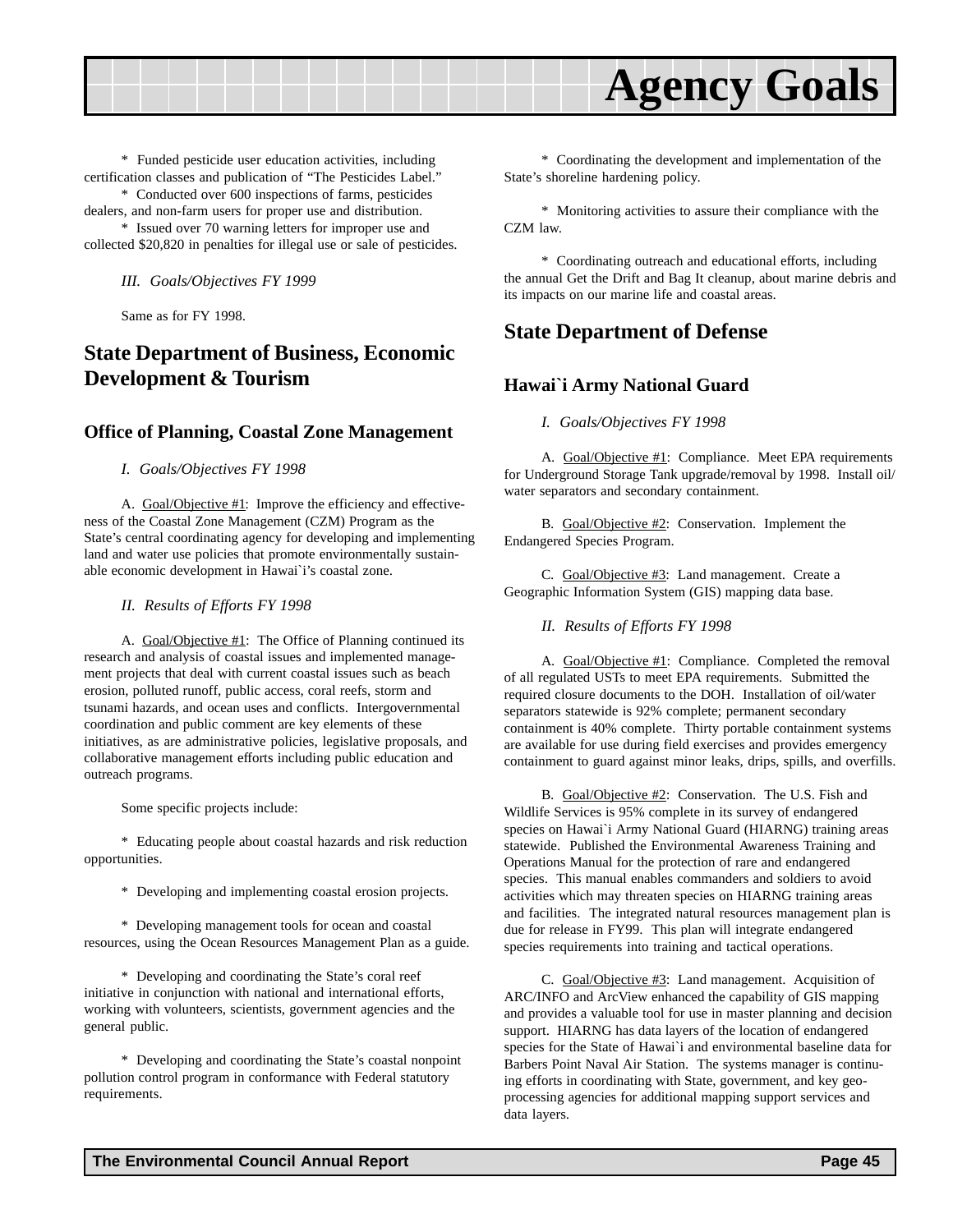## **Agency Goals**

#### *III. Goals/Objectives FY 1999*

A. Goal/Objective #1: Conservation. Implement integrated natural and cultural resources management, alien species investigation, and continue the endangered species program.

B. Goal/Objective #2: Compliance. Implement solid waste management with an aggressive recycling program, and continue secondary containment projects.

C. Goal/Objective #3: Land management. Continue to develop a geographic information system (GIS) program to integrate environmental survey data into an automated mapping support system. Integrate GIS into a natural disaster protocol.

### **Hawai`i Air National Guard**

#### *I. Goals/Objectives FY 1998*

A. Goal/Objective #1: Compliance. Ensure continued compliance with Federal, State, and local regulations.

B. Goal/Objective #2: Environmental documentation. Continue to pursue assessment and consideration of environmental impacts for all proposed projects.

C. Goal/Objective #3: Pollution prevention. Identify and pursue projects which eliminate potential spills and undesirable discharges to the environment.

#### *II. Results of Efforts FY 1998*

A. Goal/Objective #1: Compliance. Contract awarded for removal of a hydraulic vehicle lift at the 291 Combat Communications Squadron on Keaukaha Military Reservation. Geographically Separated Units (GSUs) evaluated by a private contractor under the Air Force's Environmental Compliance and Management Program, which identified potential compliance problems in-house.

B. Goal/Objective #2: Environmental documentation. Ensured completion of Air Force Form 813, which documents the Environmental Impact Analysis Process for all "significant Federal actions," including all real estate transactions. Completed an amendment to the Environmental Assessment for the addition to Building 3004, to include new requirements as a result of the designation of the 100-year flood plan on Hickam AFB.

C. Goal/Objective #3: Pollution prevention. Ordered a new hazardous material building and spill containment equipment for the 292 Combat Communications Squadron in Kahului for the storing and dispensing of hazardous materials. Purchased antifreeze recyclers for vehicle maintenance shops, and pneumatic grinders with vacuum attachments for dust-free paint removal.

#### *III. Goals/Objectives FY 1999*

A. Goal/Objective #1: Compliance. Ensure facilities and

operations continue in compliance with Federal, State, and local regulations.

B. Goal/Objective #2: Environmental documentation. Continue to pursue assessment and consideration of environmental impacts for all projects.

C. Goal/Objective #3: Pollution prevention. Pursue funding for projects which eliminate potential spills and undesirable discharges to the environment.

### **Civil Defense**

#### *I. Goals/Objectives FY 1998*

A. Goal/Objective #1: Training. Provide a statewide training and exercise program for emergency managers at state and county levels with funds provided by FEMA, DOT, EPA and DOE that emphasize potential environmental impacts of all phases of emergency management, e.g., Mitigation, Preparedness, Response and Recovery.

B. Goal/Objective #2: Ensure proper consideration of law, regulation and indirect impacts of emergency response and recovery operations by Federal, State and County governments. Monitor environmental impact statements and environmental assessments for proper evaluation of known natural hazards and availability of emergency warning systems.

C. Goal/Objective #3: Provide for full integration and access to existing data bases that detail environmental sensitive areas in the State of Hawai`i and the Pacific Insular States. Integrate information from official sources that are useful in reducing the impact of emergency management operations on the environment in the Pacific Disaster Center (PDC) and the Pacific Regional Emergency Management Information System (PREMIS). Provide assistance to county agencies in gaining access to Geographical Information Systems (GIS), supported by the PDC, to assist agencies in obtaining environmental information for decision making. The GIS is a computerized database system used for environmental planning, data analysis, and the creation of maps and reports.

#### *II. Results of Efforts FY 1998*

A. Goal/Objective #1: State Civil Defense's training program prepares Federal, State, County officials, the private sector, and the public to meet the responsibilities and challenges of emergencies through planning, mitigation, preparedness, response, and recovery. Emergency responders who converge on the scene of a major emergency are keenly aware of the tremendous responsibilities they are tasked with in saving lives and property, and protecting the environment. How successfully they perform depends not only on the skills and experience they possess, but on how well they have prepared, trained, and exercised for these events. Many of the courses presented by State Civil Defense enable participants to recognize the comprehensive all hazards approach to preparedness in dealing with a major disaster event. Training stresses the critical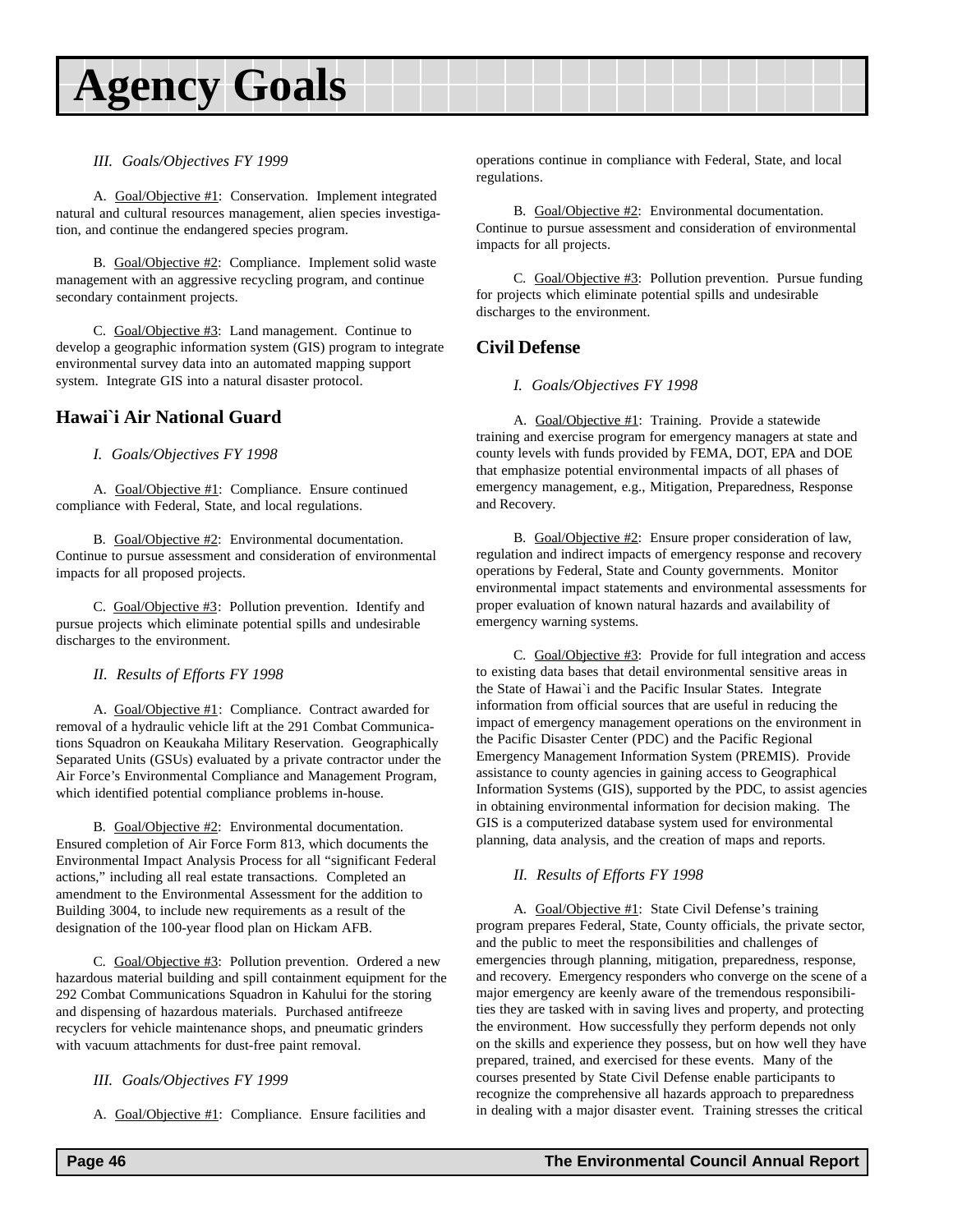

role of teamwork in emergency preparedness and environmental protection and encourages participants to improve their own preparedness plans, operating procedures, and recovery steps in their organization and at home. This past year, State Civil Defense scheduled and conducted ten emergency management courses for 285 emergency managers statewide. Additionally, 30 hazardous materials response courses were conducted to over 750 responders statewide.

B. Goal/Objective #2: Monitored compliance with State and County environmental protection laws and ordinances including the Emergency Planning and Community Right-to-Know Act (EPCRA) and Title III of the Superfund Amendments and Reauthorization Act of 1986 (SARA). Reviewed County hazardous materials response plans. Participated in the Hawai`i State Emergency Response Commission (HSERC) meetings and county Local Emergency Planning Committee (LEPC) meetings to discuss and to plan for and, if possible, prevent hazardous materials and environmental emergencies. It is a fundamental extension of the civic responsibility of state and local organizations to ensure the safety of responders and to protect the public and environment.

C. Goal/Objective #3: Data bases have been identified for incorporation into the PDC GIS program. Liaison to disseminate GIS information among all county civil defense emergency operation centers during ongoing emergency operations has been very successful. Efforts to collect, integrate and fuse these very large data bases into the PDC operations profile has expanded. Tailored enhanced support is being provided to county emergency management operations. State information agencies are extending connections to the statewide fiber optic network that when completed will give direct access to all State Departmental Civil Defense Point of Contact. Enhanced capability to monitor and record flood damage has been achieved.

#### *III. Goals/Objectives FY 1999*

A. Goal/Objective #1: Continue offering training courses that enable participants to meet the responsibilities and challenges of emergencies through planning, mitigation, preparedness, response, and recovery.

B. Goal/Objective #2: Continue to monitor closely the Environmental Impact Statements and Environmental Assessments for matters pertaining to our civil defense infrastructure and for mitigation activities and projects.

C. Goal/Objective #3: A comprehensive risk assessment by hazard is pending final installation of sophisticated modeling software for the State of Hawai`i. Anticipated damage to facilities, environment, flora and fauna, homes and other structures, public infrastructure, etc., will be modeled to produce detailed assessments. Continue to improve operations and capability for PREMIS which impacts all agencies, federal, state, county and private nonprofit, that are involved in all or some phases of emergency management within the State of Hawai`i and the Pacific Insular States.

#### **Office of Veterans Services**

#### *I. Goals/Objectives FY 1998*

A. Goal/Objective #1: Training. This continues to be an important segment of the OVS/HSVC environmental protection program. Continual updating of training to emphasize water conservation (we have our own water system from our own nonpotable well), recycling of organic green waste, recycling of paper and aluminum cans, and beginning the process of limiting the use of chemically treating HSVC grounds for weeds and pests.

B. Goal/Objective #2: Compliance. OVS/HSVC will continue to monitor and proactively develop protocols for meeting all applicable laws, rules, and regulations related to environmental protection or conservation.

C. Goal/Objective #3: Conservation. Faced with a severe lack of manpower to properly maintain the HSVC landscaping while still providing excellent counseling services, we will focus on our recycling program to reduce the amount of paper we use in our offices, the amount of water we use for irrigation, and the amount of chemicals we apply on our planted areas.

#### *II. Results of Efforts FY 1998*

A. Goal/Objective #1: Training. On-the-job training continues to be an important part of the OVS/HSVC program, with emphasis on the correct use of fertilizers and herbicides. (Six employees completed training for HAZMAT handling; four were fittested for protective devices and clothing. Chemsearch provided classes on safe handling of chemicals and the proper dispensing of fertilizers, pesticides, and other chemicals and herbicides. Foster Garden staff provided instruction on the use of mulch and fertilizer to produce healthy tree growth).

B. Goal/Objective #2: Compliance. Continual monitoring of applicable laws and regulations related to environmental protection and conservation. Enforced rules and regulations regarding safety and health. Safety classes on lifting, using the buddy system, use of respirators. Pulmonary function testing for employees.

C. Goal/Objective #3: Conservation. Use of mulch obtained mainly from the Christmas tree recycling program has reduced the amount of water needed by the landscaped areas, and in small amount, the annual kwh required to pump irrigation water from the well to the holding tank. Automatic feature of irrigation system turned off, manual system used. Volunteers have hand-weeded selected portions of the cemetery grounds, eliminating the need for the broad application of agricultural chemicals.

#### *III. Goals/Objectives FY 1999*

A. Goal/Objective #1: Training. Continue on-the-job training as an integral part of the HSVC employee development program, especially in the areas of safe handling of fertilizers, herbicides, and pesticides. Continue HAZMAT training. Instruct employees to read all MSDS and sign roster. Train employees to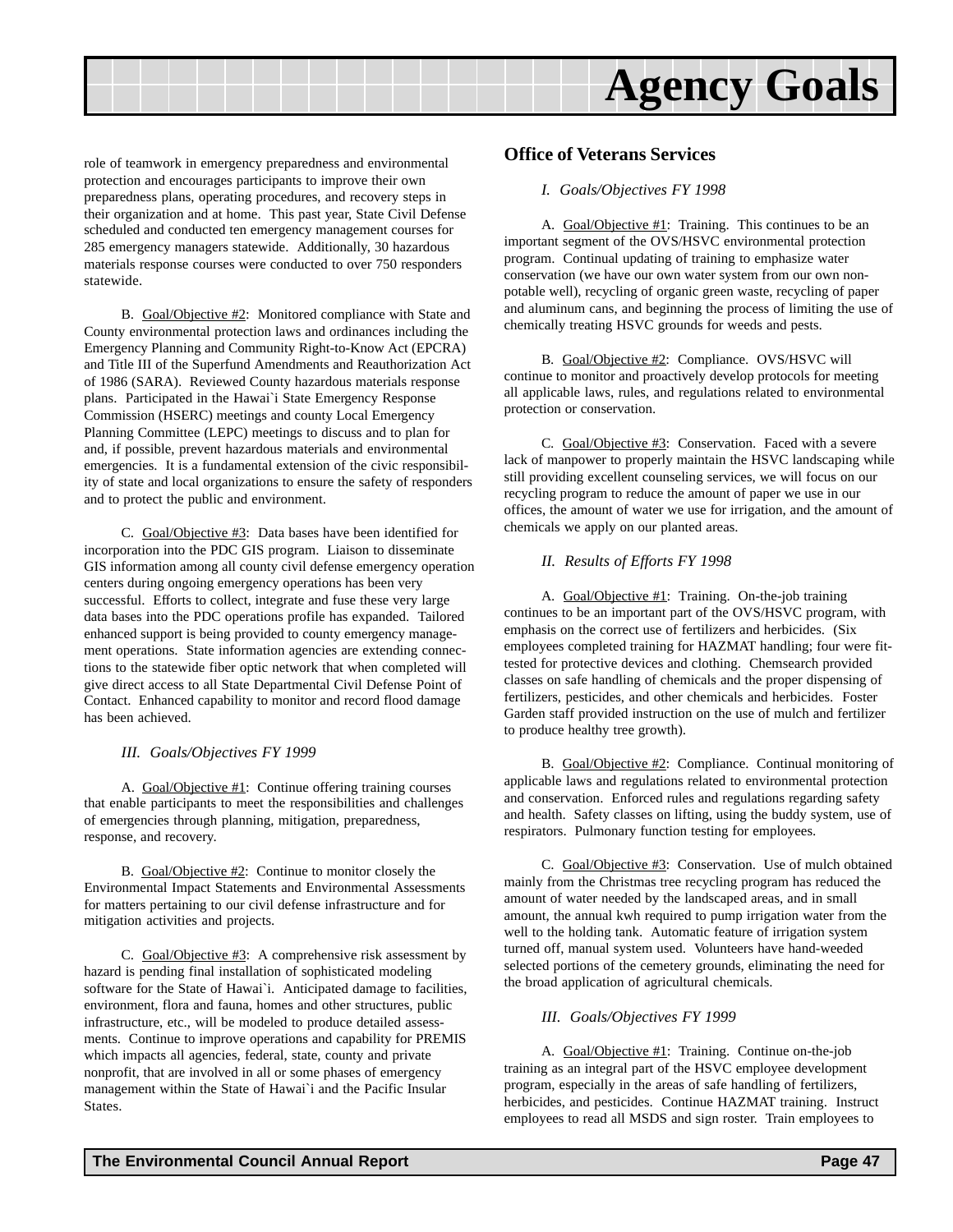## <span id="page-47-0"></span>**Agency Goals**

recognize and locate water leaks so that the loss of water can be minimized. Become familiar with chemical use, to prevent runoff and contamination of ground water.

B. Goal/Objective #2: Compliance. Continue to monitor program for compliance to applicable laws and regulations related to environmental protection and conservation. Conduct safety classes. Conduct surveys of fire protection plans and devices. Ensure proper equipment is available. Counsel employees on safe practices of materials handling, including heavy grave markers and chemicals.

C. Goal/Objective #3: Conservation. Continue to evaluate low-impact turf management methods, use of mulch to conserve moisture in landscaped areas; monitor the irrigation system to eliminate irrigation when not required; office recycling of paper, printer cartridges, and newsprint; and closely monitor the use of electricity, water, and chemicals.

### **State Department of Education**

#### *I. Goals/Objectives FY 1998*

A. Goal/Objective #1: Provide staff development activities for teachers to share and learn effective instructional strategies in inquiry, critical thinking, and problem solving.

B. Goal/Objective #2: Develop standards-based, resultsdriven instructional units in studying the natural and built environments.

C. Goal/Objective #3: Continue to establish partnerships to enrich the instructional delivery of environmental education through contextual learning.

#### *II. Results of Efforts FY 1998*

A. Goal/Objective #1: Environmental Education Program initiated the *Water Issues Teacher Training Project* to provide 18 days of workshops for sixty (60) teachers on O`ahu, Hawai`i, and Mau`i to strengthen their skills and knowledge in teaching critical thinking and inquiry. These workshops were scheduled throughout the school year to provide in-depth learning and sustained support. Funds for this project were provided from Environmental Protection Agency (Federal Grant) and Eisenhower Professional Development Program (Title II Grant).

B. Goal/Objective #2: Project teachers were introduced to Educational Standards and were required to develop standardsdriven units that will be field tested in the classroom this fall. These units focus on infusing critical thinking and issue investigation into various subject areas. Revisions of the units will be completed by summer 1999.

#### C. Goal/Objective #3:

\* Partnerships have been established with the Curriculum

and Research Group, University of Hawai`i (UH); Sea Grant College, UH; Waikiki Aquarium, UH; Department of Health, Clean Water Branch; Department of Land and Natural Resources; Board of Water Supply; City and County Waste Management Division and Public Works Division; and Hawai`i Water Environment Association to provide technical assistance at teacher workshops on environmental monitoring and GLOBE activities.

\* Another established partnership is with the Moanalua Gardens Foundation to produce a 4th grade distance learning program, Exploring the Islands. The Polynesian Voyaging Society and other community groups and businesses have been working with the Department of Education to provide technical assistance in our voyaging project, Hoolokahi.

#### *III. Goals/Objectives FY 1999*

A. Goal/Objective #1: Align environmental curriculum with State and National Standards and develop assessment tools to measure student success in critical thinking and content performance.

B. Goal/Objective #2: Continue to provide staff development activities for teachers to learn effective instructional strategies in critical thinking and inquiry.

C. Goal/Objective #3: Strengthen established partnerships to enrich the instructional delivery of environmental education through contextual learning.

## **State Department of Land and Natural Resources**

### **Division of Aquatic Resources**

I. Goals/Objectives FY 1998

A. Objective #1: Upgrade staff and implement programs funded under the Governor's Ocean Initiative in the 1997 legislative session.

B. Objective #2: Rationalize fisheries management regulations.

C. Objective #3: Encourage cooperation between managers, scientists, resource users, volunteers and communities to sustain freshwater and marine biological resources.

*II. Results of Efforts FY 1998*

A. Objective #1: Added two biologists, one specializing in coral reefs and one specializing in reef fish, and two fisheries technicians to agency staff. Funded and organized an international workshop on coral reef monitoring. Initiated projects focused on nearshore fisheries enhancement, evaluation of the condition of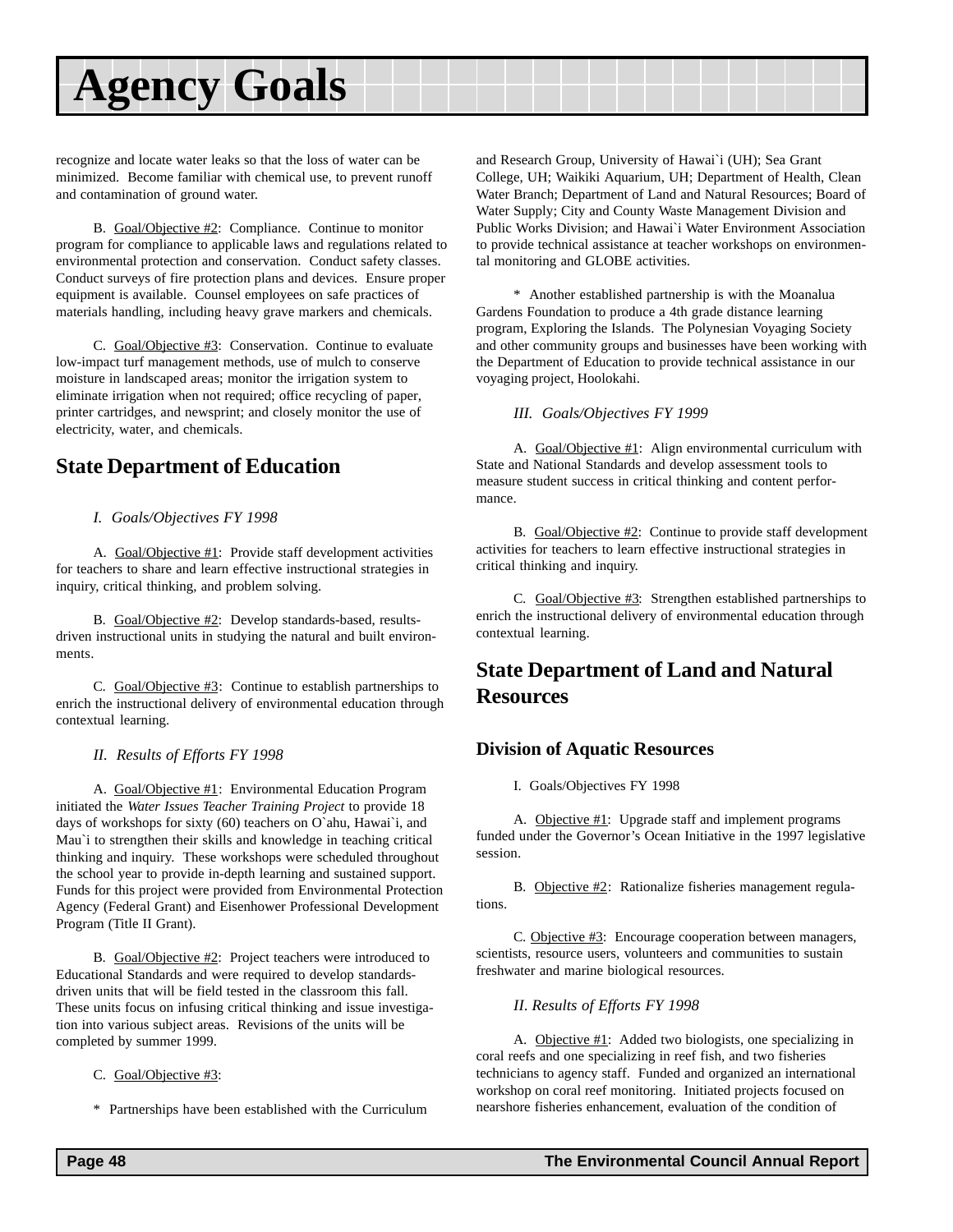

coral reefs, relationships between and integrated management of freshwater streams and the marine environment, and improvements in the commercial fisheries harvest database.

B. Objective #2: Implemented unique harvest regulations to restore depleted bottom fish populations. Initiated an extensive research program on the life history and ecological relationships of bottom fish to evaluate the effectiveness of the rules. Initiated review of all management rules for consistency with biological knowledge. Introduced legislation to transfer basic fisheries regulations such as size and bag limits from statute to administrative rule to expedite changes based on sound science. The amended Bill that passed worsened the situation and was vetoed.

C. Objective #3: Assumed leadership of hot spot teams for Kaneohe Bay, Hanauma Bay, and West Hawai`i to coordinate DLNR, community, and scientific activities to focus on restoring and sustaining these resources. Added a staff planner specializing in marine environmental issues and community involvement. Engaged volunteers in a variety of freshwater and marine management activities.

*III. Goals/Objectives FY 1999*

A. Objective #1: Continue advances made possible by the Governor's Ocean initiative with special emphasis on coral reef habitat protection and management.

B. Objective #2: Shift basic fisheries management regulation from the legislature to the administrative rule-making process, in accordance with the rest of the United States, to increase the probability of biologically sound rules.

C. Objective #3: Ensure that native Hawai`ian concerns are incorporated in fisheries management and habitat protection activities.

#### **Land Division**

#### *I. Goals/Objectives FY 1998*

A. Goal/Objective #1: Adopt the Coastal Erosion Management Plan (COEMAP) and Coastal Lands Plan (CLP) as policies of the Department of Land and Natural Resources. Initiate work on a pilot beach nourishment project on Mau`i and continue to build institutional arrangements to promote beach management in the State.

B. Goal/Objective #2: To implement specific elements and action items, as identified in the "State Flood Hazard Mitigation Plan". Continue work with State, County and Federal agencies to reduce the loss of life and property due to flooding.

C. Goal/Objective #3: To conduct agency and public information meetings statewide to finalize the State Conservation District Management Plan. Upon Board of Land and Natural Resources approval, initiate specific plan recommendations and action items.

#### *II. Results of Efforts FY 1998*

A. Goal/Objective #1: The Board of Land and Natural Resources adopted the Coastal Erosion Management Plan (COEMAP). The State Coastal Zone Management Program Marine and Coastal Zone Management Advisory Group (MACZMAG) convened a Coastal Erosion Subcommittee. The Land Board approved a beach nourishment project on Kaua`i. Land Division staff presented issues on coastal erosion and beach loss at more than thirty community meetings. The Land Division secured funding for a Pilot Shoreline Hazard Mitigation Project to develop beach restoration and initiated a process to adopt a State Program General Permit (SPGP) for beach nourishment.

B. Goal/Objective #2: The State of Hawai`i Flood Hazard Mitigation Plan listed five categories of mitigation:

- 1. Storm Water Management and Flood Control Measures
- 2. Maintenance and Flood Control Facilities
- 3. Floodproofing/ Acquisition/ Relocation
- 4. Forecasting/ Warning/ Gaging
- 5. Public Awareness/ Education/ Information

Various items have been implemented relative to these categories. The Land Division obtained Federal Flood Management Assistance (FMA) funding for the Waimanalo Master Storm Water Drainage Plan. A consultant is to be selected. The Land Division requested the U.S. Corps of Engineers (COE) to conduct a flood study of the Paukauila Stream (O`ahu) to determine the effects of the dredging of the stream mouth and a flood study is underway. The division is in the process of obtaining Hazard Mitigation Grant Program funds to install stream and rain gauges in and around Kawai Nui Marsh, O`ahu.

C. Goal/Objective #3: Agency and Public Information Meetings were conducted statewide in January and February, 1998 on the Discussion Draft Conservation District Management Plan. Several Land Board briefings were conducted to present information on various elements of the Draft Plan, with an opportunity for public input.

#### *III. Goals/Objectives FY 1999*

A. Goal/Objective #1: Revise the Coastal Erosion Management Plan and obtain the endorsement of the CZM MACZMAG. Further activities include proposing new beach restoration legislation with a funding mechanism, complete the Shoreline Hazard Mitigation Project and seek funding to implement a medium scale beach restoration project at a preferred site, and continue public education and outreach on shoreline issues.

B. Goal/Objective #2: Develop and implement Seismic Guidelines for existing dams in the State of Hawai`i.

C. Goal/Objective #3: Obtain Land Board approval of the final Conservation District Management Plan and begin to implement specific elements and action items as identified.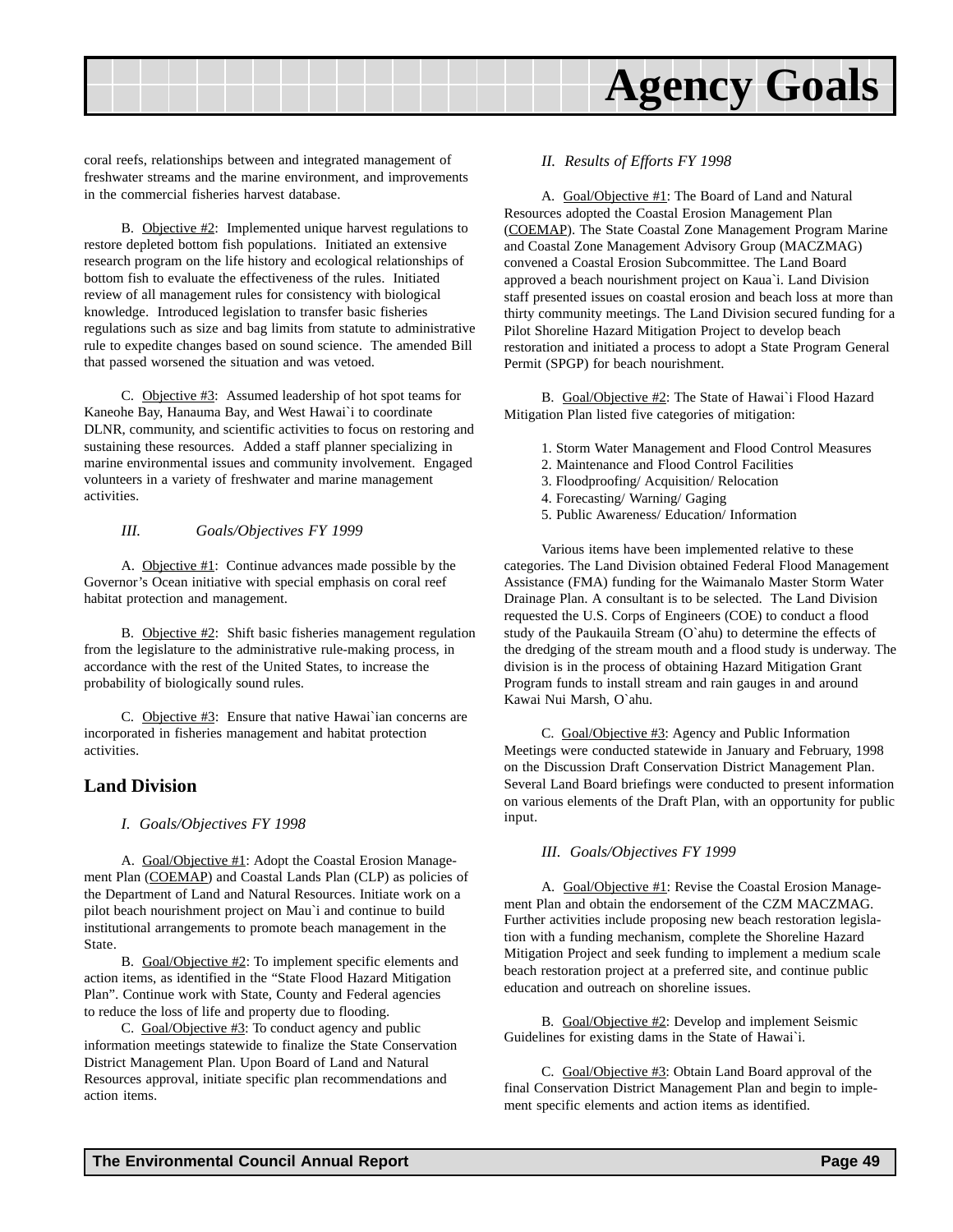## <span id="page-49-0"></span>**Agency Goals**

### **Division of State Parks**

#### I. Goals/Objectives FY 1998

A. Goal/Objective 1: Balance the public's recreational use of the natural and cultural resources in the state park system with the preservation and management of these resources through education and stewardship.

B. Goal/Objective 2: Promote community and park user participation in the sustainable management of the park resources.

*II. Results of Efforts FY 1998*

A. Goal/Objective 1: Installation of interpretive devices in the parks and the establishment of new interpretive positions both statewide and in selected parks. Major projects include construction of interpretive/education centers at Diamond Head State Monument, Lapakahi State Historical Park, and Kekaha Kai State Park which will be operated by interpretive program staff.

B. Goal/Objective 2: Continued development and expansion of volunteer and curatorship programs in the parks to assist with park improvements, visitor education, and resource management.

*III. Goals/Objectives FY 1999*

A. Goal/Objective 1: Continuation of goals and objectives from FY 1998 with an emphasis on parks with major natural resources, such as Kokee and Waimea Canyon State Parks.

## **State Department of Transportation**

### **Airports Division**

I. Goals/Objectives FY 1998

A. Objective #1: Conduct an environmental compliance audit which will identify areas of environmental non-compliance and potential areas of contamination at 13 airports in Hawai`i.

B. Objective #2: Complete noise compatibility plans for Waimea-Kohala, Lanai and Hilo airports and installation/replacement of noise monitoring stations at Honolulu International Airport.

C. Objective #3: Complete the Environmental Impact Statement (EIS) for the runway extension at Kahului Airport.

*II. Results of Efforts FY 1998*

A. Objective #1: Environmental compliance audit has been completed on 12 airports. This effort was used to initiate electronic transfer, storage and analysis into the Statewide Airport Geographic Information System (SAGIS).

B. Objective #2: Aircraft noise contours were complete for

Waimea-Kohala and a proposed noise monitoring network is being evaluated for Honolulu International Airport.

C. Objective #3: The Record of Decision (ROD) for EIS at Kahului Airport was executed in August 1998. All directives from the ROD, especially the Alien Species Action Plan, have been initiated.

*III. Goals/Objectives FY 1999*

A. Objective #1: Prepare and submit the annual report to renew the NPDES stormwater permits for Honolulu, Kahului, Lihue, Molokai and Dillingham Airports.

B. Objective #2: Initiate an Environmental Impact Statement for proposed improvements to Lihue Airport.

C. Objective #3: Prepare a preliminary engineering report which will focus on the treatment of process water from oil/water separators and to prepare the necessary documentation to establish a soil management facility for the remediation of petroleum contaminated soil at Kahului, Lihue, Kona and Hilo airports.

### **Harbors Division**

#### *I. Goals/Objectives for FY 1998*

A. Goal/Objective #1: The Harbors Division perseveres to balance environmental and economic concerns in the improvement, allocation of harbor facilities.

B. Goal Objective #2: The Harbors Division encourages management practices which control and abate pollution.

C. Goal/Objective #3: To support Hawai`i's life-style, the Harbors Division develops transportation systems in compliance with environmental regulations.

#### *II. Results of Efforts 1998*

A. Goal/Objective #1:

\* Engineering design and construction insure minimal environmental impacts of harbors projects.

\* Harbors Division's engineering design and construction services always strive for project compatibility with the environment and natural surroundings.

\* By consulting/coordinating with appropriate citizen groups and environmental organizations, the Division was able to address all environmental concerns/impacts to the satisfaction of the involved parties.

\* Harbors projects continue to reflect an aesthetic harmony with the environment while striving to protect and preserve the environment.

\* Harbors projects also minimize noise pollution and blasting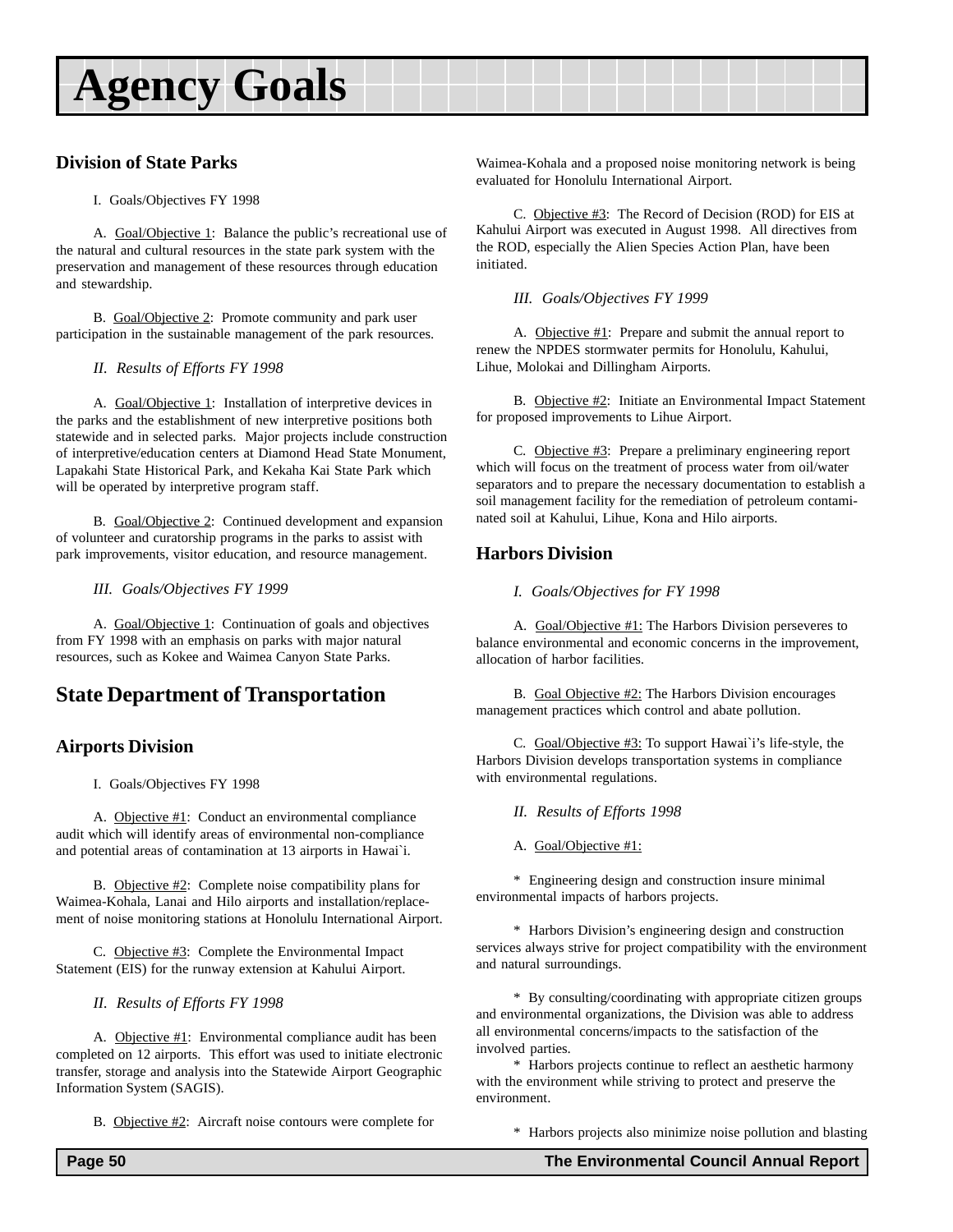<span id="page-50-0"></span>

vibrations to satisfy public/community concerns.

#### B. Goal/Objective #2:

\* The Harbors Division complies with all environmental requirements in the control and abatement of pollution. Coastal Zone Management approval of Harbors projects entail compliance with U.S. Army Corps of Engineers, State Department of Health (DOH) and U.S. Environmental Protection Agency pollution control requirements. Dredging, excavation and ocean dumping require the use of silt curtains, filtering pools, and water quality monitoring. Harbors projects also perform air monitoring whenever required by DOH programs.

\* Asbestos, lead paint, contaminated soil, and other hazardous wastes generated by structural demolition are properly disposed or treated by the appropriate service.

\* Administrative/professional offices practice paper and aluminum recycling.

\* Harbors operations maintain pollution/litter control in and around the harbors and harbor facilities.

\* Underground storage tanks are regularly monitored for leaks.

\* Solvents, used oil, oil-based paints, lacquer, thinner, brake fluid, and other hazardous wastes are properly disposed.

\* Nonhazardous substitutes (e.g., water-based solvents) are being considered to minimize hazardous waste generation.

\* Tenants and lessees are advised of appropriate pollution control measures.

C. Goal/Objective #3:

\* Hawai`i's history and tradition are linked to the sea. Our maritime culture began on the day the first Polynesian seafarers set foot on these islands. The harmonic embrace of the maritime culture, the life-style of the people and the environment of the State are being perpetuated through the development of additional/ improved commercial harbor facilities and the use of more efficient vessels.

*III. Goals/Objectives for FY 1999*

Harbors Division will have the same goals and objectives as in FY 1997.

## **City and County of Honolulu Board of Water Supply**

*I. Goals/Objectives FY 1998*

A. Goal/Objective #1: Develop environmentally-appropriate

water system projects to ensure a safe and reliable supply for island residents.

B. Goal/Objective #2: Streamline the water use permit process by eliminating duplication of water use information, required at both the State and County levels.

C. Goal/Objective #3: Encourage the Commission on Water Resource Management (CWRM) to develop an implementation schedule to set permanent instream flow standards which would resolve the uncertainty regarding surface water resources.

*II. Results of Efforts FY 1998*

A. Goal/Objective #1: BWS projects are more environmentally appropriate.

B. Goal/Objective #2: CWRM and BWS staff have had discussions to streamline the water use permit process by information sharing.

C. Goal/Objective #3: The CWRM has not made any recent progress to develop permanent instream flow standards.

*III. Goals/Objectives FY 1999*

A. Goal/Objective #1: Continue to develop environmentally appropriate water system projects and increase public notification and information on these projects.

B. Goal/Objective #2: Continue discussions to streamline the water use permit process by utilizing the County's building permit review process to identify specific water uses.

C. Goal/Objective #3: Utilize the upcoming O`ahu integrated water resource planning process to identify the instream and noninstream uses to assist the CWRM in setting permanent instream flow standards. The uncertainty regarding surface water resources and their effect on groundwater availability need to be resolved.

## **City and County of Honolulu Department of Design and Construction**

Due to the recent reorganization of the City, the response is first from that of the former City Building Department and its results in meeting its 1998 goals/objectives, and the second provides the 1999 goals/objectives City's new Department of Design and Construction.

Building Department I. Results of Efforts FY 1998

A. Goal/Objective #1: During the past year, our planning and engineering efforts were involved in 8 projects for which environmental assessments were accomplished or are in progress.

B. Goal/Objective #2: The following programs have been addressed in our public buildings facility construction activities: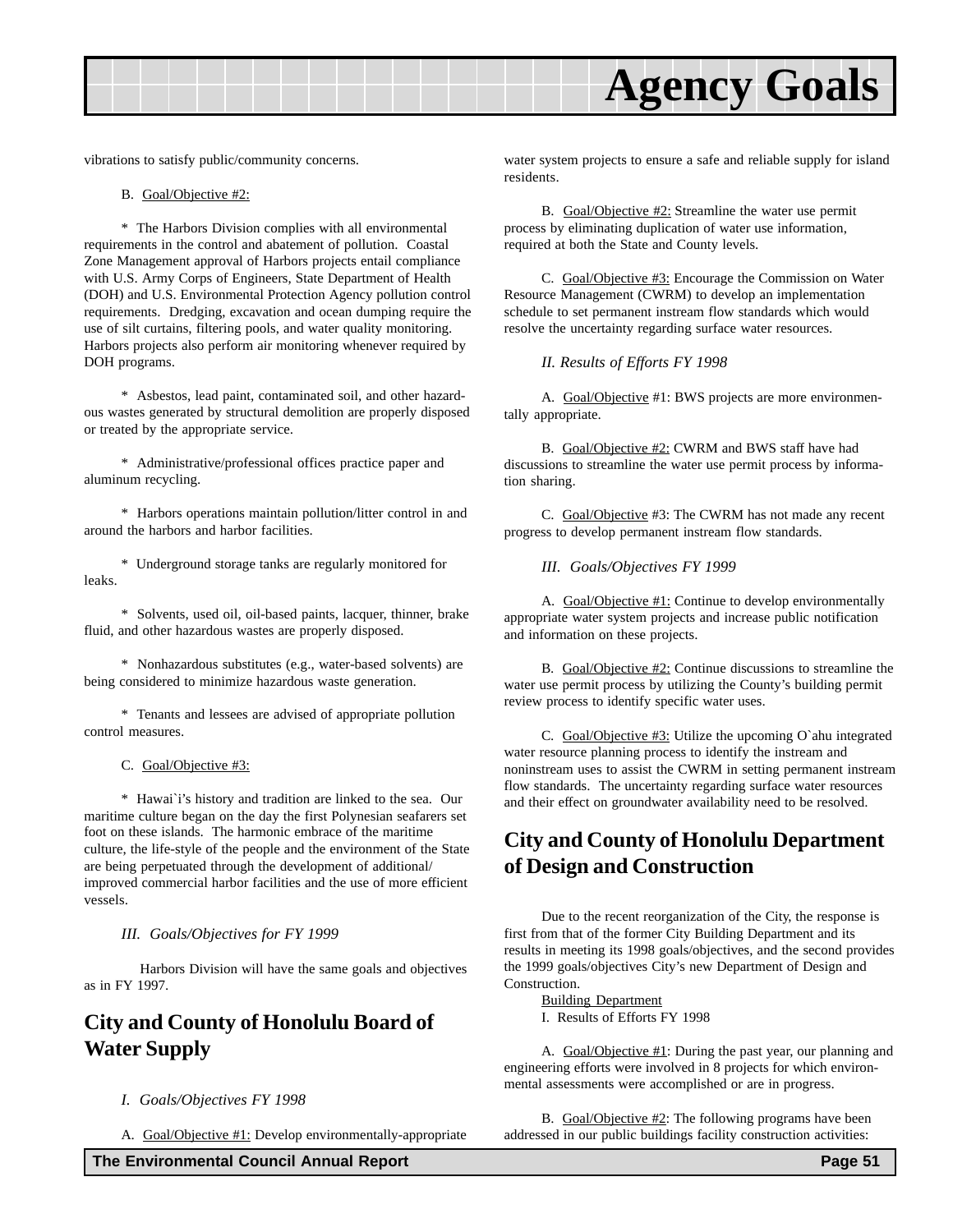## <span id="page-51-0"></span>**Agency Goals**

Underground Storage Tank and associated soil remediation, National Pollutant Discharge Elimination System, Chlorofluorcarbon (refrigerant) Elimination, Polychlorinated Biphenyl (PCB) Containing Fixture Replacement, Lead Paint Asbestos Abatement/Removal, and Energy Conservation (e.g Green Lights).

The Building Department's Safety Division administers Ordinance No. 94-75 which provides for building energy efficiency standards in new buildings and new construction in existing buildings.

C. Goal/Objective #3: Activities in this area include the proper storage and handling of hazardous materials which includes compliance with Material Safety Data Sheets program and disposal of such materials as paints, chemicals, fluorescent lamps and ballasts. This are also includes our activities in the collection of paper waste in public facility offices for recycling purposes.

### **Department of Design and Construction**

*I. Goals/Objectives for FY 1999*

A. Goal/Objective #1: Specify/incorporate non-potable water distribution systems for irrigation purposes in the planning and design of new City facilities.

B. Goal/Objective #2: Specify the use of equipment and/or construction products which incorporate recycled materials, provided they meet minimum performance levels.

C. Goal/Objective #3: Specify and promote the procurement of energy efficient equipment to reduce our demand for emissions producing fuels.

## **City and County of Honolulu Department of Environmental Services**

#### *I. Goals/Objectives FY 1998*

A. Goal/Objective #1: Reuse 2 million gallons per day of reclaimed effluent by June 30, 1998.

B. Goal/Objective #2: Prepare preliminary engineering report for a long-term solution to improve treatment at the Sand Island Wastewater Treatment Plant.

C. Goal/Objective #3: Develop and implement a plan to stop discharging nutrient-rich effluent into Lake Wilson, an enclosed freshwater body, and to reuse the effluent.

*II. Results of Efforts FY 1998*

A. Goal/Objective #1: Accomplished.

B. Goal/Objective #2: A preliminary engineering report is

roughly 30 percent complete and will address treatment requirements specified in the recently issued Sand Island 301(h) waiver permit.

C. Goal/Objective #3: The plan, consistent with the Wahiawa Consent Decree, is to upgrade the treatment capability (Phase I) at Wahiawa Wastewater Treatment Plant to produce reclaimed water sufficient for irrigation and to provide a deeper outfall (Phase II). Both phases are expected to be completed by March in the year 2001.

#### *III. Goals/Objectives FY 1999*

A. Goal/Objective #1: Reuse 5 million gallons per day of reclaimed effluent by July 1, 1999.

B. Goal/Objective #2: Complete sewage sludge composting pilot project.

C. Goal/Objective #3: Reduce odor and noise at the Kailua Regional Wastewater Treatment Plant.

## **City and County of Honolulu Department of Facility Maintenance**

*I. Goals/Objectives FY 1998*

A. Goal/Objective #1: Promote sound environmental measures for the operation and maintenance of public facilities.

*II. Results of Efforts FY 1998*

A. Goal/Objective #1: Compliance with environmental regulations by obtaining proper permits to perform our operations and maintenance of public facilities.

*III. Goals/Objectives FY 1999*

A. Goal/Objective #1: Promote sound environmental measures for the operation and maintenance of public facilities.

## **City and County of Honolulu Department of Parks and Recreation**

#### *I. Goals/Objectives FY 1998*

A. Goal/Objective #1: Preserve the Ka Iwi coast of O`ahu through acquisition or land use zoning.

B. Goal/Objective #2: Continue beautification efforts including landscaping, stream and beach cleaning projects and other conservation efforts.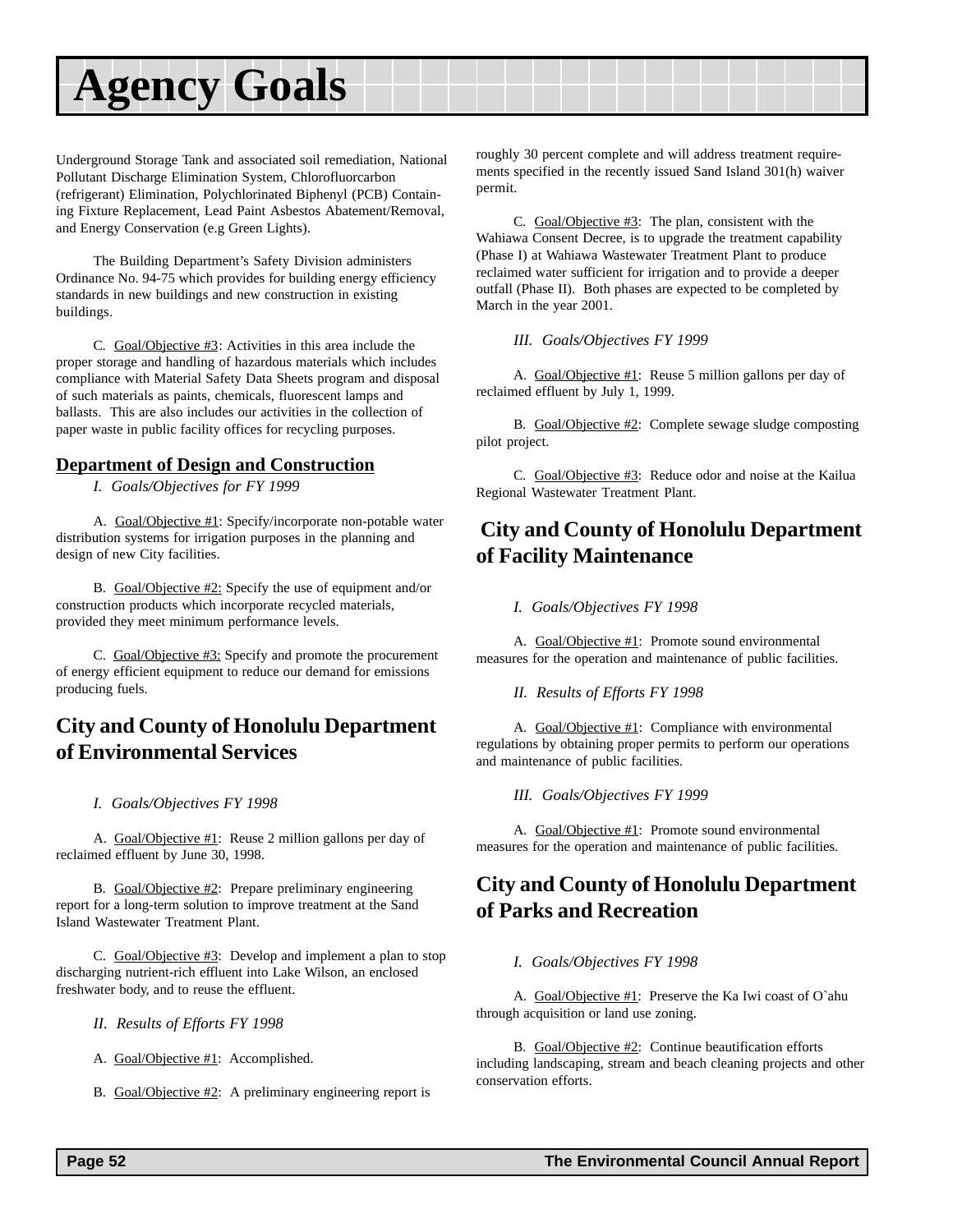<span id="page-52-0"></span>

C. Goal/Objective #3: Develop an island-wide Park Master Plan, a comprehensive long-range plan for open space, parks and recreation, utilizing an overall systems approach to planning.

*II. Results of Efforts FY 1998*

A. Goal/Objective #1: Over \$10 million dollars was appropriated (FY 1998) for land acquisition, and an additional \$14 million dollars has been appropriated for planning, design and construction this fiscal year. The city is continuing to pursue actions in concert with state and federal agencies to acquire Queens Beach, incorporating related parcels into the city's park system, and managing the Ka Iwi area as a recreational and natural resource of national significance.

B. Goal/Objective #2: The department participated in the "Ala Wai Beautification" program which involved major landscaping, bike paths and period lighting along the Ala Wai Canal; major renovation of the Waikiki area including more public, landscaped open space and urban design to create a pedestrian-friendly, walking environment; supported as well as coordinated community cleanups and graffiti paint-outs; supported the international "Get the Drift and Bag It" program involving hundreds of volunteers and thousands of pounds of beach debris; and worked with the U.S. Coast Guard and various community groups on the Honolulu Oil Spill area committee and the Derelict Fishing Net program.

C. Goal/Objective #3: Development of an island-wide Park Master Plan is still ongoing. Recent restructuring of city agencies has shifted the planning, design and construction functions for parks to other agencies. The department is continuing to work with respective agencies in developing an island-wide park master plan.

*III. Goals/Objectives FY 1999*

A. Goal/Objective #1: Preserve the Ka Iwi coast of O`ahu.

B. Goal/Objective #2: Continue beautification efforts including landscaping, stream and beach cleaning projects, and other island-wide conservation efforts.

C. Goal/Objective #3: Recycle and use recycled materials.

## **City and County of Honolulu Department of Planning and Permitting**

#### *I. Goals/Objectives FY 1998*

A. Goal/Objective #1: The careful and sensible implementation of existing rules and regulations that incorporate numerous environmental goals and objectives.

B. Goal/Objective #2: Prevention of unnecessary soil erosion and off-site construction pollution control.

C. Goal/Objective #3: Improve effective land use and development controls.

#### *II. Results of Efforts FY 1998*

The adoption of Land Use Ordinance (LUO) amendments by the City Council that:

A. Goal/Objective #1: Increased buffer zone and restrictions on composting facilities.

B. Goal/Objective #2: Placed prohibitions and restrictions on explosive and toxic chemical manufacturing, storage and distribution facilities as well as petroleum processing facilities.

C. Goal/Objective #3: Increased buffer zone and restrictions on the location of waste disposal and processing facilities.

#### *III. Goals/Objectives FY 1999*

A. Goal/Objective #1: Continue efforts for better coordinated and cooperative beach and shoreline protection programs with the State Department of Land and Natural Resources, as well as with the Federal agencies.

B. Goal/Objective #2: Increase compliance with existing rules and regulations which protect the environment. Greater emphasis on proper and appropriate mitigation and monitoring of development and construction.

These continue to be our long-term efforts toward the achievement of our environmental projection goals.

## **City and County of Honolulu Department of Transportation Services**

#### *I. Goals/Objectives FY 1998*

A. Goal/Objective #1: To promote programs to reduce dependence on the use of automobiles.

B. Goal/Objective #2: To evaluate the social, economic, and environmental impact of additions to the transportation system prior to construction.

C. Goal/Objective #3: To support environmental friendliness through waste minimization, materials recycling, and the undertaking of proactive measures to ensure that City transportation facilities comply with all environmental rules.

#### *II. Results of Efforts FY 1998*

A. Goal/Objective #1: Awarded the design and construction contracts for the Kaelepulu Stream Bikeway Bridge. Worked to maintain and improve the City's existing bikeways. Preliminary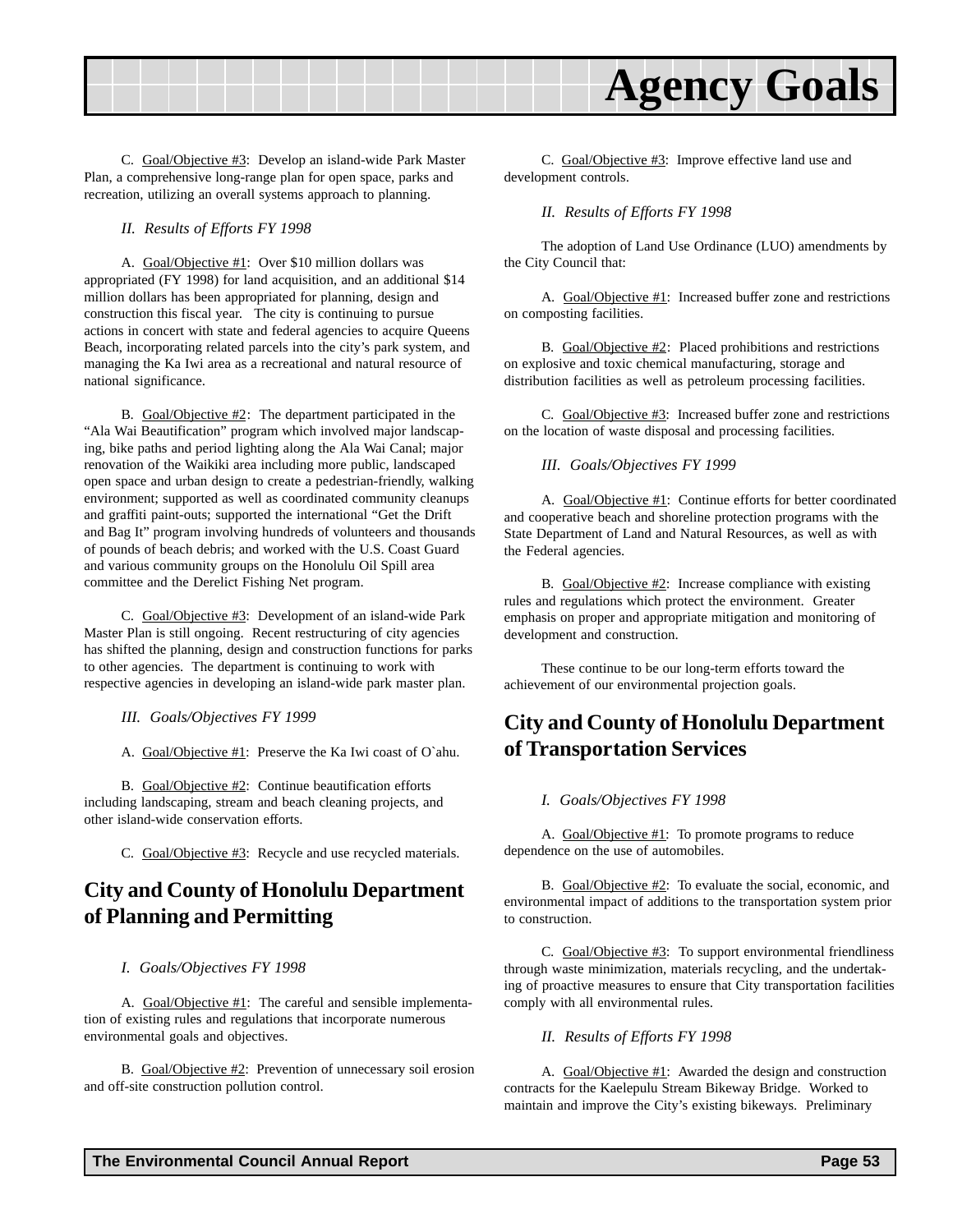## <span id="page-53-0"></span>**Agency Goals**

engineering work was done for new bikepath projects for Diamond Head Road and Waialua Beach Road. Continued implementation of the Bikes-on-Buses program in coordination with O`ahu Transit Services, Inc.; entire fleet of transit buses has been equipped with front-mounted bike racks. Purchased 40 bicycle parking racks for installation in municipal parking lots, sidewalks and other areas; 30 of the racks installed in Downtown Honolulu and Waikiki. Promoted the "Mayor's Sunday on Wheels" events, mass bicycle rides with Mayor Harris. Helped organize and promote the "RideShare Rallies" at various locations in cooperation with the State Department of Transportation. Wheelchair-accessible service now provided with 360 buses. As part of the City's "First Night" celebration, TheBus provided free rides from noon on 12/31/97 until 8:00 a.m. on 1/1/98. Provided special TheBus services for the Mayor's Memorial Day Service, Easter Sunrise Service, Great Aloha Run, Aloha Stadium Football Express for all UH home games, Aloha and Pro Bowls, and Hawai`ian Open golf tournament. Paratransit fleet increased from 88 to 100 vehicles. Commenced a \$2 million bus stop improvement program.

B. Goal/Objective #2: Reviewed, coordinated and processed approximately 50 environmental impact and assessment documents. Managed the consultant contracts to conduct the environmental assessments for the Pearl City Bus Facility and the Ala Wai Canal Dredging. Continued project management for the North-South Road project in Ewa. Continued work on the O`ahu Short-Range Transportation Plan and Program, Intelligent Transportation System (ITS) Early Deployment Study and the Honolulu Bikeway System Master Plan.

C. Goal/Objective #3: Managed the consultant contract to conduct the environmental assessment for the Pearl City Bus Facility.

#### *III. Goals/Objectives FY 1999*

In accordance with the Revised Charter of the City and County of Honolulu which states, in part, that the Director of Transportation Services shall "plan, design, operate and maintain transportation, including transit, systems to meet public transportation needs, in accordance with the general plan and development plans," the following top three environmental goals/objectives are identified:

A. Goal/Objective #1: To promote programs to reduce dependence on the use of automobiles.

B. Goal/Objective #2: To evaluate the social, economic, and environmental impact of additions to the transportation system prior to construction.

C. Goal/Objective #3: To improve the safe and efficient operation of City transportation and other facilities under the jurisdiction of the department.

## **City and County of Honolulu Fire Department**

#### *I. Goals/Objectives FY 1998*

A. Goal/Objective #1: Expand the recycling program from one battalion to five battalions (department-wide program).

B. Goal/Objective #2: Department to install partitions in dormitories. This will reduce usage of overhead light fixtures and promote usage of low wattage desk lamps for each cubicle.

C. Goal/Objective #3: Completion of wash rack at the new facility. City trucks in the Waipahu area will be permitted to use the wash rack which will meet NPDES requirements.

#### *II. Results of Efforts FY 1998*

A. Goal/Objective #1: The recycling project has expanded to two battalions to date. The goal is to incorporate the recycling project with the three remaining battalions during FY1999.

B. Goal/Objective #2: Partitions were installed in seven stations and the program was placed at a temporary halt because of funding. The department will evaluate the electricity usage at these stations and compare with those stations not having partitions.

C. Goal/Objective #3: Work began on the construction of the wash rack at the HFD Maintenance Facility, however, it has been halted due to funding constraints.

#### *III. Goals/Objectives FY 1999*

A. Goal/Objective #1: Department is in the process of removing underground fuel tanks where applicable and remediating the soil. Aboveground fuel tanks will be installed in stations having the space to do so.

B. Goal/Objective #2: Department of Design and Construction and the Honolulu Fire Department are evaluating the effectiveness of heat pumps presently in stations. The plan is to replace heat pumps with solar panels in those stations now using heat pumps.

C. Goal/Objective #3: Continue working with the DDC to complete projects established in FY1998.

## **City and County of Honolulu O`ahu Civil Defense Agency**

*I. Goals/Objectives FY 1998*

- A. Goal/Objective #1: None
- B. Goal/Objective #2: None
- C. Goal/Objective #3: None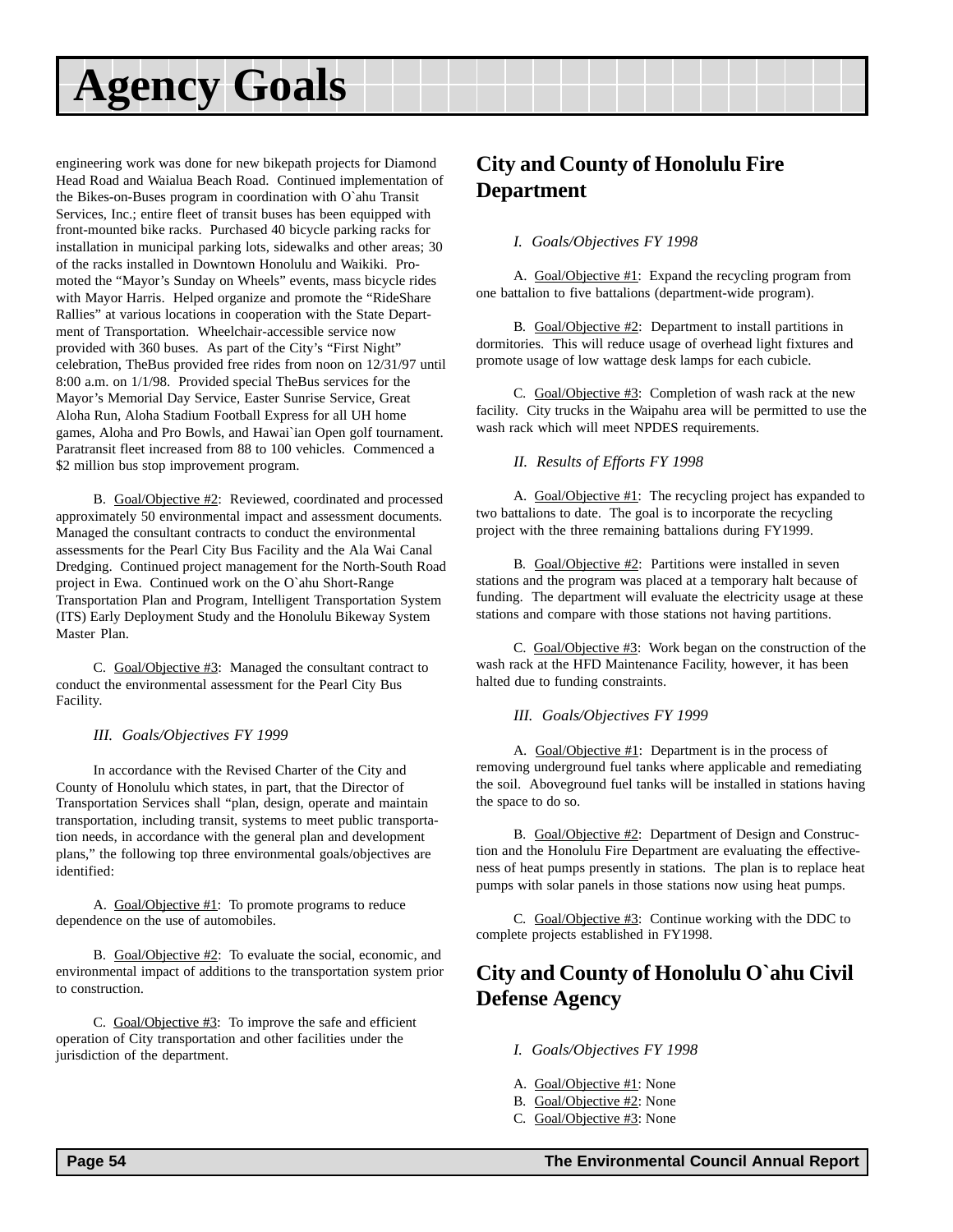<span id="page-54-0"></span>

#### *II. Results of Efforts FY 1998*

A. Goal/Objective #1: All employees of the agency have been made familiar with the provision of Chapter 344, HRS.

B. Goal/Objective #2: Approximately 30 percent of civil defense volunteers have been made familiar with the provisions of Chapter 344, HRS. We will continue to provide training in this subject matter.

C. Goal/Objective #3: This agency does not expect to develop new goals at this time, but will remain cognizant of environmental concerns and add new goals as appropriate.

*III. Goals/Objectives FY 1999*

A. Goal/Objective #1: Civil Defense volunteers will be able to describe, in general terms, the State Environmental Policy presented in Chapter 344, HRS.

## **City and County of Honolulu Planning Department**

#### *I. Goals/Objectives FY 1998*

A. Goal/Objective #1: To analyze proposed projects that may have potential impacts on the environment, and to provide objective information to decision makers.

B. Goal/Objective #2: To incorporate principles of sustainability in regional planning efforts.

C. Goal/Objective #3: To establish environmental policies, principles and guidelines; and a new environmental review process triggered by Zone Change applications in the remaining seven Development Plan Areas.

*II. Results of Efforts FY 1998*

A. Goal/Objective #1: The Planning Department reviewed and accepted 2 Final Environmental Impact Statements. The Planning Department also reviewed and commented on 5 Pre-Draft Environmental Assessments, 41 Draft Environmental Assessments, 7 Environmental Impact Statement Preparation Notices and 5 Draft Environmental Impact Statements.

B. Goal/Objective #2: This goal/objective is ongoing as the Planning Department continues to update the Development Plans.

C. Goal/Objective #3: This goal/objective is ongoing as the Planning Department continues to update the Development Plans.

*III. Goals/Objectives FY 1999*

A. Goal/Objective #1: To analyze proposed projects that may

have potential impacts on the environment, and to provide objective information to decision makers.

B. Goal/Objective #2: To establish environmental policies, principles and guidelines; and a new environmental review process triggered by Zone Change applications in the remaining seven Development Plan Areas.

## **County of Hawai`i Department of Parks and Recreation**

- *I. Goals/Objectives FY 1998*
- A. Goal/Objective #1: Wastewater System Improvements
- B. Goal/Objective #2: Tree Planting Program
- *II. Results of Efforts FY 1998*

A. Goal/Objective #1: Converted cesspool system to septic system at Waipio Valley Lookout, Hamakua and Waikoloa Park, South Kohala.

B. Goal/Objective #2: Tree planting project completed at Kamakana Playground, North Kona.

*III. Goals/Objectives FY 1999*

A. Goal/Objective #1: Wastewater System Improvements (Paauilo, Haina, Milolii, Higashihara)

B. Goal/Objective #2: Tree Planting Program (Kamehameha Ave, West Hawai`i Veterans Cemetery, Hilo Municipal Golf Course)

## **County of Hawai`i Department of Public Works**

*I. Goals/Objectives FY 1998*

A. Goal/Objective #1: Protect our land and water resources by the construction of a material recovery facility and initiate planning for the closure of the Hilo Landfill.

B. Goal/Objective #2: Protect our coastal water resources by the development and implementation of an effluent reuse program for Kealakehe Wastewater Treatment Plant.

C. Goal/Objective #3: Reduce our dependency on fossil fuels and delay expansion of power plants by retrofitting all County facilities with energy efficient equipment.

*II. Results of Efforts FY 1998*

A. Goal/Objective #1: Project is in planning phase.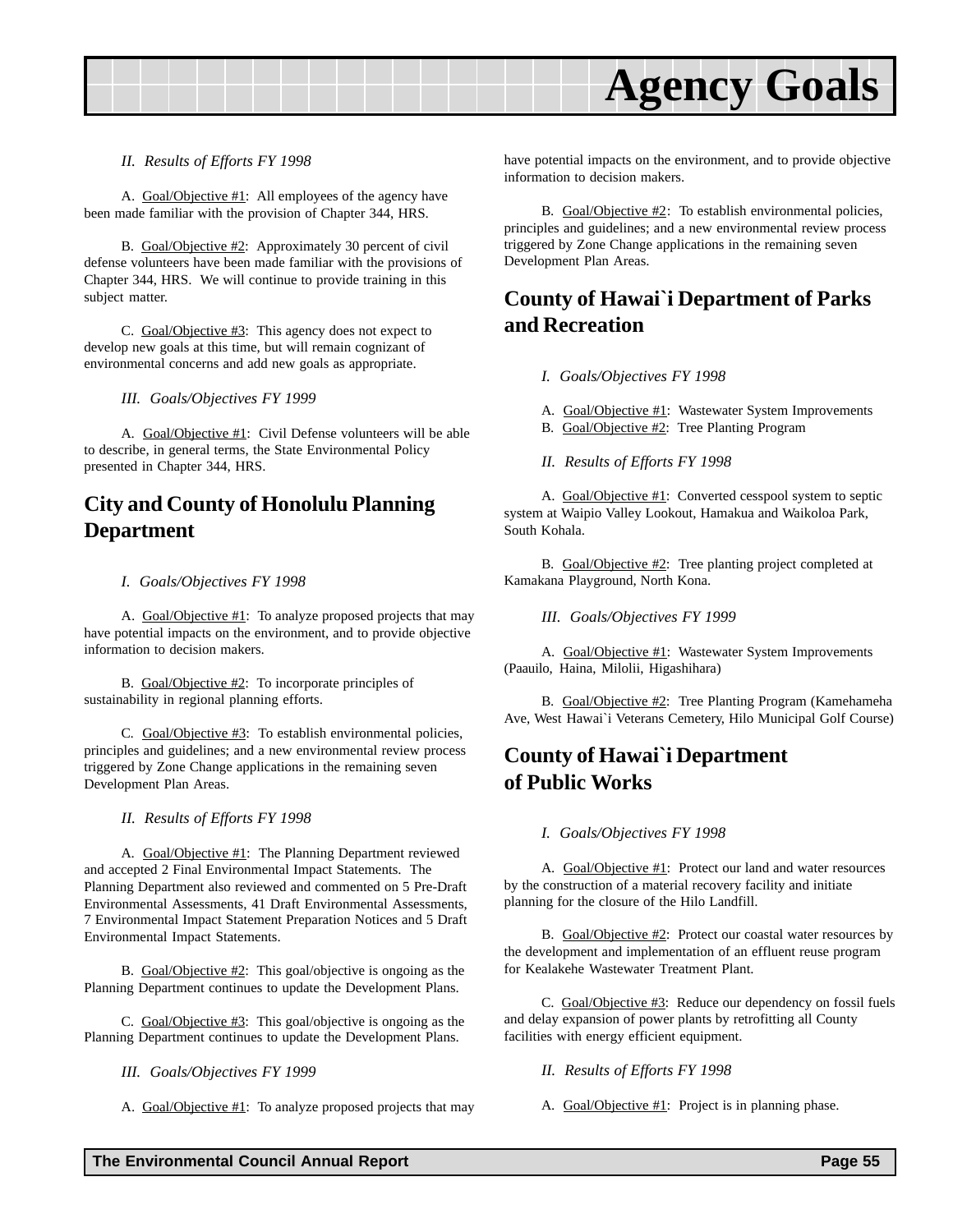## <span id="page-55-0"></span>**Agency Goals**

B. Goal/Objecti #2: Developed Master Plan for Kealakehe Effluent Reuse.

C. Goal/Objective #3: Retrofitted Hawai`i County Building with energy efficient light fixtures.

*III. Goals/Objectives FY 1999*

A. Goal/Objective #1: Protect our land and water resources through sound solid waste management practices and increased recycling by updating the Integrated Solid Waste Management Plan.

B. Goal/Objective #2: Protect coastal waters by expanding municipal wastewater systems and implementation of Phase I of the Kealakehe Effluent Reuse Program.

## **County of Hawai`i Department of Water Supply**

#### *I. Goals/Objectives FY 1998*

A. Goal/Objective #1: Continue to replace transite pipes with ductile iron pipe throughout the island.

B. Goal/Objective #2: Refurbish and paint water tanks to improve aesthetics.

*II. Results of Efforts FY 1998*

A. Goal/Objective #1: Replaced transite pipes containing asbestos with ductile iron pipes throughout the island.

B. Goal/Objective #2: Plans to refurbish and paint water tanks were changed to remove Olaa Tank No. 3 and to remove and replace Kawailani Tank. Other tanks to be refurbished and painted will be done in fiscal year 1998.

*III. Goals/Objectives FY 1999*

A. Goal/Objective #1: Continue to replace transite pipes with ductile iron pipe throughout the island.

B. Goal/Objective #2: Refurbish and paint water tanks to improve aesthetics. Also, target to replace all lead-based primercoated steel tanks with concrete tanks.

## **County of Hawai`i Fire Department**

*I. Goals/Objectives FY 1998*

A. Goal/Objective #1: Update pre-plans for hazardous material.

B. Goal/Objective #2: Purchase Hazmat vehicle for West Hawai`i.

C. Goal/Objective #3: Continue wildland fire/urban interface pre-fire plans.

*II. Results of Efforts FY 1998*

A. Goal/Objective #1: Received Cameo, Aloha, and Marplot programs to assist with pre-planing and updating of pre-planning for hazardous materials.

B. Goal/Objective #2: Working on funding for purchase of Hazmat vehicle for West Hawai`i.

C. Goal/Objective #3: West Hawai`i fire personnel have received wildland fire pre-planning training. Wildland Fire Urban Interface Defensible Space public education program has been initiated.

*III. Goals/Objectives FY 1999*

A. Goal/Objective #1: Maintain Hazmat equipment inventory and increase training for Hazmat personnel.

B. Goal/Objective #2: Work on Cameo and pre-plans for Tier II businesses.

C. Goal/Objective #3: Continue training of fire personnel in wildland fire pre-planning. Continue public education program on Wildland Fire Urban Interface Defensible Space.

## **County of Hawai`i Office of Housing and Community Development (OHCD)**

#### *I. Goals/Objectives FY 1998*

A. Goal/Objective #1: The OHCD will continue to seek training to keep staff abreast of NEPA's rule changes.

B. Goal/Objective #2: The OHCD will continue to seek ways to educate and coordinate with its environmental consultants to streamline the Environmental Assessment (EA) process, with Federal and State agencies.

#### *II. Results of Efforts FY 1998*

A. Goal/Objective #1: Staff attended two workshops to discuss ways of streamlining the EA process. Staff also attended a workshop on the State's Volunteer Response Program.

B. Goal/Objective #2: Kept consultants abreast of new requirements set forth by the U.S. Department of Housing and Urban Development (HUD) and NEPA. Continued working with consultants to develop a more efficient way to address EA requirements.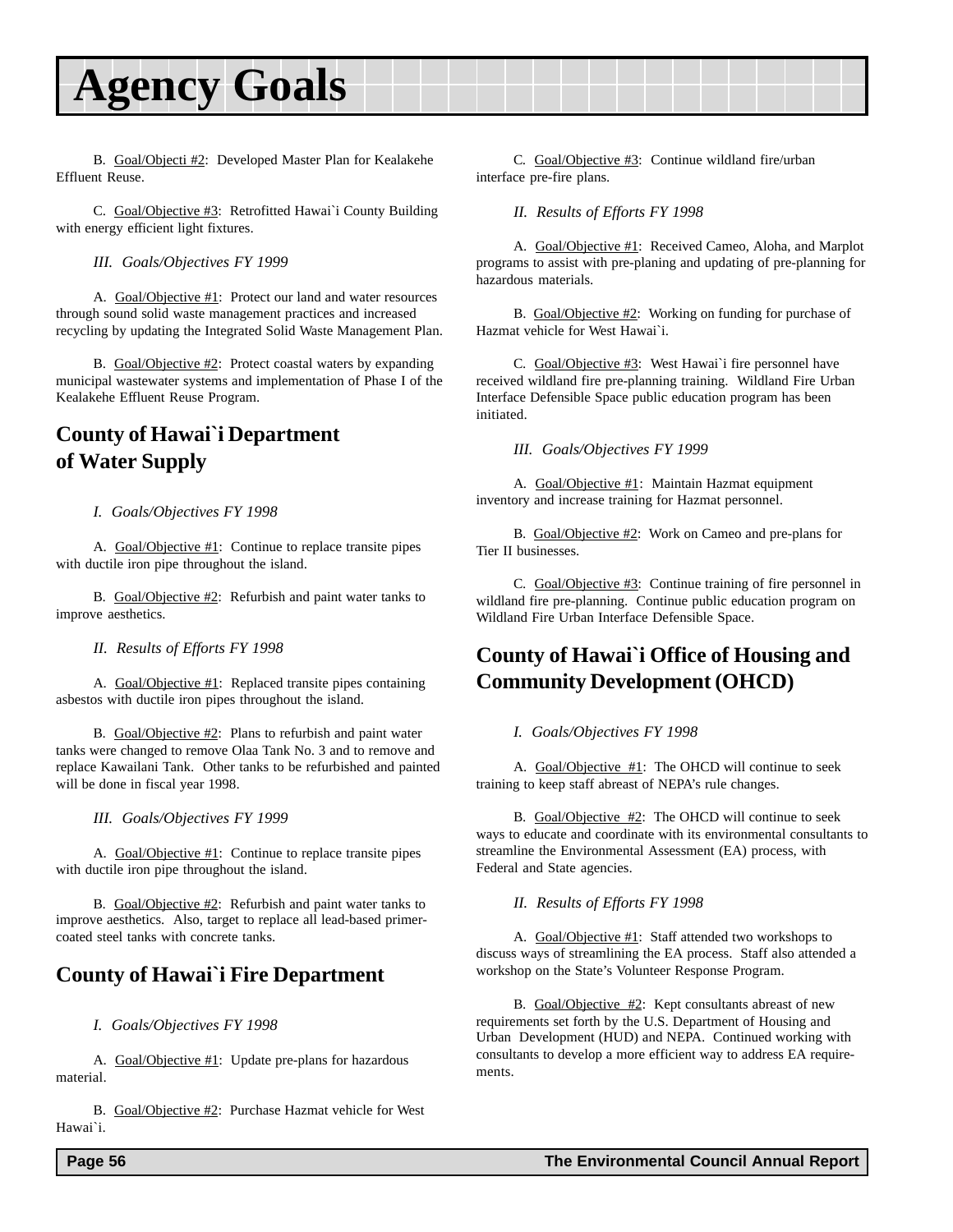<span id="page-56-0"></span>

#### *III. Goals/Objectives for FY 1999*

A. Goal/Objective #1: The OHCD will continue to seek training to keep staff abreast of the State's, NEPA's and HUD's rule changes regarding EA requirements.

B. Goal/Objective #2: The OHCD will continue to work with the State and Federal governments and the respective County agencies to draft an acceptable Memorandum of Understanding (MOU) regarding projects that will be exempt from the Historical Preservation requirements.

C. Goal/Objective #3: The OHCD will continue to work with its environmental consultants to further refine an EA format that will adequately comply with both State and Federal environmental requirements.

### **County of Hawai`i Planning Department**

#### *I. Goals/Objectives FY 1998*

A. Goal/Objective #1: To continue to seek a proper balance between protection of our environmental resources and the encouragement of economic development for the well-being of our island residents.

B. Goal/Objective #2: To establish better coordination of our review and permitting procedures with various Federal, State and County agencies.

C. Goal/Objective #3: Commence with the Comprehensive Review of the Hawai`i County General Plan. This will provide the opportunity to reevaluate and reassess the County's environmental goals for the first decade of the New Century within the context of the environmental elements of the General Plan. These elements consist of Environmental Quality, Flood Control & Drainage, Historic Sites, Natural Beauty and Natural Resources and Shoreline.

#### *II. Results of Efforts FY 1998*

A. Goal/Objective #1: In mid-1998, a Geographical Information System (GIS) was established within the Planning Department to aid land use analysis. Currently working with various governmental agencies and private organizations to obtain GIS data layers. Once fully implemented, the GIS will provide this office with an enhanced ability to analyze data essential to proper land use planning.

B. Goal/Objective #2: Meetings held with various Federal, State and County agencies regarding the Comprehensive Review of the Hawai`i County General Plan have had a positive effect on the relationships we share with these agencies as well as the sharing of information. We will continue to foster the growth of these relationships to provide for better coordination and cooperation with permit and project reviews.

C. Goal/Objective #3: Comprehensive Review of the Hawai`i County General Plan commenced in January 1998 with a series of public informational workshops held throughout the island and with various governmental agencies, major landowners, community organizations and special interest groups. A draft of the Revised Hawai`i County General Plan is expected to be released for public review and comment around March 1999.

#### *III. Goals/Objectives FY 1999*

A. Goal/Objective #1: To continue to seek a proper balance between protection of our environmental resources and the encouragement of economic development for the well-being of our island residents. Continue with the implementation of a GIS and incorporate its abilities within our planning processes and programs.

B. Goal/Objective #2: To continue to work for better coordination of our review and permitting procedures with various Federal, State and County agencies. Maintain relationships established through the General Plan Comprehensive Review program.

C. Goal/Objective #3: Completion of Comprehensive Review program and the adoption of the revised Hawai`i County General Plan.

### **County of Kaua`i Department of Public Works/Solid Waste**

#### *I. Goals/Objectives FY 1998*

A. Goal/Objective #1: Continue Public Education Program to promote environmental awareness.

#### *II. Results of Efforts FY 1998*

A. Goal/Objective #1: a) Continued contract for Glass recycling on Kaua`i, includes component to provide public education on recycling of glass.

b) Continued public advertisements for the Kaua`i Recycles Residential Recycling Program.

#### *III. Goals/Objectives FY 1999*

A. Goal/Objective #1: Continue programs to promote environmental awareness.

### **County of Kaua`i Department of Water**

#### *I. Goals/Objectives FY 1998*

A. Goal/Objective #1: Ensure that DOW projects are environmentally sound.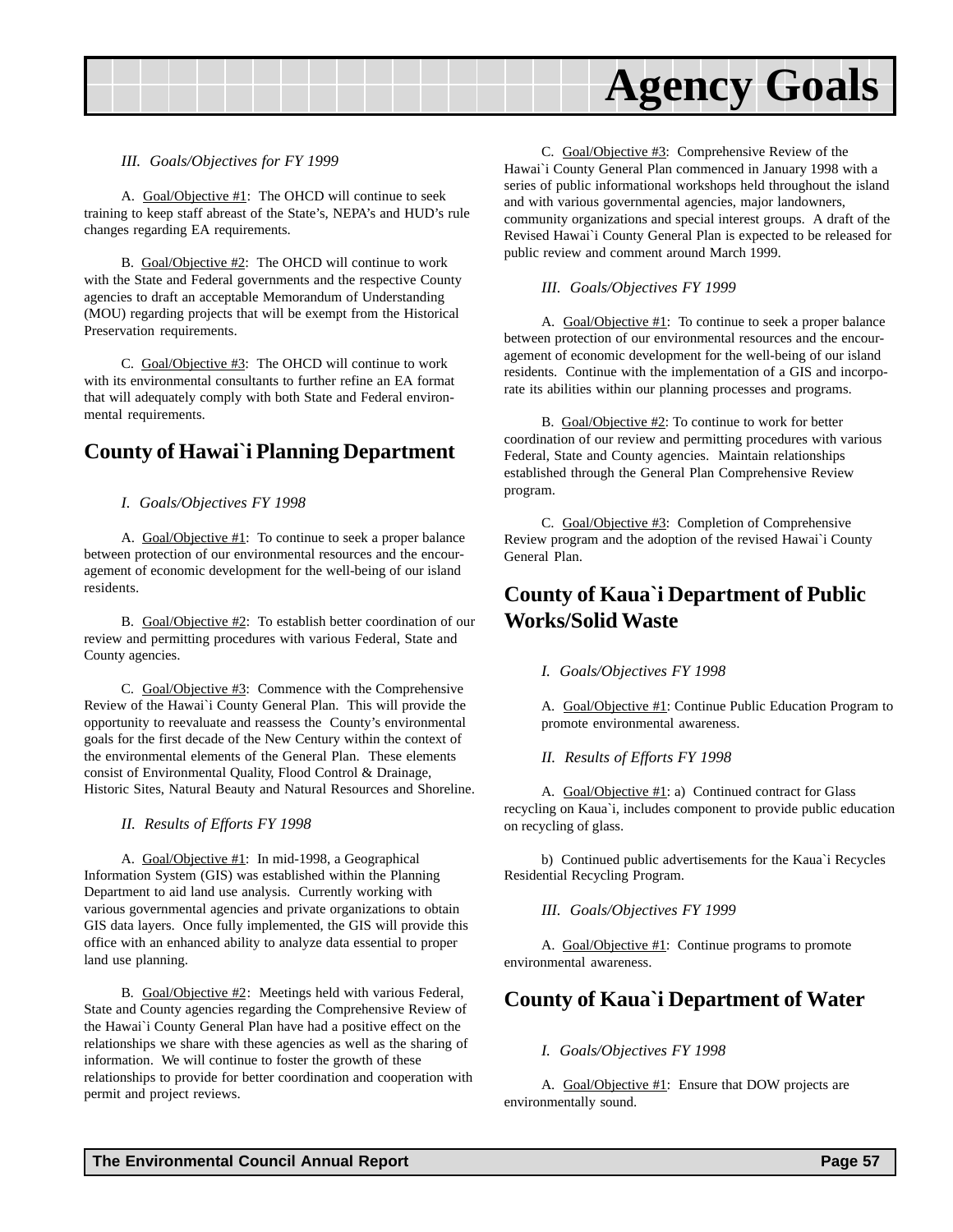## <span id="page-57-0"></span>**Agency Goals**

#### *II. Results of Efforts FY 1998*

A. Goal/Objective #1: All construction projects are evaluated through the OEQC environmental review procedures prior to contracting. All required permits are obtained prior to construction, and all work is conducted in accordance with environmental regulations and permit requirements.

*III. Goals/Objectives FY 1999*

A. Goal/Objective #1: Continued operation of all our water systems in full compliance with all applicable Safe Drinking Water Act requirements.

B. Goal/Objective #2: Continued operation of all department business in accordance with all applicable environmental and safety regulations, and implementation of best management practices within all of our operations.

C. Goal/Objective #3: Timely completion of the environmental review process for all new projects.

## **County of Kaua`i Housing Agency**

#### *I. Goals/Objectives FY 1998*

A. Goal/Objective #1: Effectively assume responsibility for environmental review, decision making and action that would otherwise apply to HUD under the National Environment Policy Act, 24 CFR Part 58.

B. Goal/Objective #2: Afford private citizens and governmental entities an opportunity to provide comment on federally funded activities affecting human, physical and social environments.

C. Goal/Objective #3: Effectively monitor activities subject to Part 58, including Community Development Block Grant, HOME Investment Partnerships Program, Emergency Shelter Grant Program, and Special Purpose Grants.

*II. Results of Efforts FY 1998*

A. Goal/Objective #1: Assessed environmental review for Eleele I'Luna and Plantation Traditional Living housing projects. Assessed environmental review for Waimea-Kekaha water development project.

B. Goal/Objective #2: Issued public legal notices and considered public comments in conducting EAs.

C. Goal/Objective #3: Maintained environmental review record for each program activity/project assessed during the reporting period.

> III. Goals/objectives FY 1999 Same as those identified for fiscal year 1998.

## **County of Kaua`i Planning Department**

#### *I. Goals/Objectives FY 1998*

A. Goal/Objective #1: To ensure that land use and development projects are assessed for conformity to the goals and policies of the Kaua`i County General Plan and supporting zoning ordinances with respect to maintaining Kaua`i as the "Garden Island" by sustaining the unique landscape, natural ecology and environmental character of the island.

B. Goal/Objective #2: To facilitate the implementation of the County's Shoreline Setback and Special Management Area Rules and Regulations.

C. Goal/Objective #3: To provide objective reviews and information regarding projects that may have potential impacts to the environment.

*II. Results of Efforts FY 1998*

A. Goal/Objective #1: Discretionary permits and applications are referred to various governmental agencies for comments (and HRS 343 process when applicable) and adjoining property notification and public hearings are held to further identify and address impacts. The County is also in the process of updating the General Plan.

B. Goal/Objective #2: Departmental efforts to monitor development activities which may impact the Special Management Area are ongoing.

C. Goal/Objective #3: Departmental comments are offered through the environmental assessment process, conservation district use permit reviews and when requested by other agency or applicant actions. As funding allows, staff attends workshops and conferences to enhance in-house expertise.

#### *III. Goals/Objectives FY 1999*

The current environmental goals/objectives apply to FY 1999.

## **County of Maui Department of Planning**

#### *I. Goals/Objectives FY 1998*

A. Goal/Objective #1: To provide the expertise and staff to enforce the County's Special Management Area and Shoreline Area Regulations as revised.

B. Goal/Objective #2: To continue to review projects for conformity with the County's current environmental policies in the General Plan, the specific community plans, zoning codes, and coastal zone management guidelines.